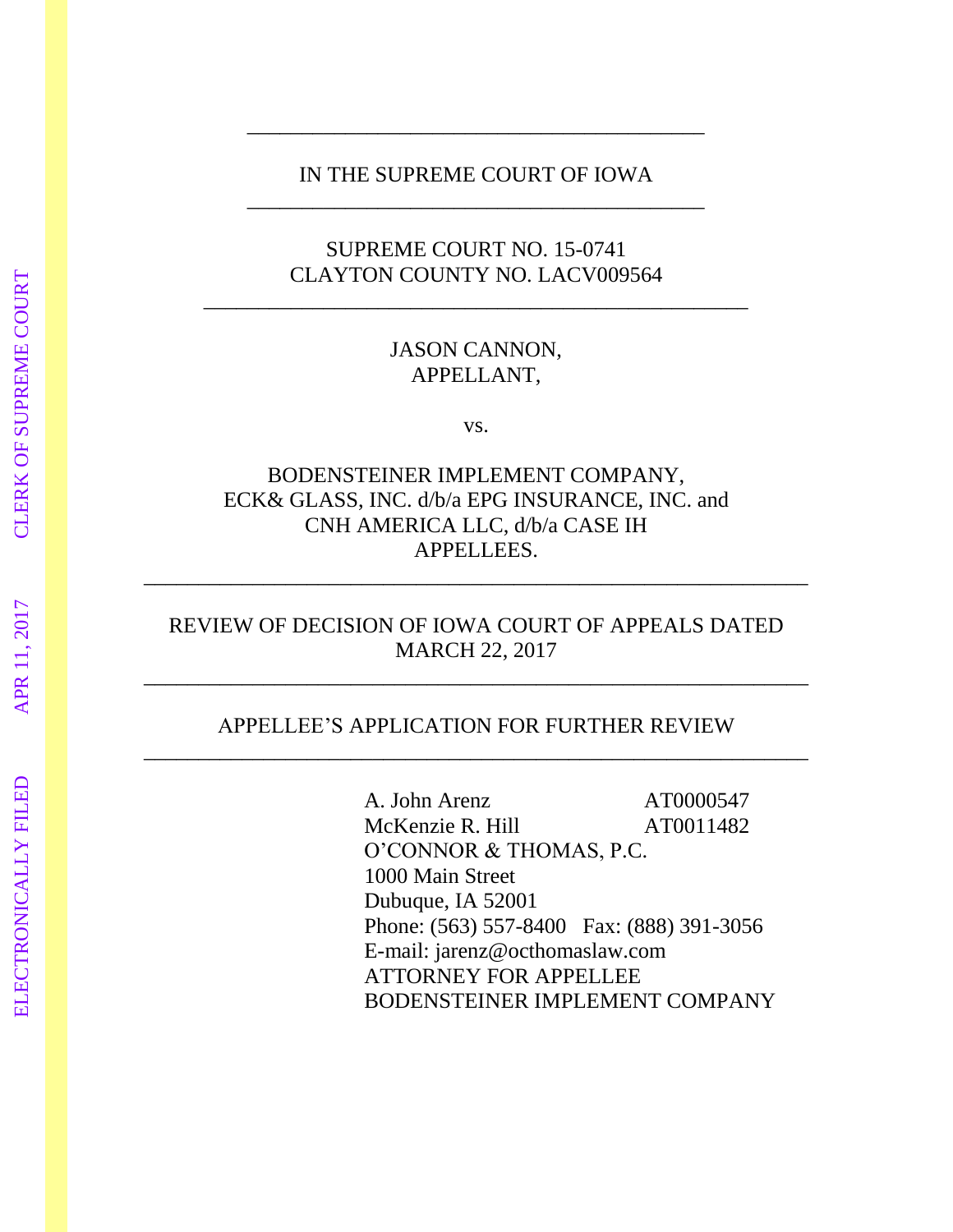## **QUESTIONS PRESENTED FOR REVIEW**

- I. Whether the Court of Appeals incorrectly held it could not rule on the effectiveness of a disclaimer of an express warranty until a factual determination was made on whether oral statements created a warranty.
- II. Whether the Court of Appeals incorrectly held there is a genuine issue of material fact regarding oral statements, when such oral statements were not a basis of the bargain.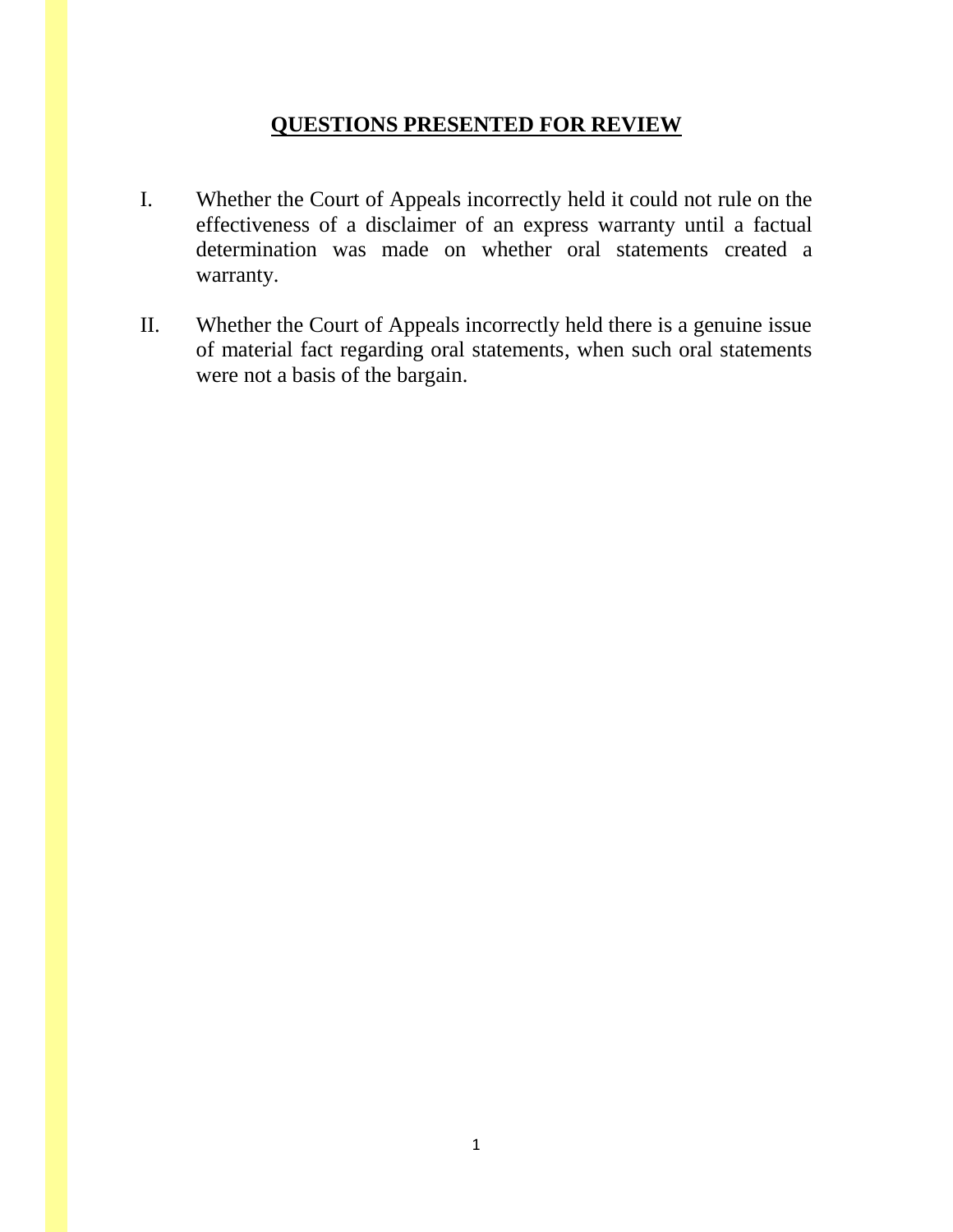| I.  | Whether the Court of Appeals incorrectly held it could not rule on the<br>effectiveness of a disclaimer of an express warranty until a factual<br>determination was made on whether oral statements created a |
|-----|---------------------------------------------------------------------------------------------------------------------------------------------------------------------------------------------------------------|
| П.  | Whether the Court of Appeals incorrectly held there is a genuine issue<br>of material fact regarding oral statements, when such oral statements                                                               |
|     |                                                                                                                                                                                                               |
|     |                                                                                                                                                                                                               |
|     |                                                                                                                                                                                                               |
|     |                                                                                                                                                                                                               |
|     |                                                                                                                                                                                                               |
| I.  | The Court of Appeals incorrectly held it could not rule on the<br>effectiveness of a disclaimer of an express warranty until a factual<br>determination was made on whether oral statements created a         |
| II. | The Court of Appeals incorrectly held there is a genuine issue of<br>material fact regarding oral statements, when such oral statements                                                                       |
|     |                                                                                                                                                                                                               |
|     |                                                                                                                                                                                                               |
|     |                                                                                                                                                                                                               |
|     |                                                                                                                                                                                                               |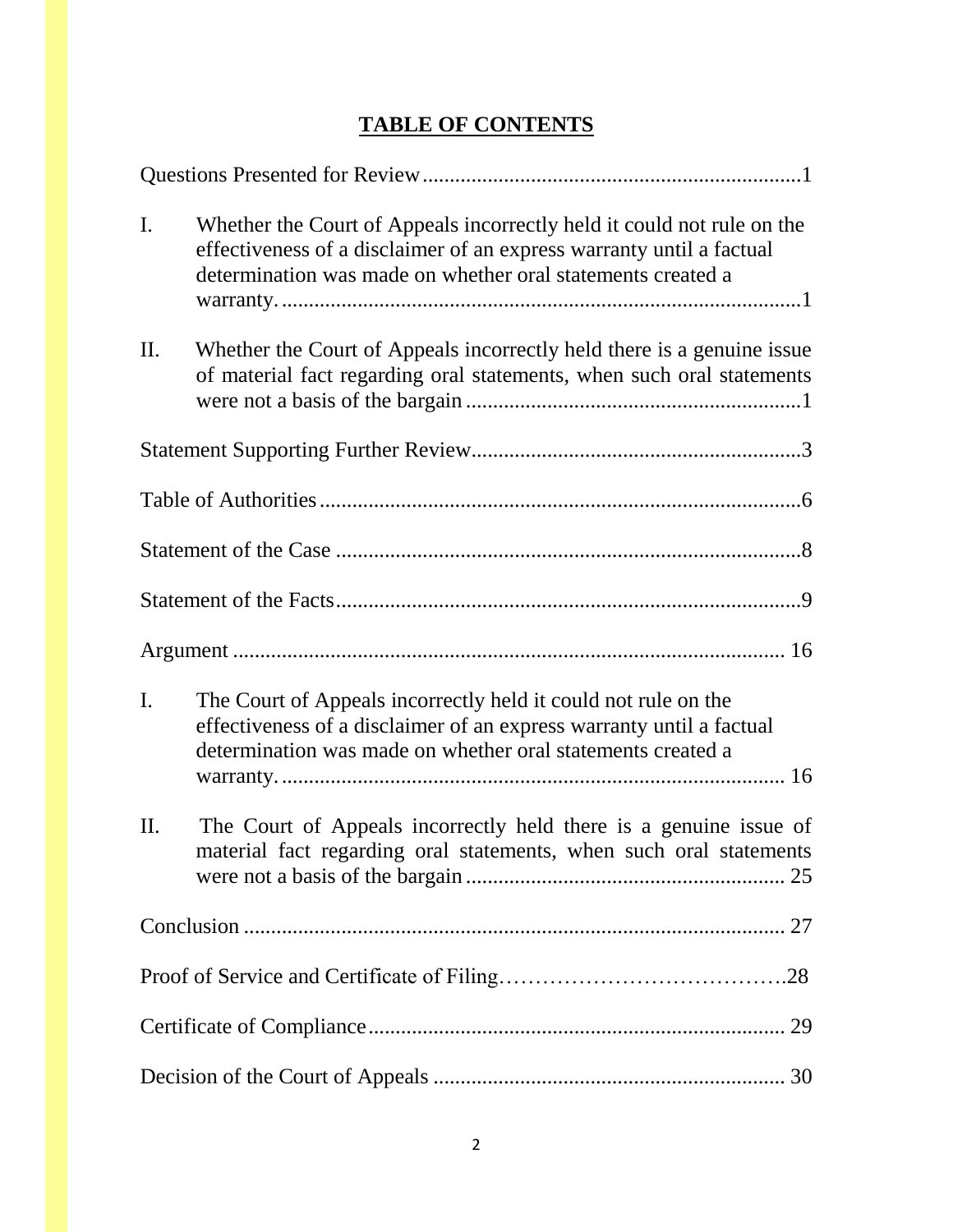### **STATEMENT SUPPORTING FURTHER REVIEW**

The Court of Appeals' holding that there must be a factual determination as to whether an oral statement created an express warranty before the effectiveness of a disclaimer can be determined presents an "issue of broad public importance" that warrants this Court's review. Namely, the Court should address whether the effectiveness of a disclaimer in a written, signed contract can be determined by a court, regardless of whether the oral statement at issue constitutes an express warranty.

Public policy favors enforcement of contractual disclaimers as a means to avoid costly litigation that would otherwise deter the free flow of commerce that Iowa law intends to facilitate. If Iowa courts require a factual determination of whether an oral statement constitutes an express warranty *before* the effectiveness of the disclaimer can be analyzed, they will be driving all express warranty claims to trial. As the Court of Appeals concluded, whether a representation is an express warranty or mere puffing (or personal opinion) is an issue for the fact finder. Accordingly, all express warranty claims will be immune from summary judgment, even if the purported express warranties are effectively disclaimed in the contract.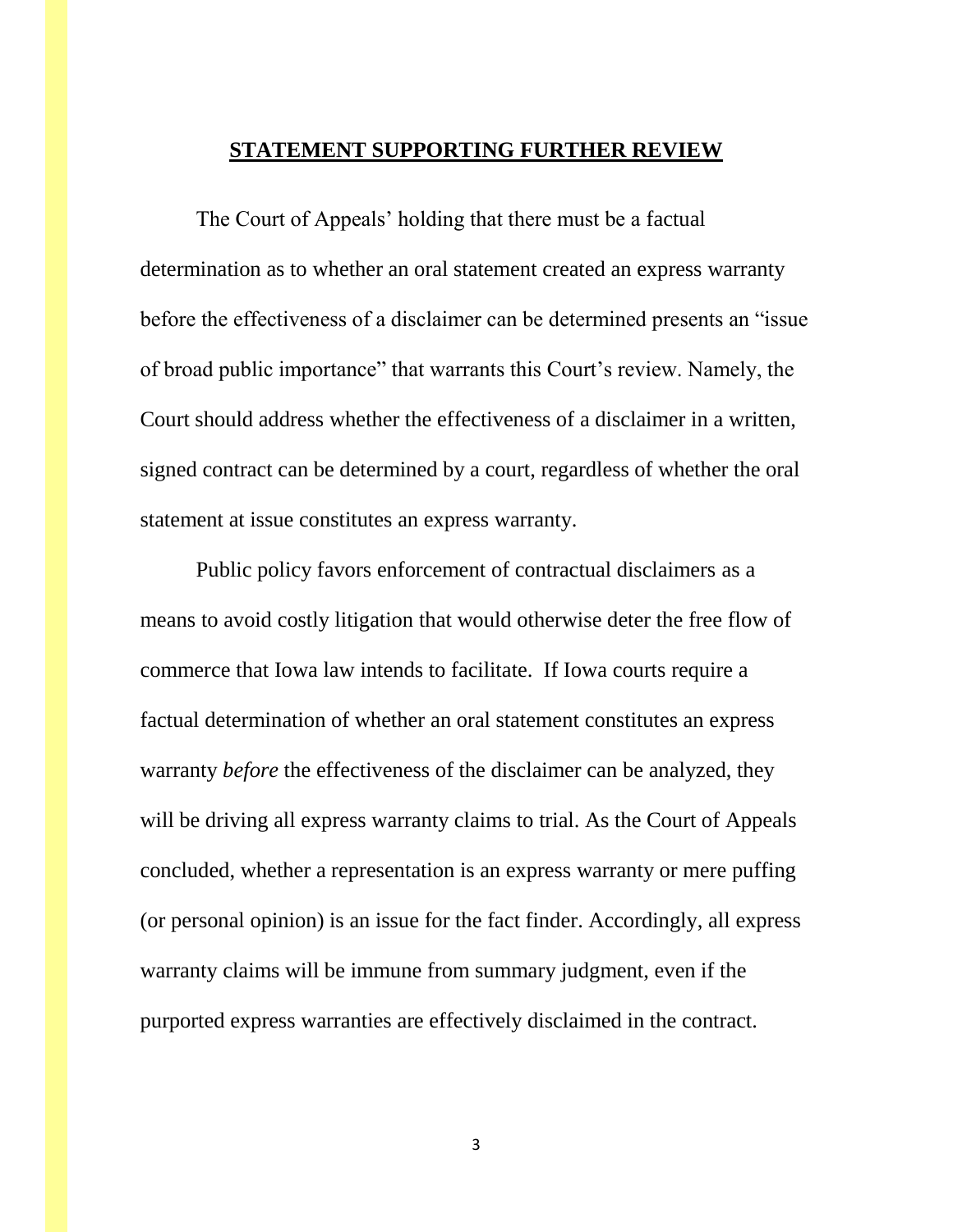Moreover, postponing review of the clear, agreed upon terms of the contractual disclaimer defeats the reasonable expectations of the contracting parties and eviscerates the utility of written contractual agreements. If Iowa courts hinge the effectiveness of a written disclaimer on the factual determination of whether a preceding representation constitutes an express warranty, they will not only be ignoring the clear language in the contracting parties' agreement, but also the intent of the parties to avoid costly litigation. Justice delayed is justice denied, and parties should not have to endure an expensive trial before the agreed upon provisions in a written contract can be analyzed.

The Iowa constitution provides that "[n]o ... law impairing the obligation of contracts shall ever be passed." Iowa Const. art. I, § 21. A comment to the Uniform Commercial Code provision defining express warranties echoes the same sentiment, "This is not intended to mean that the parties, if they consciously desire, cannot make their own bargain as they wish." Iowa Code § 554.2313. The parties in this case were sophisticated, they made their own bargain and they memorialized it in a written, signed purchase contract. The Court should enforce, not impair, their agreed upon obligations under the contract.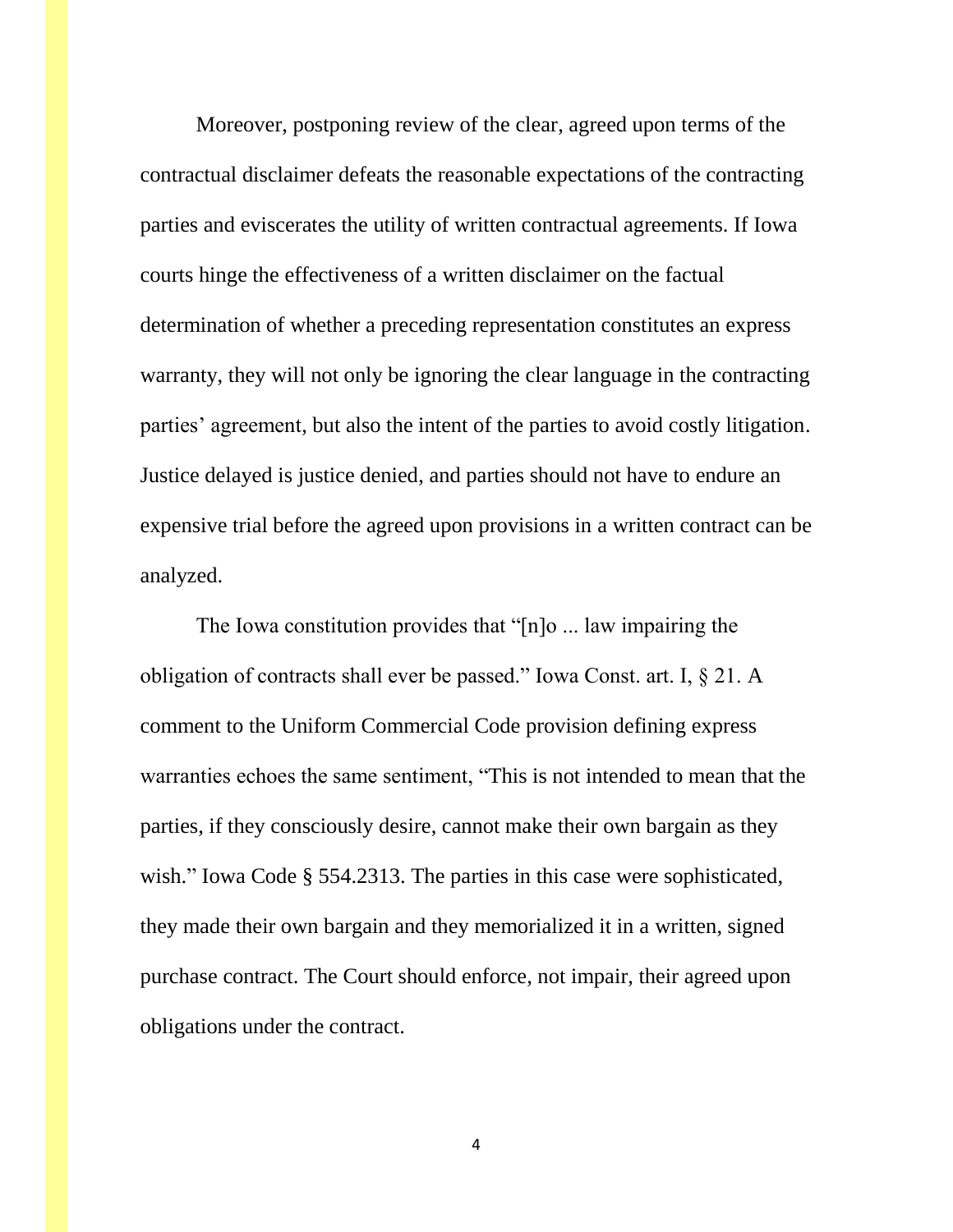The Court of Appeals made an error of law when it held that there must be a factual determination as to whether an oral statement created an express warranty before the effectiveness of a disclaimer can be determined.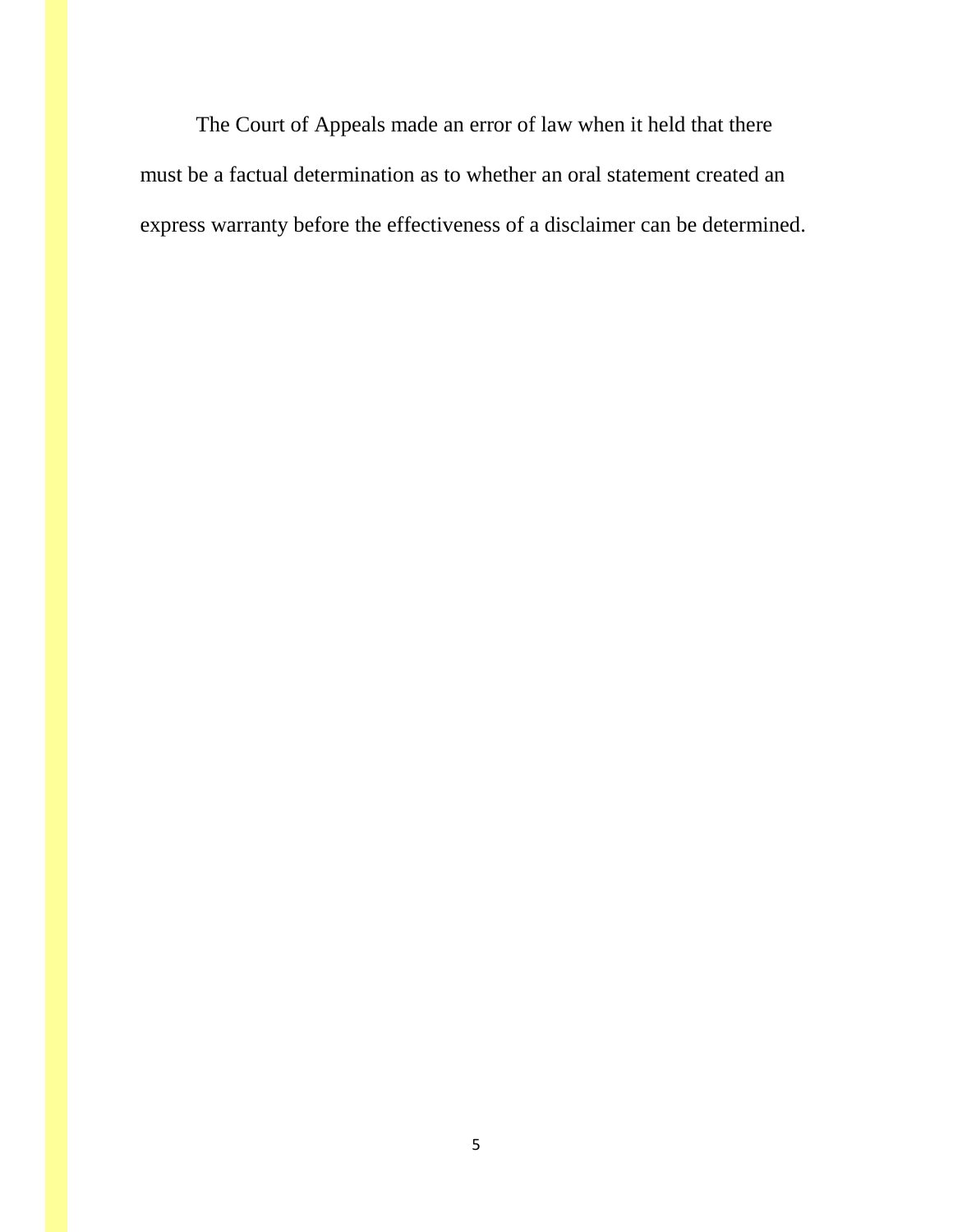# **TABLE OF AUTHORITIES**

| <b>CASES:</b><br><b>PAGE</b>                                                                       |
|----------------------------------------------------------------------------------------------------|
| Andrew v. Baird                                                                                    |
| Crowley v. New Piper Aircraft Corp<br>No. LALA002464, 2006 WL 3059914, at *16 (Iowa Dist. Aug. 23, |
| Dailey v. Holiday Distrib. Corp.<br>260 Iowa 859, 869, 151 N.W.2d 477, 484 (Iowa 1967)  16,17      |
| Farm & City Ins. Co. v. Anderson                                                                   |
| Grinnell Mut. Reinsurance Co. v. Voeltz                                                            |
| Hagen v. Texaco Refining & Marketing, Inc.                                                         |
| Iowa Elec. Light & Power Co. v. Allis–Chalmers Mfg. Co.                                            |
| Keith v. Buchanan<br>173 Cal.App.3d 13, 220 Cal.Rptr. 392, 398 (Cal. App. 1985) 25                 |
| Kolarik v. Cory Intern. Corp.                                                                      |
| Midwest Printing, Inc. v. AM Int'l, Inc.                                                           |
| Redmac, Inc. v. Computerland of Peoria,                                                            |
| Tralon Corp. v. Cedarapids, Inc.                                                                   |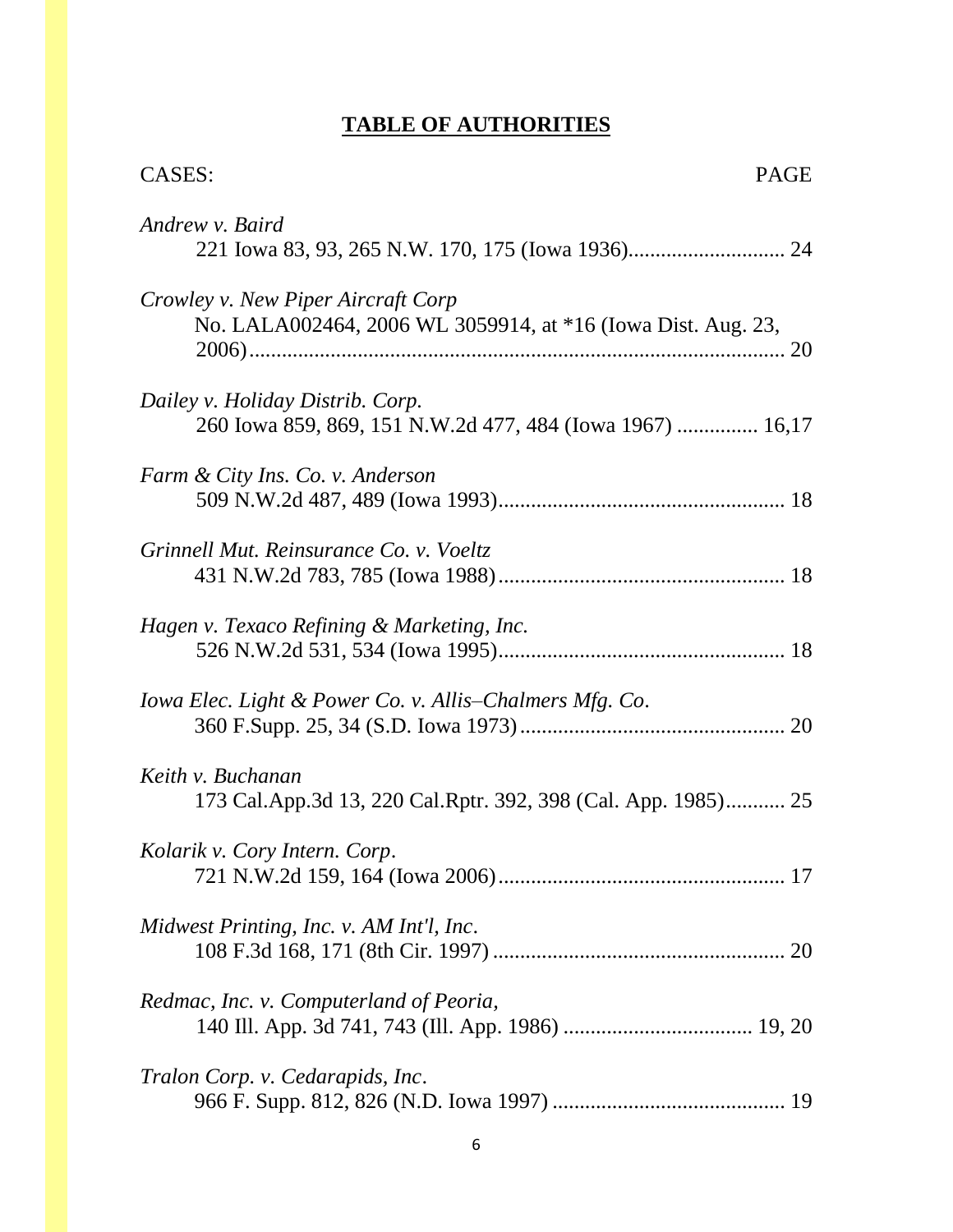| Williams v. Mid-Iowa Equipment, Inc.,                     |             |
|-----------------------------------------------------------|-------------|
| No. 4:13-CV-416-RAW, 2015 WL 12731737 (S.D. Iowa Mar. 27, |             |
|                                                           |             |
|                                                           |             |
| <b>STATUTES:</b>                                          | <b>PAGE</b> |
|                                                           |             |
|                                                           |             |
|                                                           |             |
|                                                           |             |
|                                                           |             |
|                                                           |             |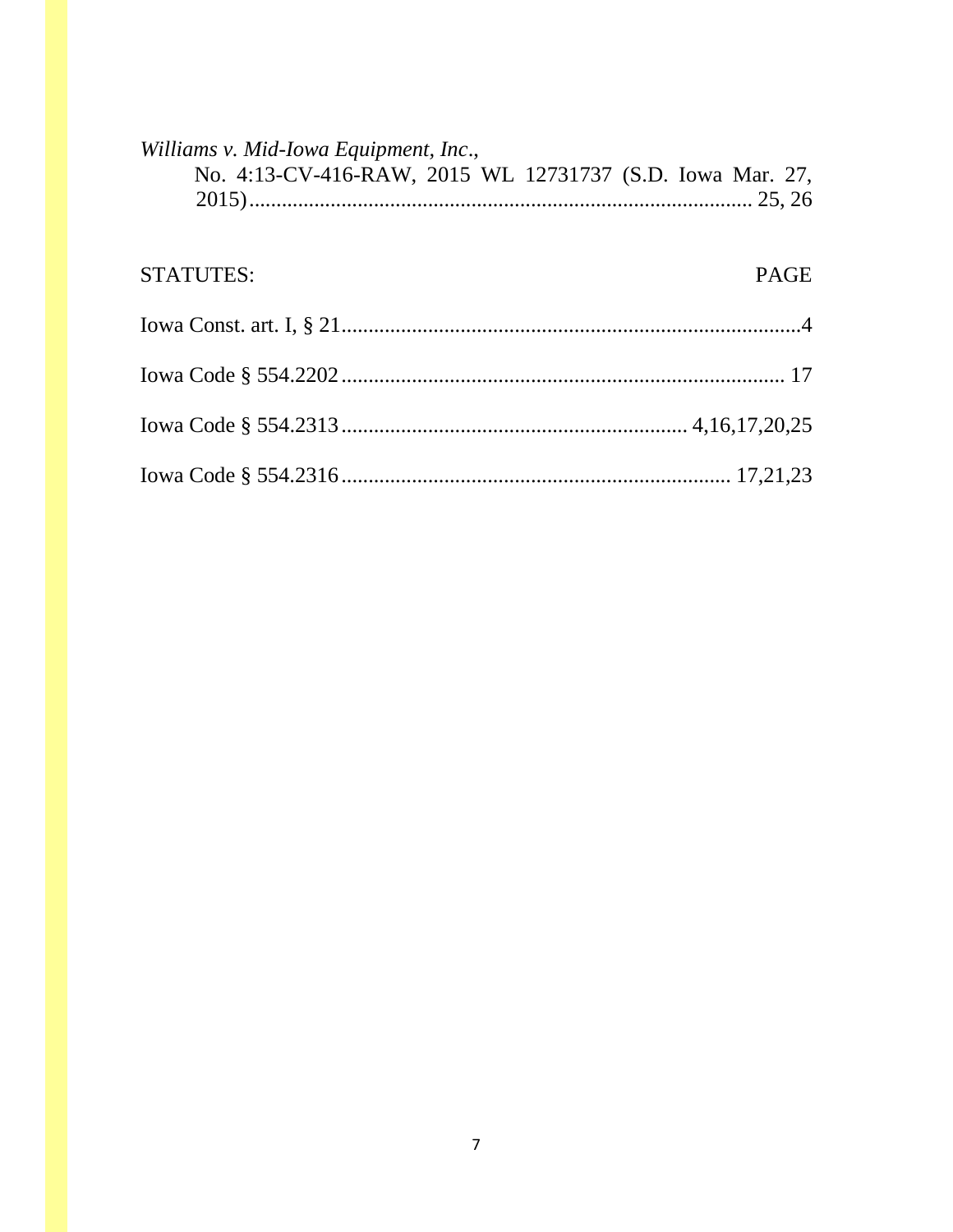### **STATEMENT OF THE CASE**

This is an appeal from a ruling of the Clayton County district court granting summary judgment in favor of Appellee Bodensteiner Implement Company ("Bodensteiner") in an action brought against it by Appellant Jason Cannon ("Cannon") regarding the sale of a used Case 305 tractor. This case commenced on April 22, 2013 when Cannon filed his Petition<sup>1</sup> containing claims against Bodensteiner for fraudulent misrepresentation, breach of express and implied warranties, breach of an implied covenant of good faith and fair dealing and equitable rescission. (App. V1 83-102)

On November 3, 2014 Bodensteiner filed a motion for summary judgment seeking the dismissal of all of Cannon's claims against Bodensteiner. (App. V1 437-44). Cannon resisted the motion and a hearing was held on March 10, 2015. (App. V1 500-638; App. V2 965-1014) On March 30, 2015, the district court entered an Order granting Bodensteiner's motion for summary judgment and dismissing all four of Cannon's claims against Bodensteiner. (App. V1 136-44) Cannon filed a Notice of Appeal on May 1, 2015. (App. V1 145-6)

 $\overline{\phantom{a}}$ 

<sup>&</sup>lt;sup>1</sup> After several parties and claims were added, Cannon filed a Recast of Claims in Plaintiff's Petition Per Order of January 8, 2015 on January 22, 2015. (App. V1 83-102)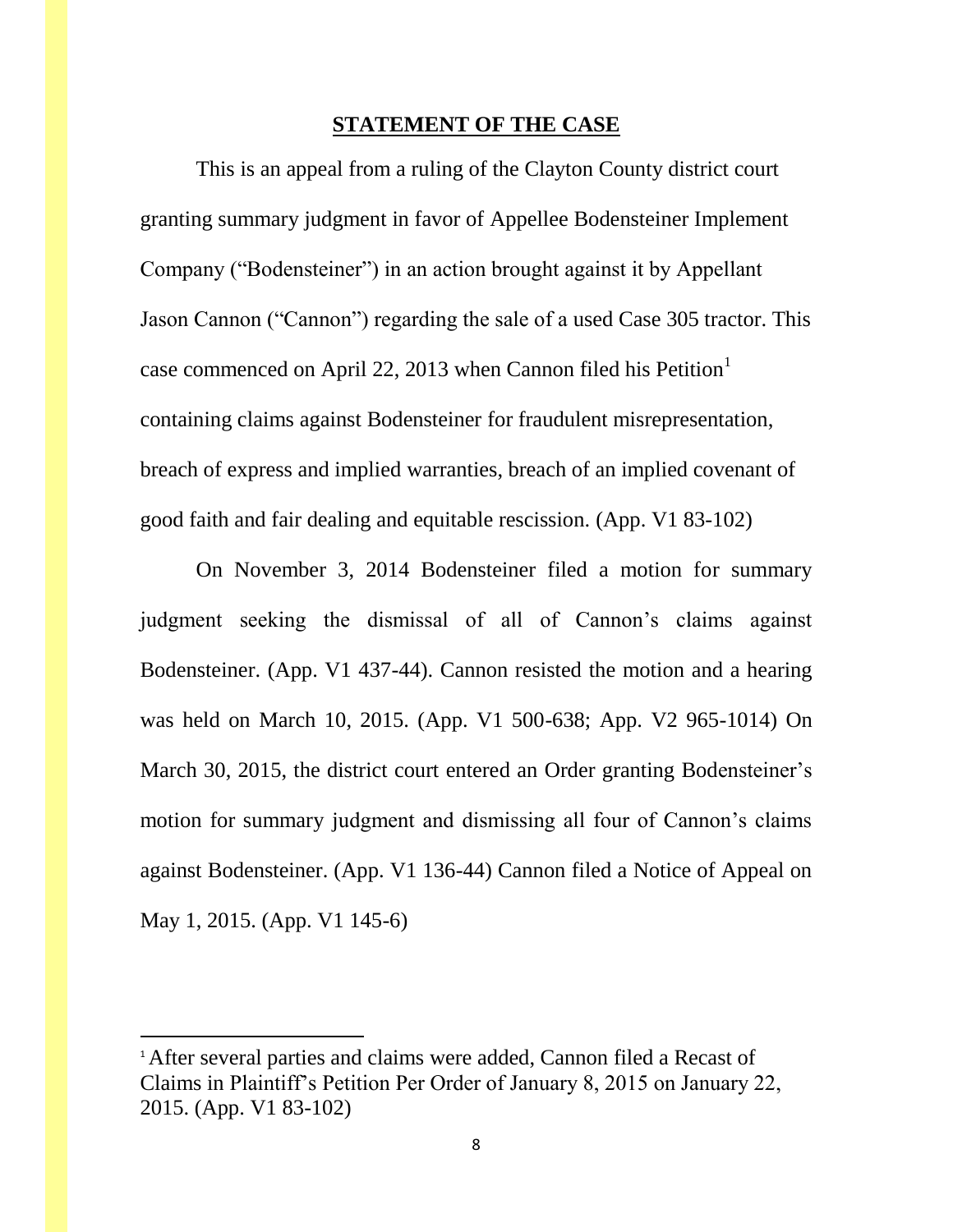In its decision filed on March 22, 2017, the Court of Appeals reversed the district court's grant of summary judgment on Cannon's express warranties claim against Bodensteiner and affirmed the remainder of the district court's ruling. (Court of Appeals Decision)

## **STATEMENT OF THE FACTS**

Bodensteiner is a John Deere dealership that is authorized to sell new and used John Deere agricultural equipment. (App. V1 495) Bodensteiner has branches in Monticello and Clermont, plus others in Iowa that are not relevant here. Case IH ("Case") is a competitor of John Deere that also specializes in the manufacturing of agricultural equipment. Bodensteiner is not an authorized Case dealer, does not sell new Case tractors and is not authorized to perform any Case warranty work. (App. V1 495) Occasionally, Bodensteiner will accept "on trade" a used tractor from a competing manufacturer such as Case.

Cannon is a resident of Hawkeye, Iowa. (App. V2 902) He grew up on a farm and has farmed his whole life. (App. V2 902) Cannon has extensive knowledge about tractors and has owned five tractors in his lifetime and has driven many more. (App. V2 906) Cannon has worked in the custom manure pumping business for the last fourteen years. (App. V2 918) Cannon's business requires the use of a heavy duty tractor. (App. V1 137) As an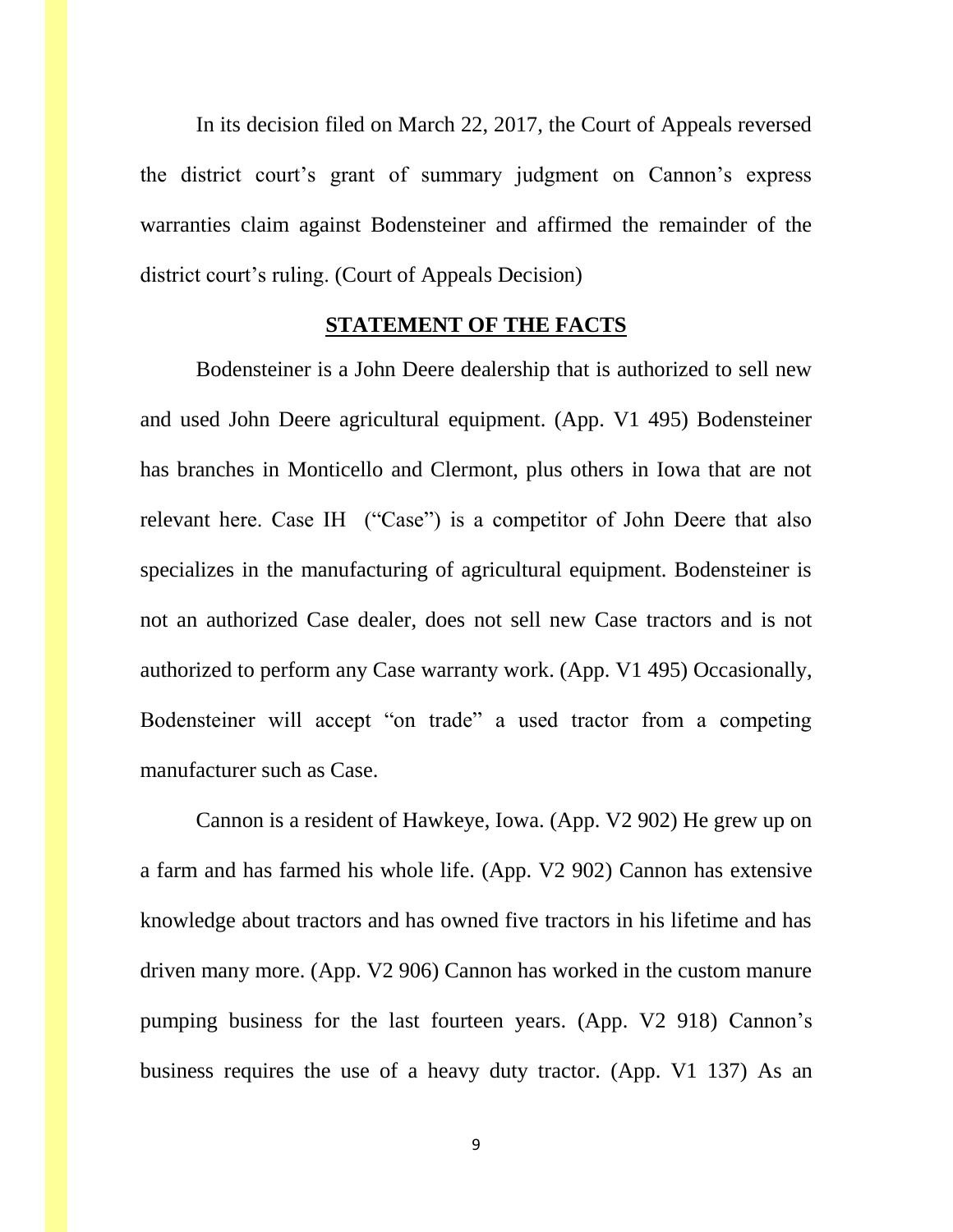independent contractor and sole proprietor, Cannon provides his own large tractor to pull a manure tank. (App. V2 918) There is a very short window of time when manure can be applied to the farm fields each year. (App. V1 567) During those timeframes, Cannon and other manure haulers work as many as ten to twenty hours per day seven days a week. (App. V1 567)

In 2010 and the years immediately preceding, Cannon worked alongside brothers Brent Mitchell and Bruce Mitchell ("Mitchell brothers") during the manure hauling season. (App. V2 908) The Mitchell brothers owned one or more large Case tractors and were familiar with the Case 305 tractor, the tractor at issue in this lawsuit. (App. V2 908) Cannon was impressed with the Case tractors used by the Mitchell brothers during the manure hauling season. (App. V1 137)

In 2008, Cannon purchased a used John Deere 8430 tractor ("John Deere tractor") from Bodensteiner's Clermont branch to use in his commercial operation. (App. V1 505) Just as the manure hauling season began in October of 2010, Cannon began having problems with his John Deere tractor. (App. V2 909) Cannon learned from Bodensteiner's service department that his John Deere tractor would be down for repairs for an extended period of time. He could not afford to be without a tractor during the manure hauling season. (App. V2 909) Cannon was interested in trading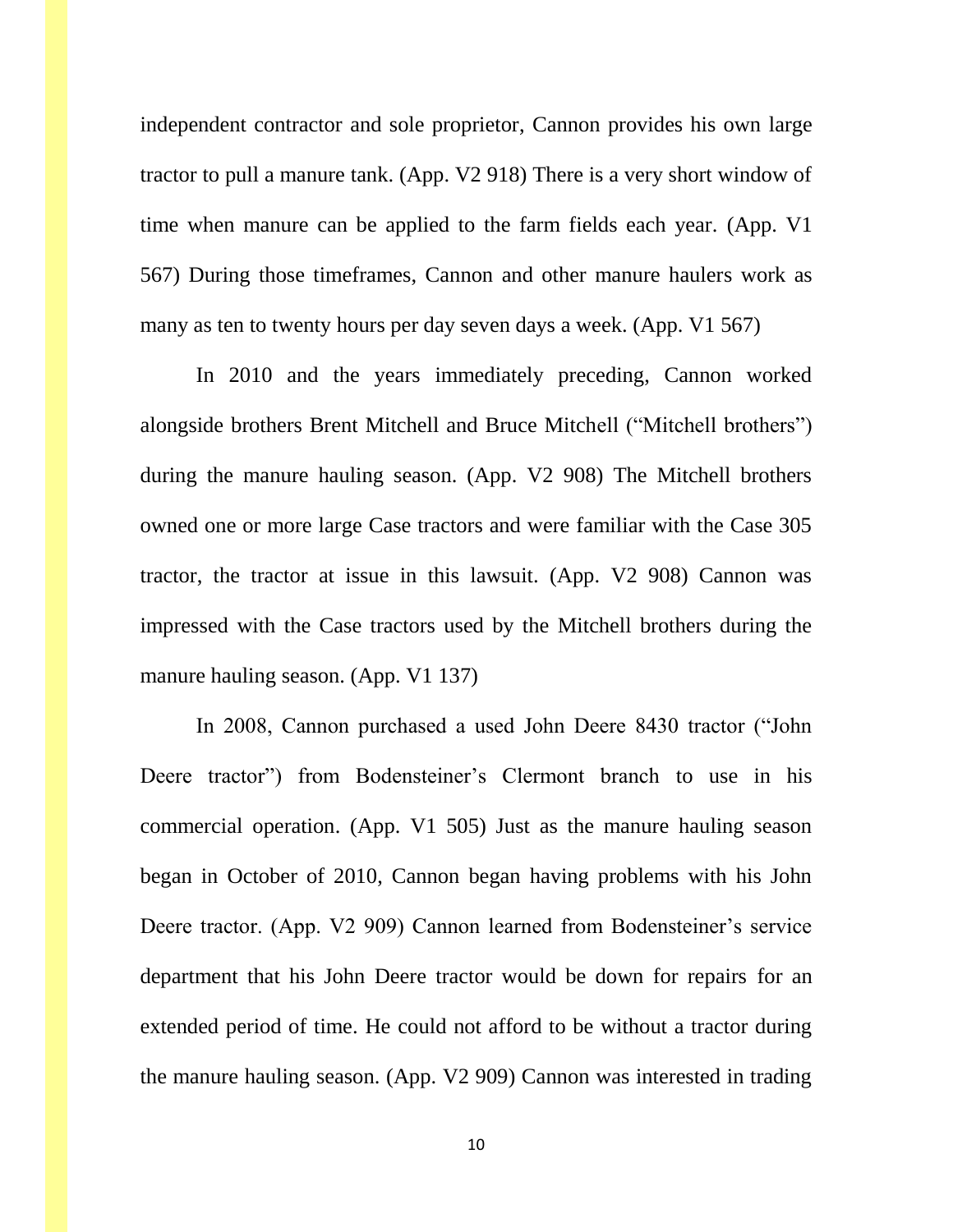his John Deere tractor back to Bodensteiner in return for another tractor so he could work during the busy manure hauling season. (App. V2 909)

Cannon contacted Roger Monroe, a salesman at Bodensteiner's Clermont branch, and told him he was thinking of trading in his John Deere tractor and asked Monroe if Bodensteiner had a used "red" tractor<sup>2</sup> available for purchase. (App. V2 953) Monroe told Cannon that he would have to call him back because he needed to search the inventory on the computer and see what used tractors Bodensteiner had available. (App. V2 954) After obtaining basic information from the computer regarding the used Case 305 tractor available at the Monticello branch, Monroe called Phil Kluesner, the salesman in Monticello that received the Case 305 tractor in on trade from the original purchaser. (App. V2 954)

Kluesner told Monroe that they just got the Case 305 tractor in, that it had a Purchase Protection Plan on it from Case, that the former owner was Gansen Pumping of Zwingle ("Gansen"), and that to the best of his knowledge, it was a good tractor. (App. V2 954-5) Kluesner had briefly driven the Case 305 tractor around the lot at the Monticello branch and did not observe any problems. (App. V2 955)

l

<sup>2</sup>Red tractor means a Case IH tractor.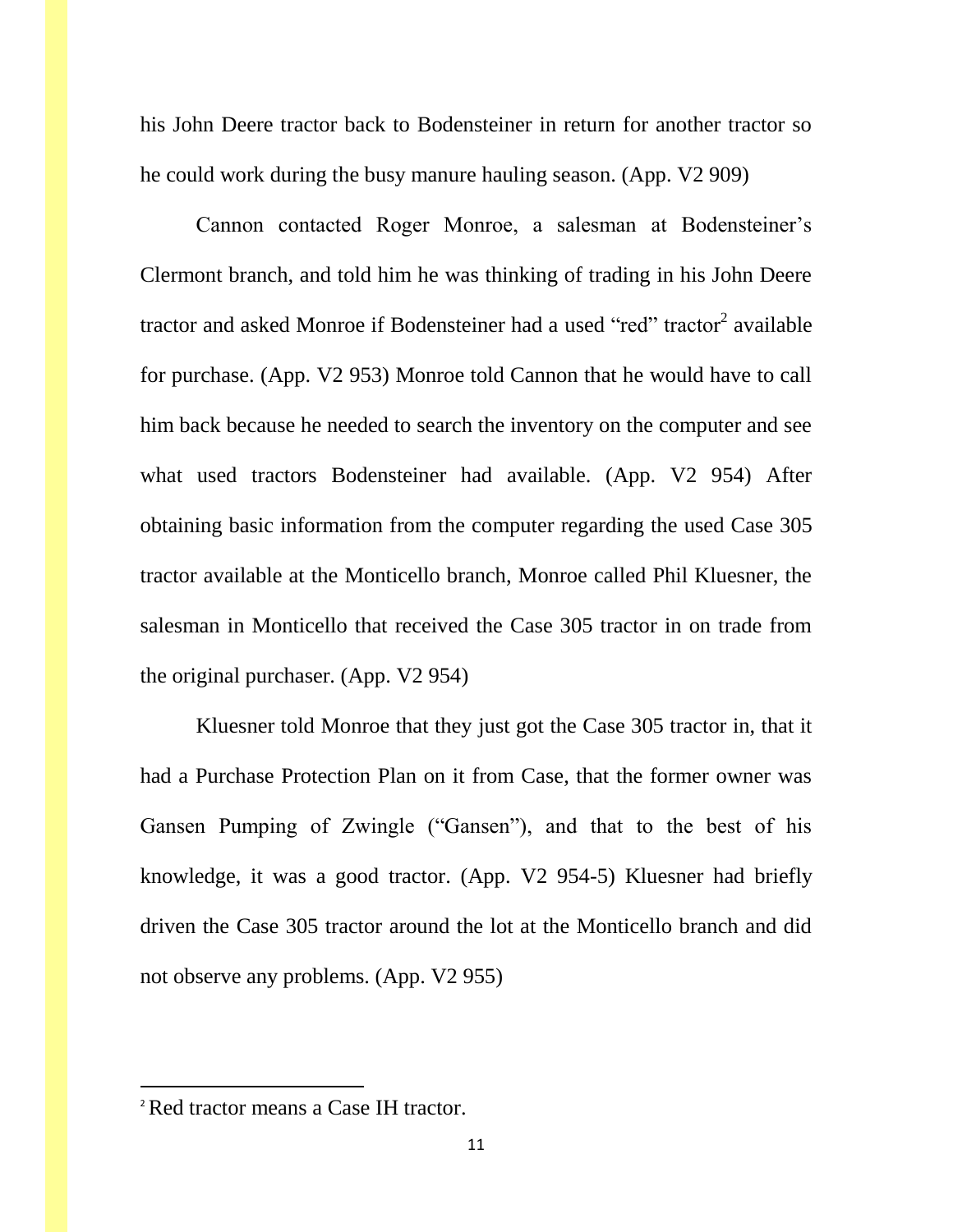Monroe knew that Gansen, the former owner of the tractor, was also involved in the manure disposal business. (App. V2 955) At the time the Case 305 tractor was purchased by Gansen, it included a manufacturer's warranty and an additional product called a "Purchase Protection Plan" ("PPP") issued by  $EPG<sup>3</sup>$  Insurance, Inc. (App. V1 138) The PPP became effective on November 18, 2008 and expired on April 21, 2013. (App. V1 138)

Monroe relayed the information he received from Kluesner to Cannon<sup>4</sup>. (App. V2 955) Cannon understood that Monroe had not actually seen or inspected the Case  $305^5$  tractor himself. (App. V2 913) Cannon asked Monroe the details of the PPP, but Monroe, being a salesman at a John Deere dealership, did not know the details of the Case PPP and suggested that Cannon contact a Case dealer for that information. (App. V1 573) Cannon then contacted Windridge Implements, LLC ("Windridge") for information on the PPP and to confirm that it would transfer to him. (App. V1 573) Windridge is a Case dealer that is authorized to sell new and used

 $\overline{\phantom{a}}$ 

<sup>&</sup>lt;sup>3</sup> Although EPG Insurance, Inc. provided the PPP, the form, nature and extent of the protection plan was dictated by Case.

<sup>4</sup>Cannon testified that he and Monroe joked around a lot during discussions regarding the Case tractor because Monroe is a John Deere salesman. (App. V1 574)

<sup>&</sup>lt;sup>5</sup>Cannon already knew that the Case 305 would be an appropriate tractor for manure hauling. He did not need Monroe to tell him that. (App. V1 572)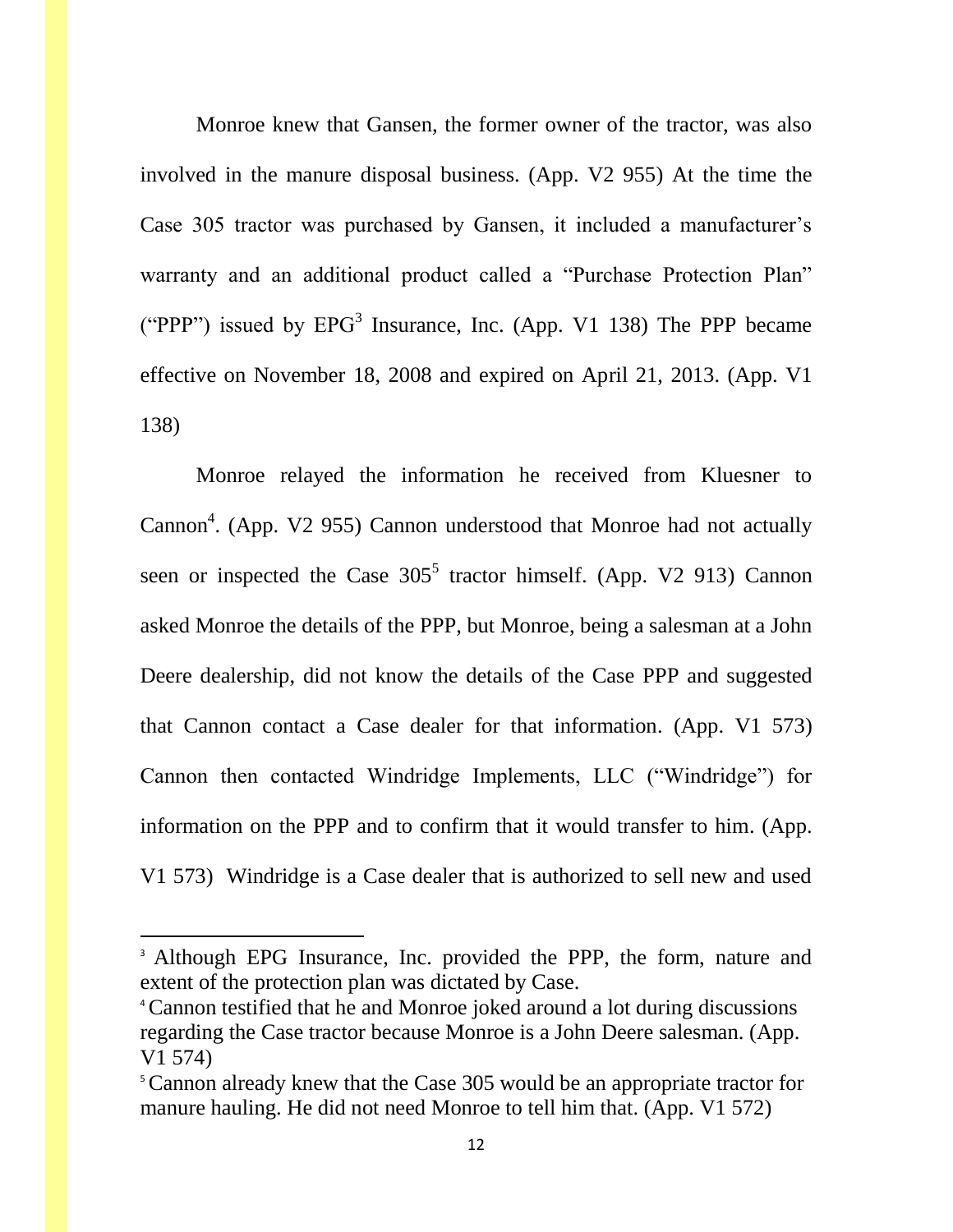Case equipment and to perform Case warranty work. Windridge informed Cannon that the PPP on the 305 Case tractor would transfer effectively to him. (App. V1 573) Cannon states that the transfer of the PPP was the key selling point for him in purchasing the used Case tractor. (App. IV 926) Monroe told Cannon that there would be no warranty given by Bodensteiner. (App. V1 496)

Prior to purchasing the used Case tractor for his commercial operation, Cannon obtained advice from the Mitchell brothers because he thought he could get the "straight scoop" from Case tractor owners as opposed to a John Deere tractor salesman. (App. V1 546; App. V2 910) The Mitchell brothers told Cannon that Case 305 tractors are phenomenal tractors and people who have 305s love them. Cannon trusted the advice of the Mitchell brothers and relied upon their advice in deciding to purchase the used Case 305 tractor. (App. V2 910)

Monroe informed Cannon that Case 305 tractor was located in Monticello, and if he was interested in purchasing it at the Clermont branch he would have to pay \$1,000 to have it trucked up from Monticello to Clermont. (App. V2 956) Cannon understood that he could go to Monticello to inspect and test drive the tractor, but he elected to do none of those things before purchasing it because he was in a hurry to get a different tractor.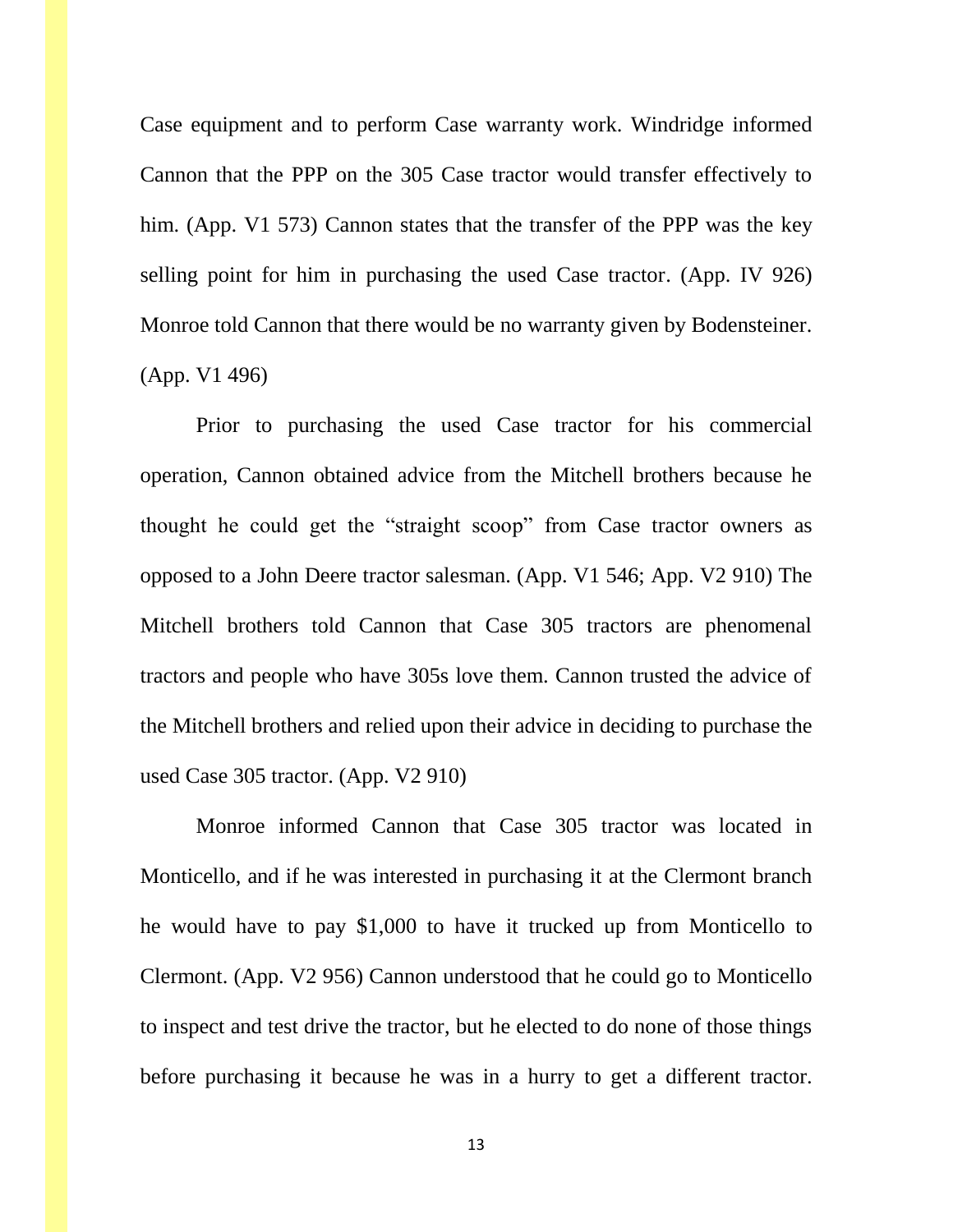(App. V1 138, 588) Cannon directed Monroe to have the Case 305 tractor hauled to Clermont first thing in the morning. (App. V2 912) When the Case 305 tractor arrived at the Bodensteiner branch in Clermont, Monroe drove the tractor around for a block and a half and did not observe any problems. (App. V2 956)

On October 6, 2010, Cannon drove his John Deere tractor to Bodensteiner's Clermont branch, signed the purchase contract, purchased the used Case 305 tractor valued at \$139,000 payable in full with the tradein of his John Deere tractor and paid Bodensteiner \$1,000 for the trucking fee. (App. V1 565; App. V2 902) The purchase contract provided that the PPP (Case Warranty) was included in the sale of the used Case 305 tractor. (App. V1 498-9)

Cannon had the opportunity to read the purchase contract prior to signing it. (App. V1 575) The purchase contract stated in part,

"**IMPORTANT WARRANTY NOTICE**. The John Deere warranty applicable to new John Deere product(s) is printed on the back side of this document. There is no warranty on used products…**YOUR RIGHTS AND REMEDIES PERTAINING TO THIS PURCHASE ARE LIMITED AS SET FORTH IN THE WARRANTY AND THIS CONTRACT. IMPLIED WARRANTIES OF MERCHANTABILITY AND FITNESS ARE NOT MADE AND ARE EXCLUDED UNLESS SPECIFICALLY PROVIDED IN THE JOHN DEERE WARRANTY.**

14

…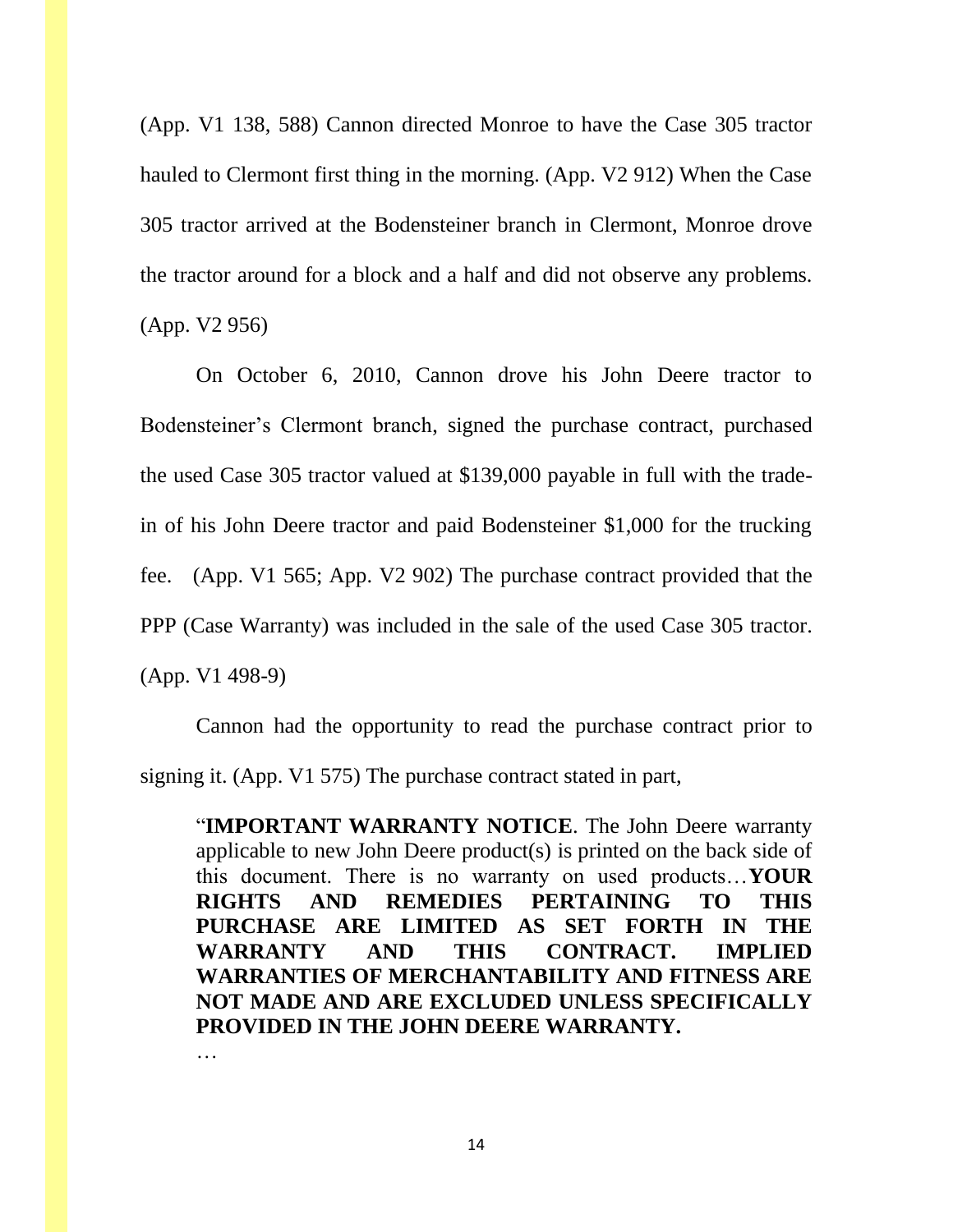## **WHAT IS NOT WARRANTED – JOHN DEERE IS NOT RESPONSIBLE FOR THE FOLLOWING:** (1) Used Products;

…

 $\overline{\phantom{a}}$ 

Where permitted by law, neither John Deere or any company affiliated with it makes any warranties or representations, or promises, express or implied as to the quality or performance, or freedom from defect of its agricultural products other than those set forth above …

**NO DEALER WARRANTY** – THE SELLING DEALER MAKES NO WARRANTY OF ITS OWN AND THE DEALER HAS NO AUTHORITY TO MAKE ANY REPRESENTATION OR PROMISE ON BEHALF OF JOHN DEERE, OR TO MODIFY THE TERMS OR LIMITATIONS OF THIS WARRANTY IN ANY WAY."

(App. V1 498-9) All express and implied warranties were disclaimed in the purchase contract. (App. V1 495-6) When the Case 305 tractor arrived in Clermont, Cannon drove the Case 305 tractor for the first time back to his house. (App. V2 908) Cannon did not observe any problems with the tractor on his ten mile ride home. (App. V2 914)

Cannon first noticed something was wrong with the tractor when he put it under a significant load. (App. V1 566; App. V2 915) Cannon immediately contacted Windridge's (the Case dealership) service department to fix the tractor pursuant to the PPP. (App. V2 915) Cannon has not sought to have Bodensteiner $6$  repair the Case 305 tractor since he purchased it. (App. V1 568) Despite having Windridge mechanics, the Windridge service

<sup>&</sup>lt;sup>6</sup> No employee of Bodensteiner had any knowledge of any defect or mechanical problem with the used Case tractor. (App. V1 495-6)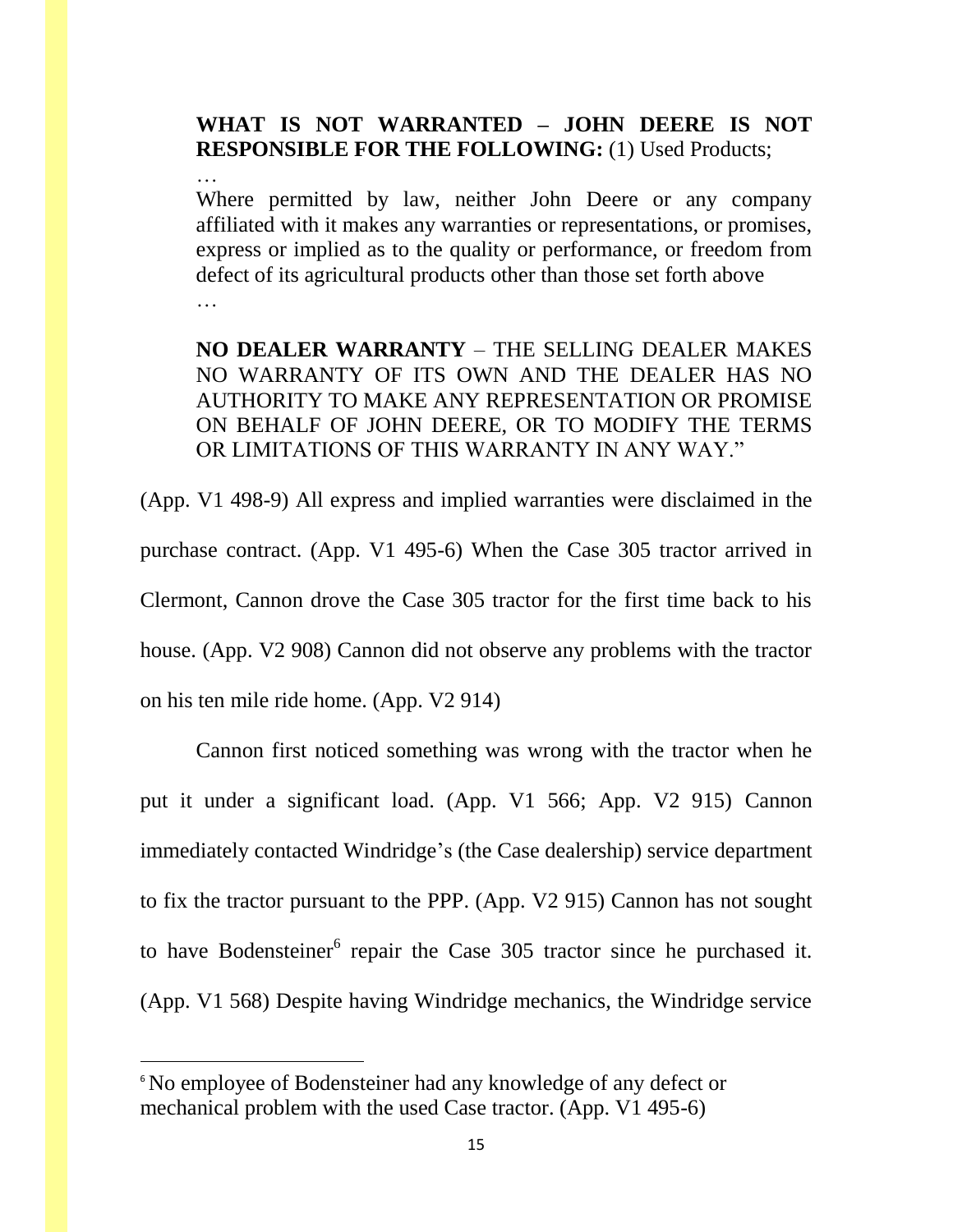manager, a Case field representative and a Case technical support person work on the Case 305 tractor, Cannon has been unable to find any person who can identify what is wrong with it. (App. V1 574) Windridge alone has spent more than 300 hours trying to repair Cannon's tractor. (App. V2 925) On August 23, 2013, Cannon sent a letter to Case demanding that they honor their warranty and fix or replace his tractor. (App. V2 923) Cannon has decided that the Case 305 tractor is a lemon and there is no point in obtaining further repairs. (App. V1 139)

### **ARGUMENT**

## **I. The Court of Appeals incorrectly held it could not rule on the effectiveness of a disclaimer of an express warranty until a factual determination was made on whether oral statements created a warranty.**

Express warranties for the sale of goods are governed by the Uniform Commercial Code in section 554.2313 of the Iowa Code. *See* Iowa Code § 554.2313. This provision requires "an affirmation of fact or promise made by the seller to the buyer which relates to the goods and becomes part of the basis of the bargain." Iowa Code § 554.2313(1). For a plaintiff to prove a breach of an express warranty based on sales representations, there must be a finding the sale would not have been made but for the representations. *Dailey v. Holiday Distrib. Corp*., 260 Iowa 859, 869, 151 N.W.2d 477, 484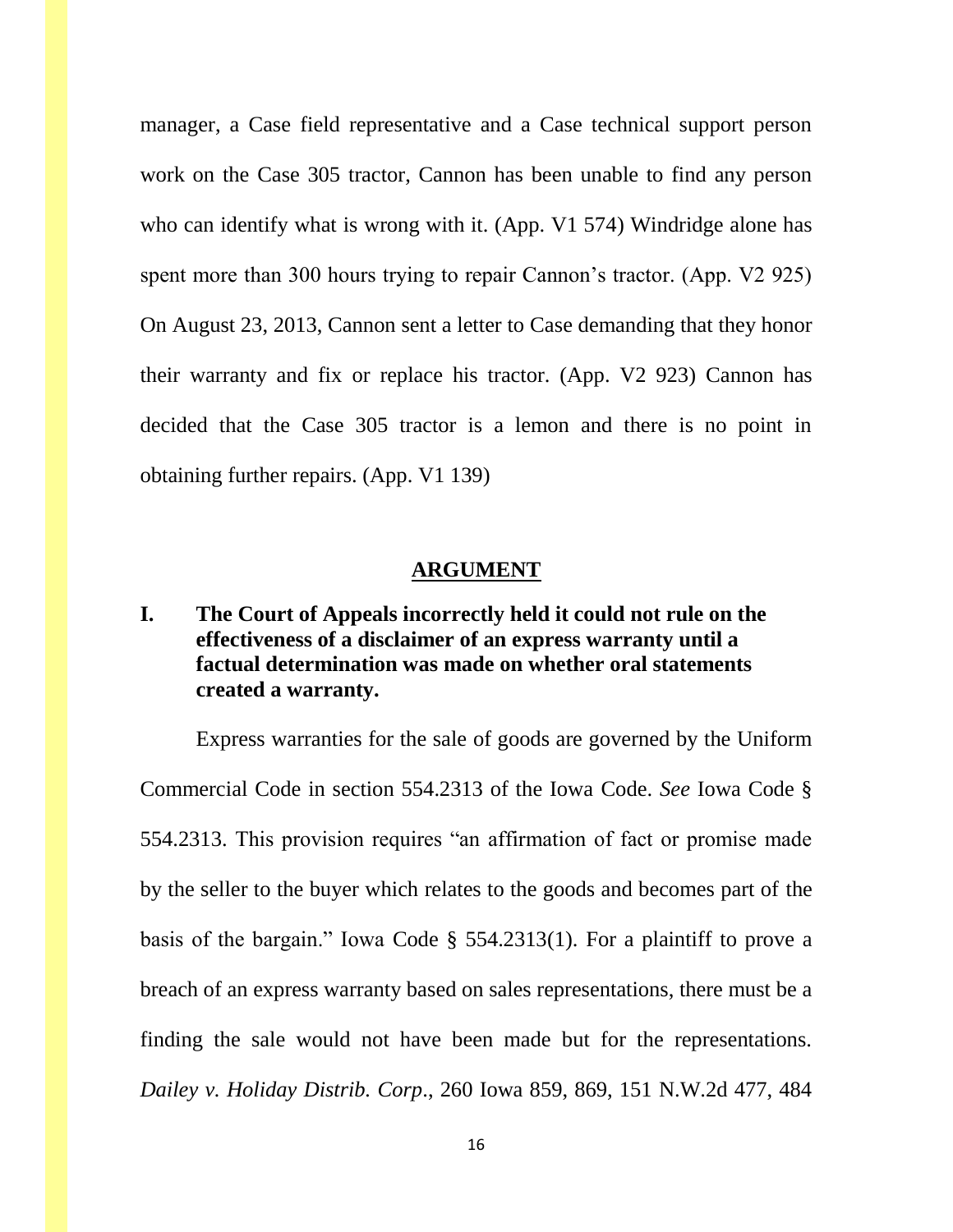(Iowa 1967). Overall, express warranties must be "relative to what would normally pass in the trade without objection under the contract description."

*Kolarik v. Cory Intern. Corp*., 721 N.W.2d 159, 164 (Iowa 2006)

While express warranties may be created pursuant to Iowa Code § 554.2313 by representations made by the seller, Iowa Code § 554.2316 permits sellers to exclude or modify express warranties,

"Words or conduct relevant to the creation of an express warranty and words or conduct tending to negate or limit warranty shall be construed wherever reasonable as consistent with each other; but subject to the provisions of this Article on parol or extrinsic evidence (section 554.2202) negation or limitation is inoperative to the extent that such construction is unreasonable."

Iowa Code §554.2316(1) gives effect to disclaimers of express warranties when the language of the express warranty and the disclaimer can be construed as consistent with one another. The plaintiff must comply with the parol evidence rule when attempting to establish any inconsistency. Iowa Code § 554.2316(1).

The district court found in granting Bodensteiner's motion for summary judgment that "[t]he written contract between these parties disclaimed any express warranties other than the extended warranty or PPP, and there is no dispute that Cannon got the benefit of the PPP." (App. V1 141) On appeal, the Court of Appeals' task was to determine whether a genuine issue of material fact existed and whether the district court correctly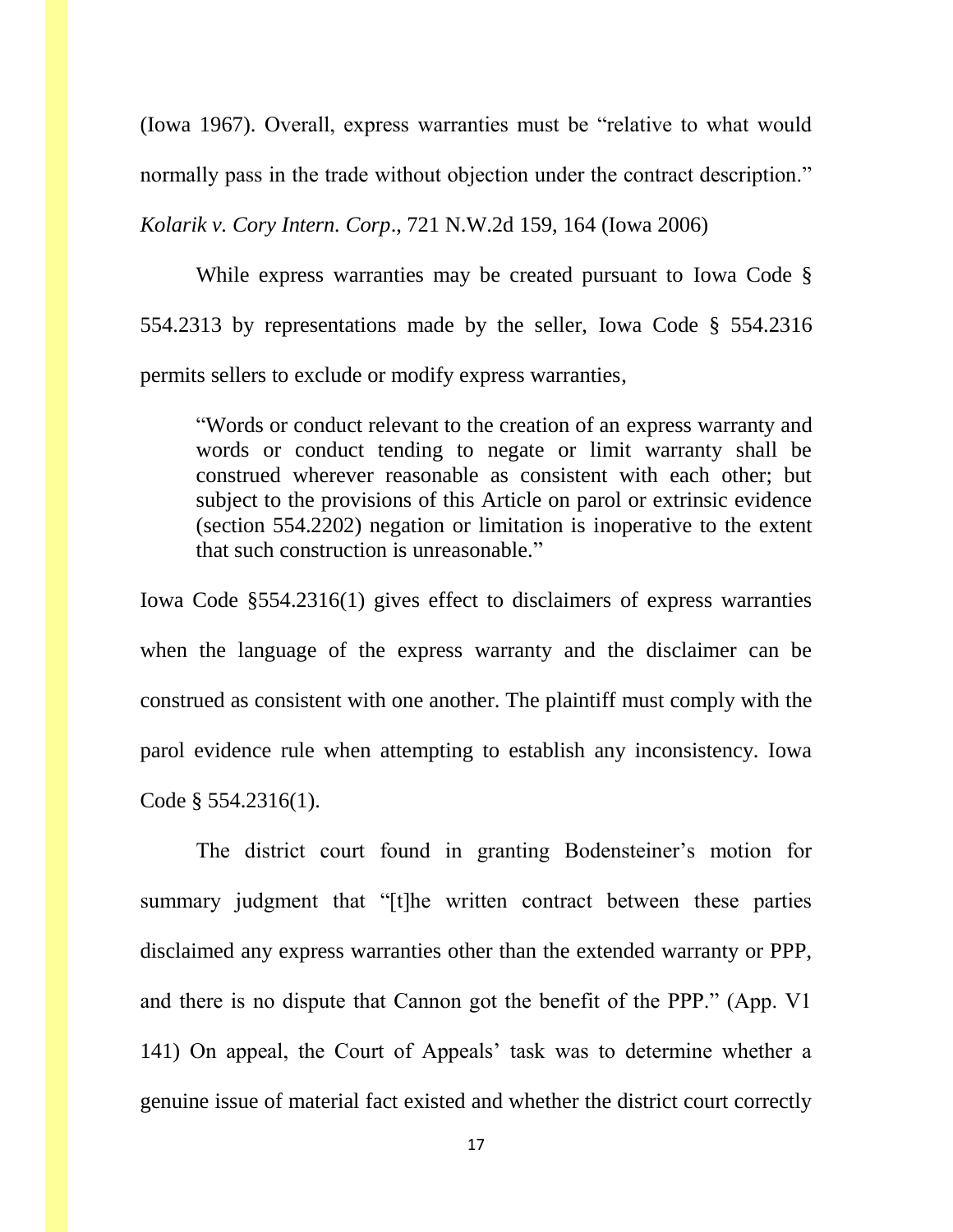applied the law. *Farm & City Ins. Co. v. Anderson*, 509 N.W.2d 487, 489 (Iowa 1993). Appellate review of a district court's decision on summary judgment is for correction of errors at law. *Hagen v. Texaco Refining & Marketing, Inc*., 526 N.W.2d 531, 534 (Iowa 1995) The district court's findings of fact have the effect of a jury verdict and are binding on the Court of Appeals if supported by substantial evidence. *Grinnell Mut. Reinsurance Co. v. Voeltz*, 431 N.W.2d 783, 785 (Iowa 1988). In case of doubt or ambiguity, the Court of Appeals is to construe the district court's findings of fact to uphold, rather than defeat, the judgment. *Id.*

The Court of Appeals reversed the district court's grant of summary judgment on Cannon's express warranties claim because it found a genuine issue of material fact existed regarding whether the oral statements at issue were express warranties or mere opinion. In its ruling, the Court of Appeals briefly mentions that express warranties can be disclaimed, but does not discuss or examine the disclaimer at issue in the purchase contract. Likewise, the Court does not evaluate the district court's holding that the written contract disclaimed any express warranties. The Court simply concludes, without citing any supporting authority, that Bodensteiner's defense of a disclaimer is subject to the determination of whether Monroe's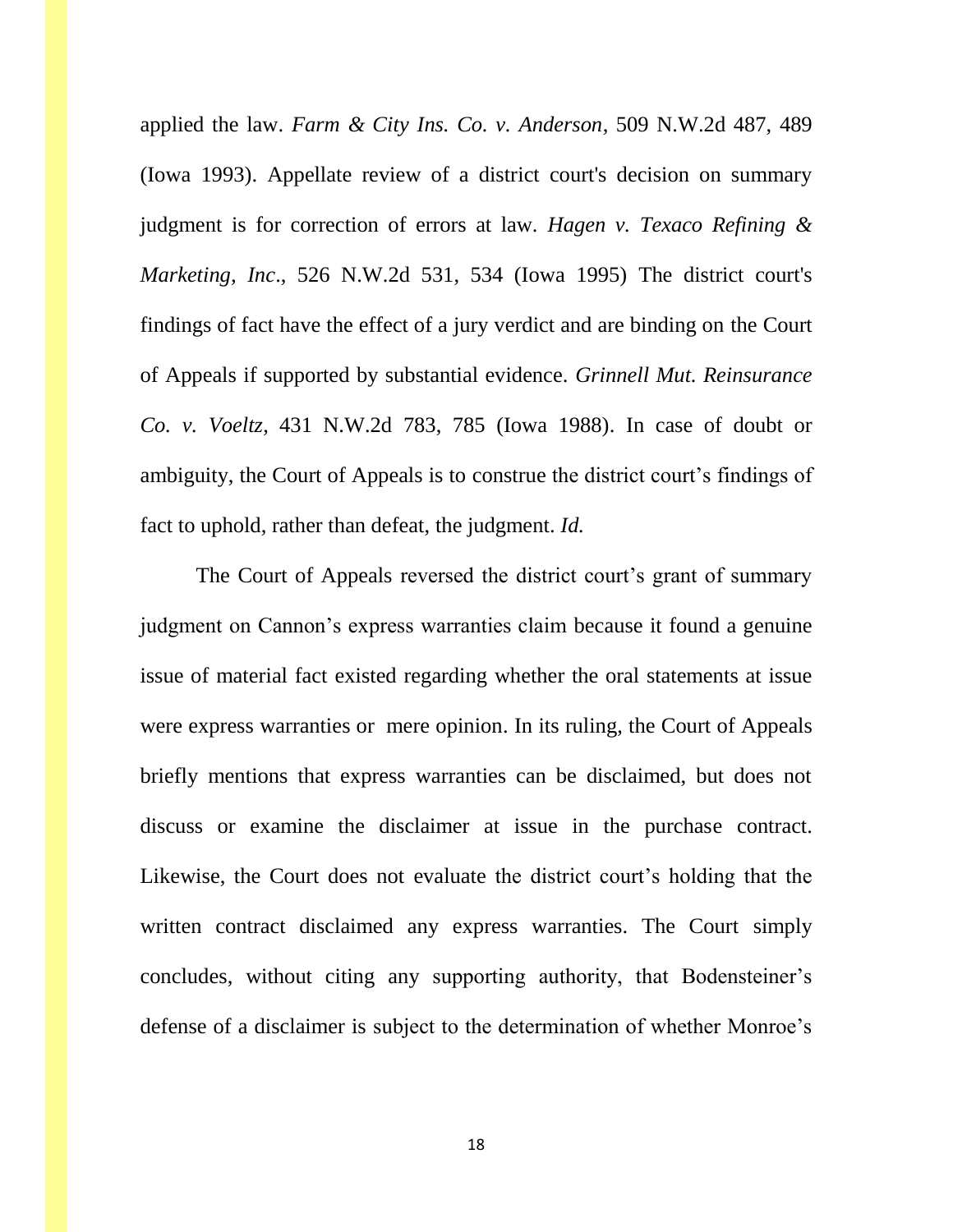oral representations constitute an express warranty or mere opinion. (Court of Appeals Decision)

The Court of Appeals did not determine whether the district court correctly applied the law regarding disclaimers of express warranties, as it found it could not reach that question until a jury determined whether the oral statements were express warranties. (Court of Appeals Decision) This conclusion is not supported by Iowa case law as many courts have ruled on disclaimers without determining if an express warranty was created. The Court of Appeals' ruling will have undesirable effects on judicial efficiency as it will force parties through costly trials to determine issues that could be determined much earlier on summary judgment.

The Court of Appeals cites *Tralon Corp. v. Cedarapids, Inc*. as support for the proposition that it is a question of fact whether oral statements are express warranties or just opinion. 966 F. Supp. 812, 826 (N.D. Iowa 1997). However, in *Tralon Corp*, the defendant never argued that a disclaimer in the contract effectively disclaimed the express warranty. In that case, the court had to face the issue of whether an express warranty was created. In *Redmac, Inc. v. Computerland of Peoria*, the Illinois Appellate Court held "No bright-line distinction between express warranties and puffing exists. Whether the issue is one of law or fact may be debatable;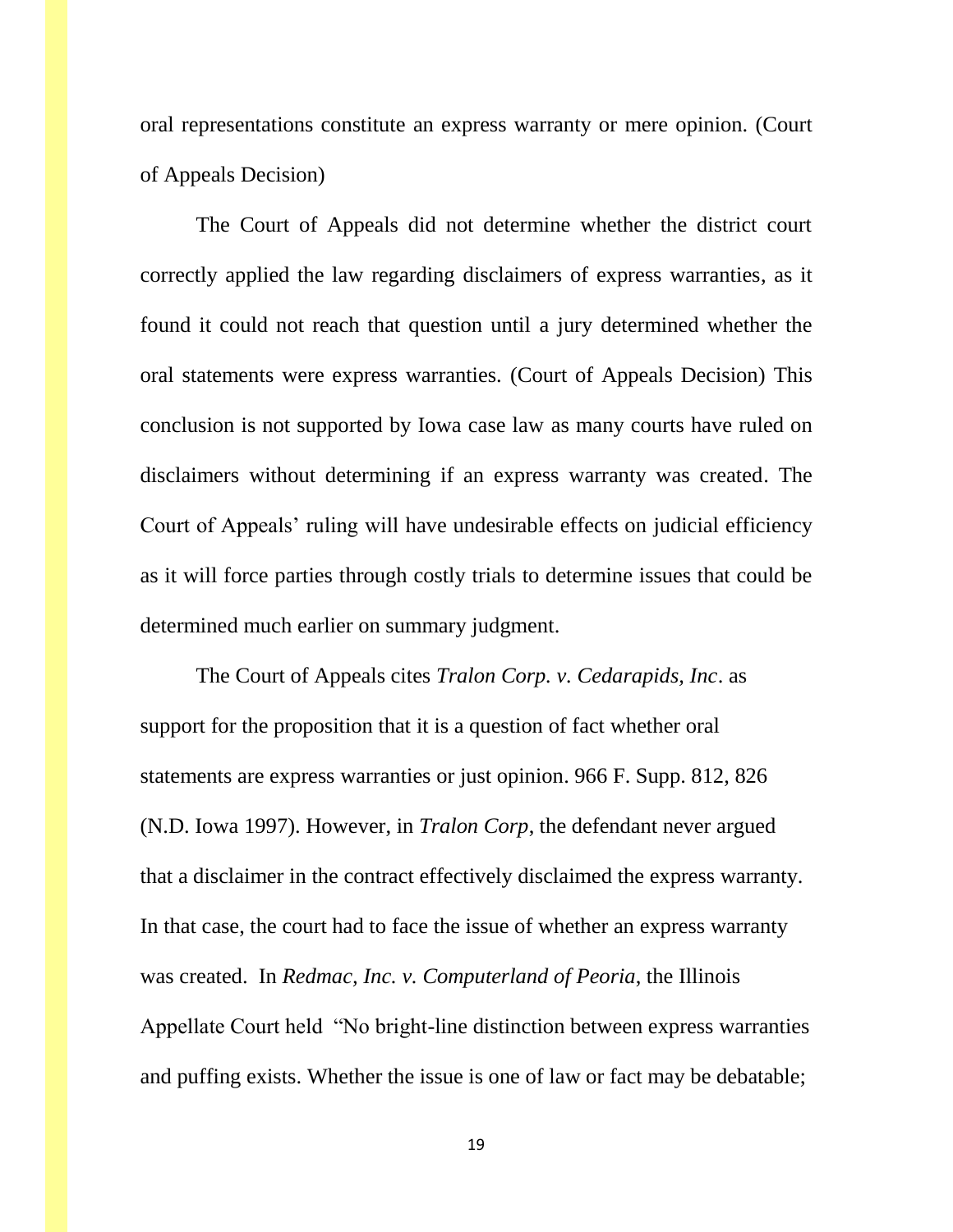however it is generally considered a question of fact." 140 Ill. App. 3d 741, 743 (Ill. App. 1986). However, in *Redman* the defendant did not argue (and presumably, could not, given the particular facts of that case) that the express warranties were effectively disclaimed. *Id.*

Many Iowa courts have dismissed express warranty claims by finding that a disclaimer was effective, and they have done this without determining if oral statements qualified as an express warranty. In *Iowa Elec. Light & Power Co. v. Allis–Chalmers Mfg. Co*., 360 F.Supp. 25, 34 (S.D.Iowa 1973), the district court dismissed plaintiff's express warranty claim on summary judgment, finding that the disclaimer in the contract was "simply too clear to be subject to the interpretation plaintiff seeks to give it." Similarly, in *Crowley v. New Piper Aircraft Corp*, No. LALA002464, 2006 WL 3059914, at \*16 (Iowa Dist. Aug. 23, 2006), an Iowa district court granted summary judgment on plaintiff's express warranty claims, finding the contractual disclaimers effective at limiting the type of damages plaintiff seeks. *See also Midwest Printing, Inc. v. AM Int'l, Inc*., 108 F.3d 168, 171 (8th Cir. 1997).

Cannon argues that oral statements made by Monroe that "the tractor was in good condition" and "ready to go" became express warranties under Iowa Code § 554.2313 (App. V1 588) The disclaimers in the purchase contract stated in part,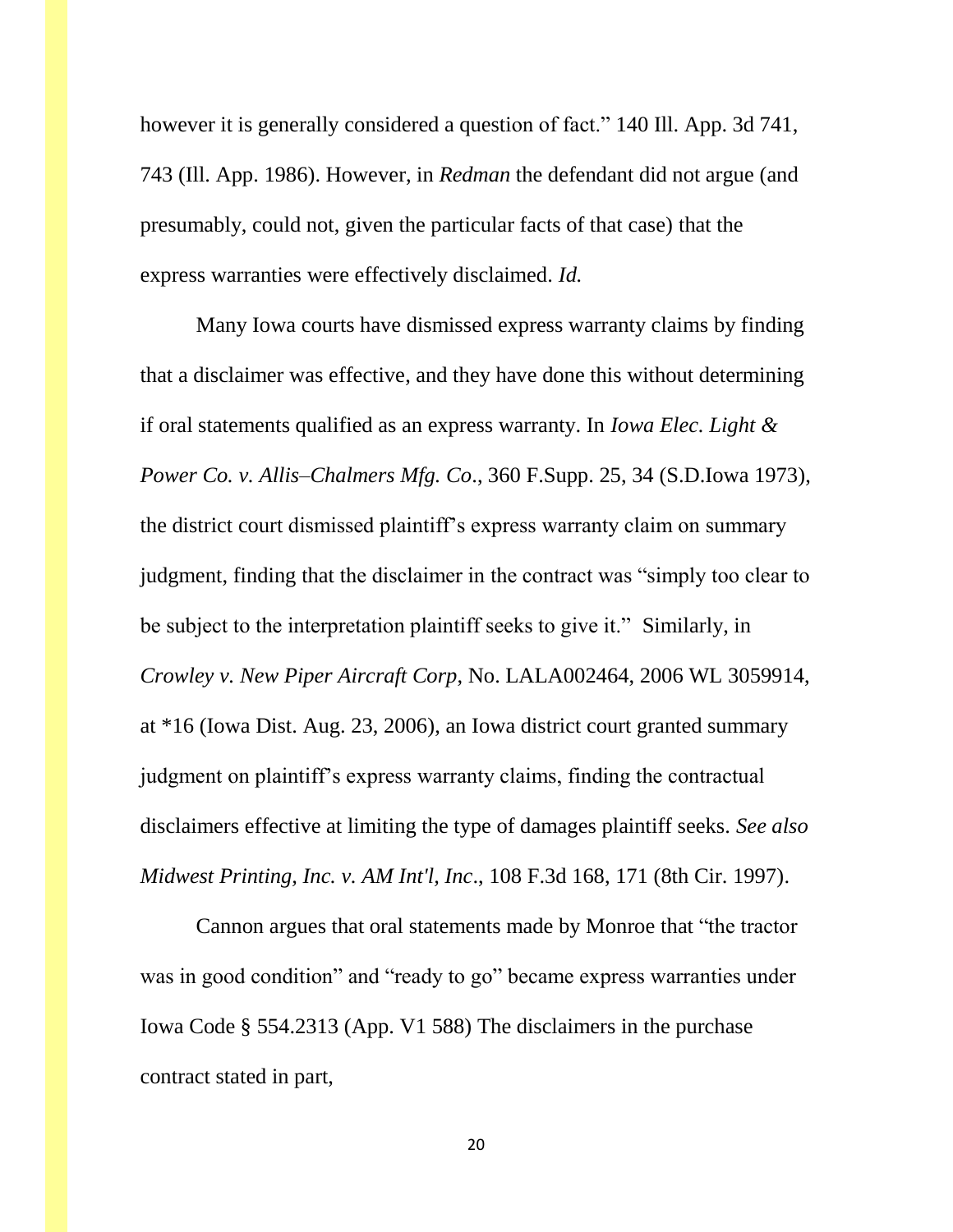"**IMPORTANT WARRANTY NOTICE**. The John Deere warranty applicable to new John Deere product(s) is printed on the back side of this document. There is no warranty on used products…**YOUR RIGHTS AND REMEDIES PERTAINING TO THIS PURCHASE ARE LIMITED AS SET FORTH IN THE WARRANTY AND THIS CONTRACT. IMPLIED WARRANTIES OF MERCHANTABILITY AND FITNESS ARE NOT MADE AND ARE EXCLUDED UNLESS SPECIFICALLY PROVIDED IN THE JOHN DEERE WARRANTY.**

## …

…

## **WHAT IS NOT WARRANTED – JOHN DEERE IS NOT RESPONSIBLE FOR THE FOLLOWING:** (1) Used Products;

Where permitted by law, neither John Deere or any company affiliated with it makes any warranties or representations, or promises, express or implied as to the quality or performance, or freedom from defect of its agricultural products other than those set forth above …

**NO DEALER WARRANTY** – THE SELLING DEALER MAKES NO WARRANTY OF ITS OWN AND THE DEALER HAS NO AUTHORITY TO MAKE ANY REPRESENTATION OR PROMISE ON BEHALF OF JOHN DEERE, OR TO MODIFY THE TERMS OR LIMITATIONS OF THIS WARRANTY IN ANY WAY."

(App. V1 498-9) Assuming arguendo that the oral statements by Monroe

qualify as express warranties, the warranties can be disclaimed as long as the

language creating the express warranty can be construed as consistent with

the language disclaiming the express warranty. Iowa Code §554.2316(1).

Monroe's purported oral statements and the disclaimer in the purchase

contract can reasonably be construed as consistent with each other. The

comments regarding the tractor being "fit" and "ready to go" were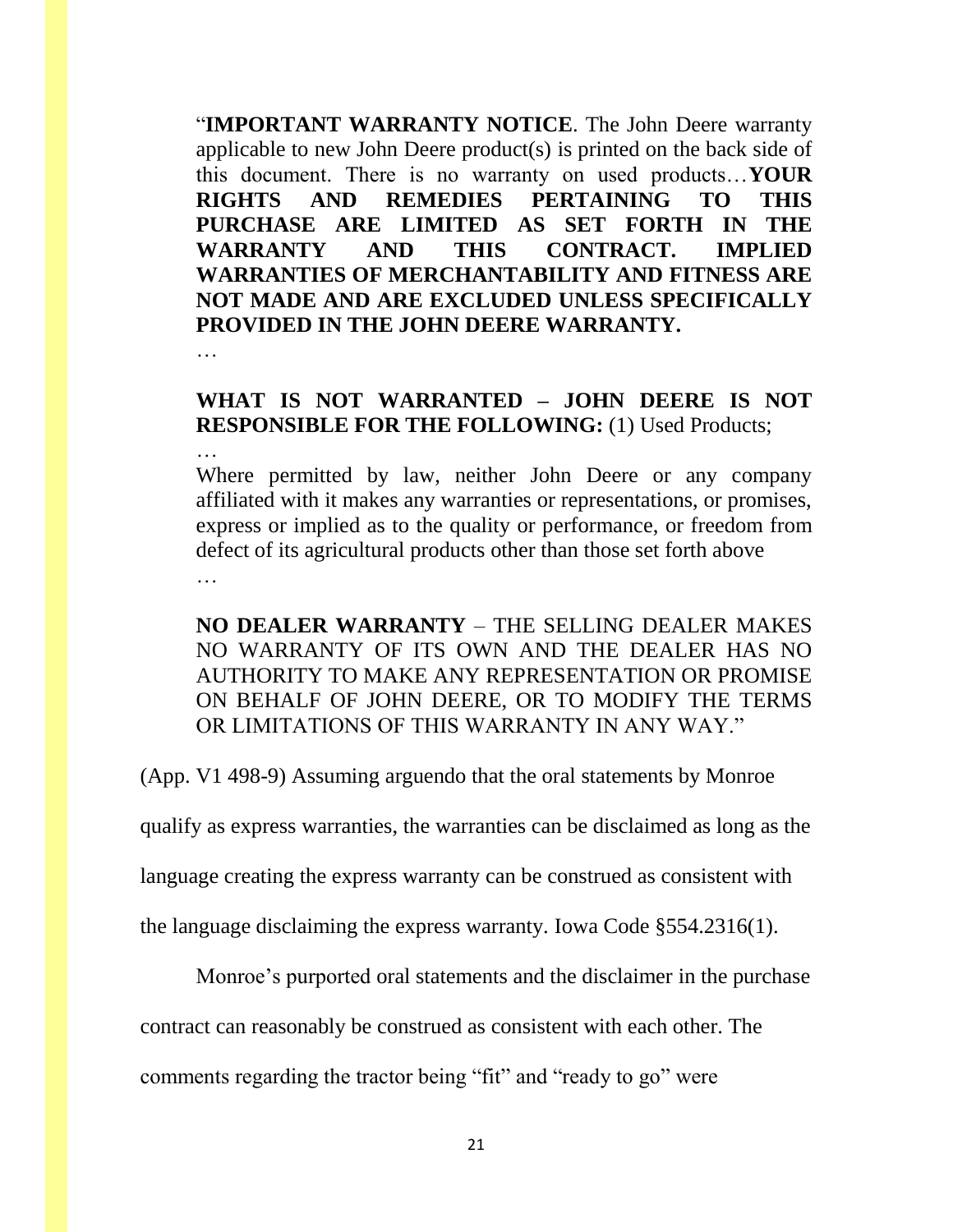interpreted by Cannon to mean that the tractor was setup properly for hauling manure. (App. V1 586) When the tractor was delivered to Bodensteiner's Clermont branch, Cannon noticed one issue with the draw bar which needed to be fixed before Cannon could haul manure with the tractor. (App. V2 936, 956) Monroe immediately replaced the draw bar with a bigger, heavier draw bar before Cannon drove the tractor home. (App. V1 572, 614) When Cannon drove the used Case 305 tractor off Bodensteiner's lot, it was set up properly to haul manure which is consistent with Monroe's oral statements that the tractor was "ready to go".

As for there being no warranty from John Deere or Bodensteiner on the used Case tractor, the purchase contract specifically provided that the Case Warranty (the PPP) was included in the trade. No other warranty was part of the purchase contract, which both parties signed. (App. V1 498-9) The inclusion of the express warranty regarding the Case PPP is consistent with the disclaimer language on the purchase contract which states that there is "**NO DEALER WARRANTY** – THE SELLING DEALER MAKES NO WARRANTY OF ITS OWN" and "There is no warranty on used products." (App. V1 498-9)

Moreover, it was clear to Cannon that John Deere and Bodensteiner were making no warranty on the used Case tractor. The following excerpt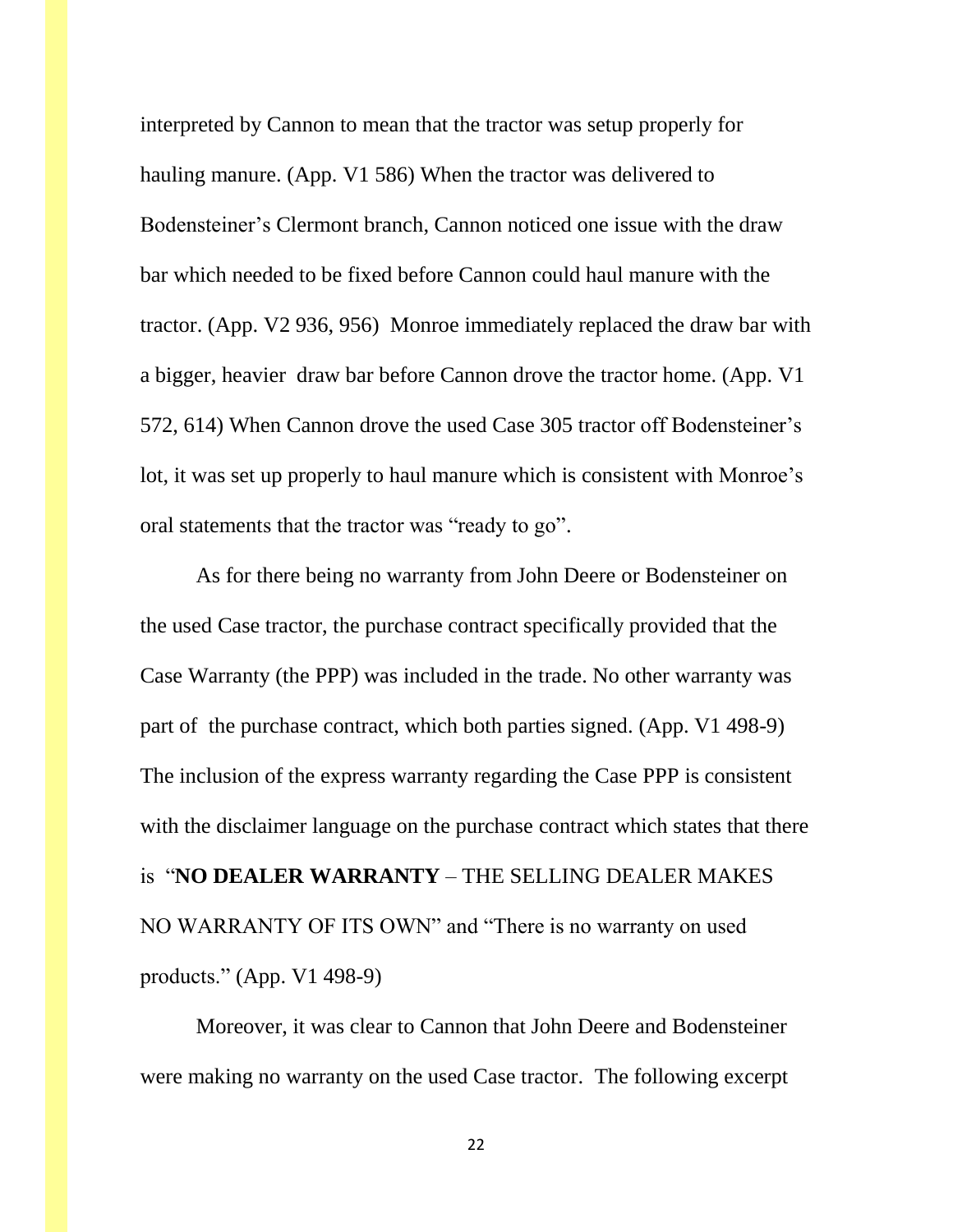from Cannon's deposition reveals that he did not believe Bodensteiner or

John Deere gave any warranty on the used Case 305 tractor,

Q. It is your understanding there is only one [PPP] and that is the [PPP] that was purchased when the tractor was originally bought from Scherrman Implement?

A. No. I was told there was two.

Q. You were told there were two [PPPs]?

A. Well, not [PPPs], there was two warranties.

- Q. First was the Case warranty that came from the manufacturer? A. Yes.
- Q. And the second was this [PPP]?
- A. Yes, that is what sold the tractor.

(App. V2 937) Cannon knew that there were only two warranties on the tractor, and neither of them were given by John Deere or Bodensteiner. One warranty came from Case, the manufacturer. The second warranty was the Case extended warranty (or PPP) purchased by the original owner of the Case 305 tractor. (App. V2 937) Cannon admits that the PPP is what sold the tractor, which is why Cannon went out of his way to confirm with Windridge that the PPP would effectively transfer to him. (App. V1 573) Cannon made no attempt to similarly confirm that statements purportedly made by Monroe were included in the contract.

Iowa Code § 554.2316 states that "words or conduct" are to be examined in determining if the warranty and the disclaimer are consistent. In examining Cannon's conduct and the context surrounding the purported oral statements, it is apparent that Cannon did not construe Monroe's alleged oral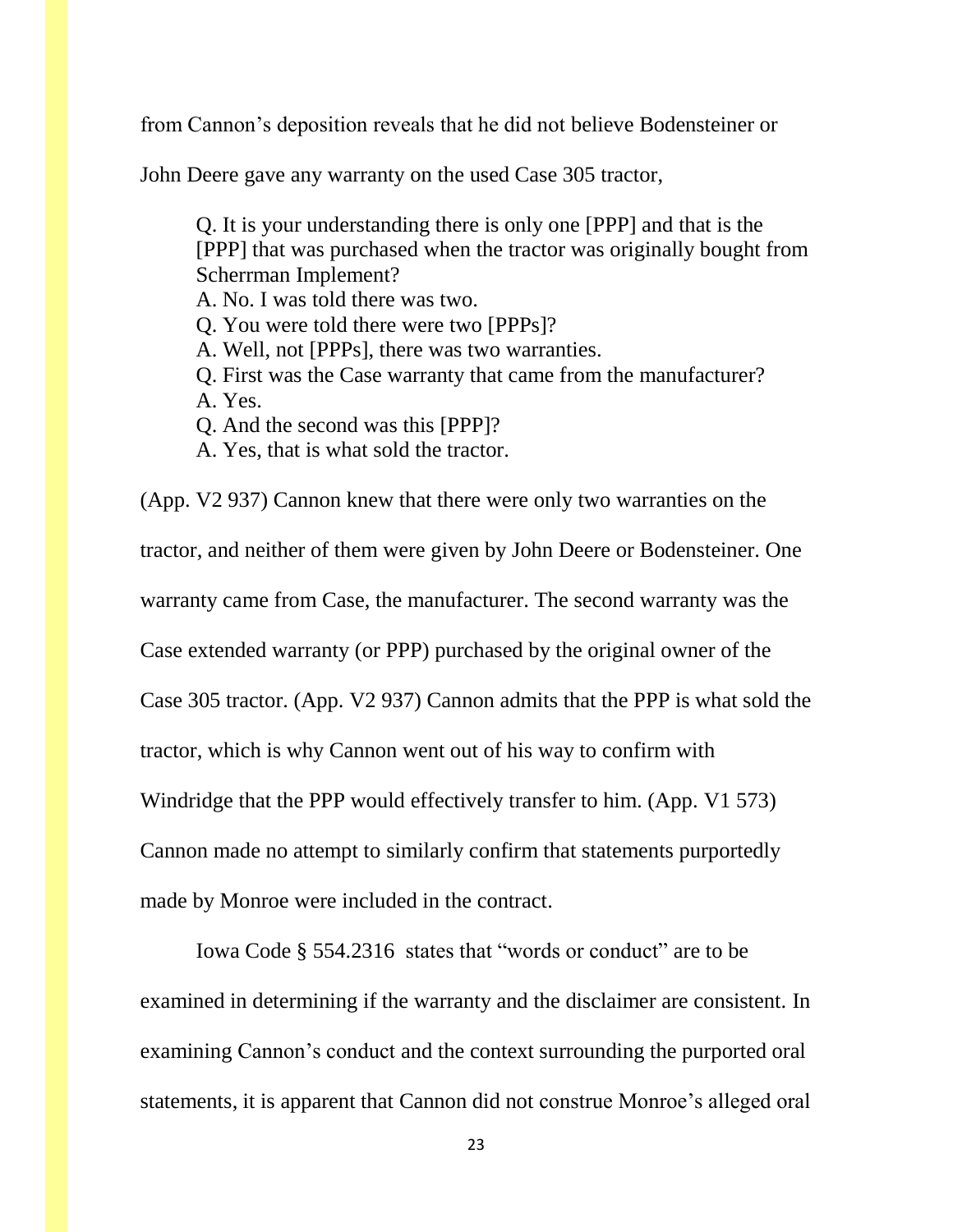representations as express warranties. Cannon knew he was purchasing a Case tractor, not a John Deere. (App. V1 570) Cannon knew that Monroe had not seen, test driven or inspected the tractor. (App. V2 921) Cannon understood Monroe's comments to be general, relating only to the make and model of the tractor. (App. V2 911) Cannon also knew that Monroe, as a salesman at a John Deere dealership, would not be particularly familiar with Case tractors—which is one reason why he conferred with the Mitchell brothers about the Case tractor before he purchased it. (App. V1 573) *See Andrew v. Baird*, 221 Iowa 83, 93, 265 N.W. 170, 175 (1936) ("where a plaintiff has equal information of certain knowledge as the defendant, he has no right to rely upon defendant's statements"). The context surrounding the trade and Cannon's conduct illustrate that Cannon did not consider Monroe's purported statements to be express warranties.

The Court of Appeals erred in finding that that Bodensteiner's defense of a disclaimer is subject to a jury's determination of whether Monroe's oral statements constitute an express warranty or mere opinion. The Court of Appeals should have affirmed the district court's ruling and found that the purchase contract signed by the parties effectively disclaimed any warranties not included in the contract.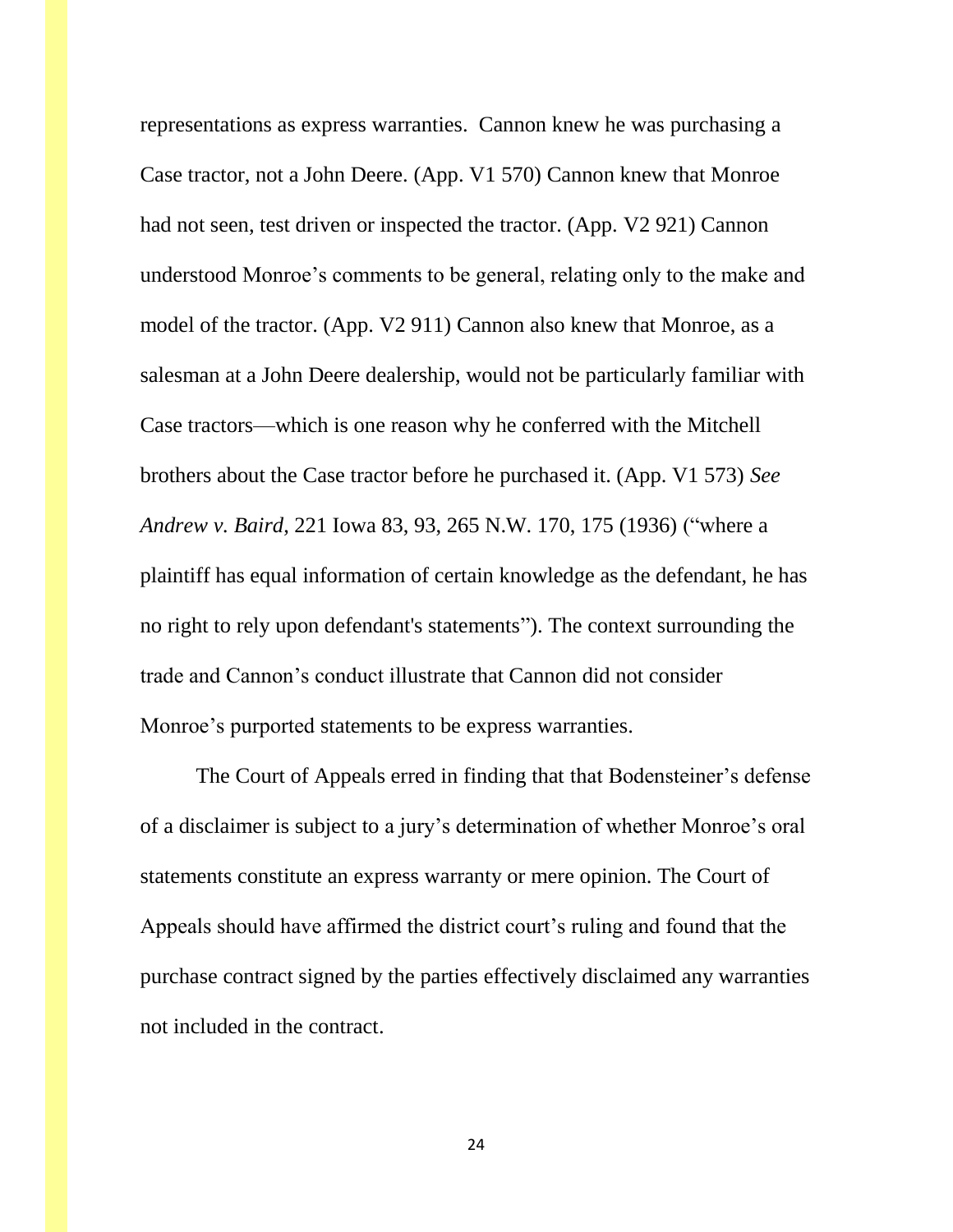# **II. The Court of Appeals incorrectly held there is a genuine issue of material fact regarding oral statements, when such oral statements were not a basis of the bargain.**

Not every statement or representation will constitute an express warranty—only those that are part of the "basis of the bargain." Iowa Code § 554.2313(1). Cannon claims that the oral statements made by Monroe that the used tractor "was in good condition" and "ready to go" became express warranties. (App. V1 588) However, the problem with Cannon's assertion is that he assumes these purported representations became part of the basis of the bargain. Iowa Code § 554.2313. The comments to Iowa Code § 554.2313 explain that statements about goods made by a seller during the bargaining process are presumed to be part of the basis of the bargain. This presumption is overcome by a showing that the alleged statements cannot fairly be viewed as part of the ultimate bargain. *Id*.; *see also Keith v. Buchanan,* 173 Cal.App.3d 13, 220 Cal.Rptr. 392, 398 (Cal. App. 1985)

In *Williams v. Mid-Iowa Equipment, Inc*., the United States District Court found that a seller's oral representation to a buyer at an auction that the John Deere tractor was "100% field ready" did not become a basis of the bargain because the buyer waived inspection prior to purchase and the disclaimer was conspicuously stated in the agreement of the parties. No. 4:13-CV-416-RAW, 2015 WL 12731737 (S.D. Iowa Mar. 27, 2015).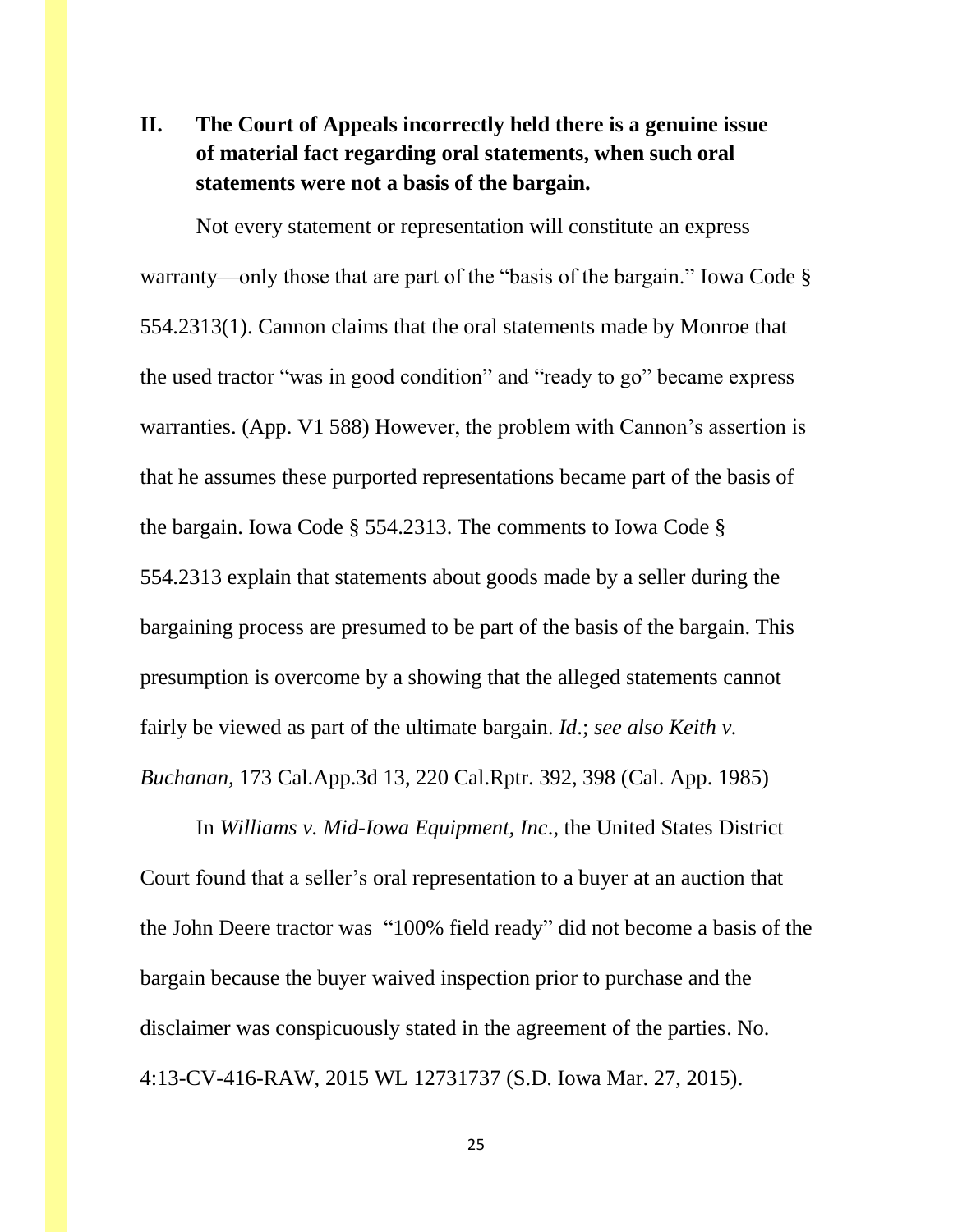Just as in *Williams*, the alleged oral statements of the Bodensteiner salesman that the used Case tractor was "in good condition" and "ready to go" did not become a basis of the bargain. First, the representations were allegedly made by someone that Cannon knew had not seen, test driven or inspected the specific tractor at issue. (App. V2 921) Cannon also knew that Monroe, as a salesman at a John Deere dealership, would not be particularly familiar with Case tractors or their warranties. (App. V1 573) Cannon has owned several tractors in his life and he is familiar with the dynamics regarding the competing manufacturers, "…when you are in a business with tractors involved there is John Deere tractors, there is New Holland tractors, there is Case tractors, everybody has their preference and everybody hates the other one…" (App. V2 910)

Furthermore, Cannon conceded at his deposition that issues with the Case tractor could not be detected by looking at it or even driving it around. The tractor had to be put under a significant load for the issues to become apparent. (App. V2 915) Cannon knew that nobody at Bodensteiner had tested the tractor under a significant load.

Cannon could not reasonably believe that Bodensteiner, a John Deere dealership, was going to expressly warrant a used tractor made by a competing manufacturer; a tractor that Bodensteiner had on its lot for less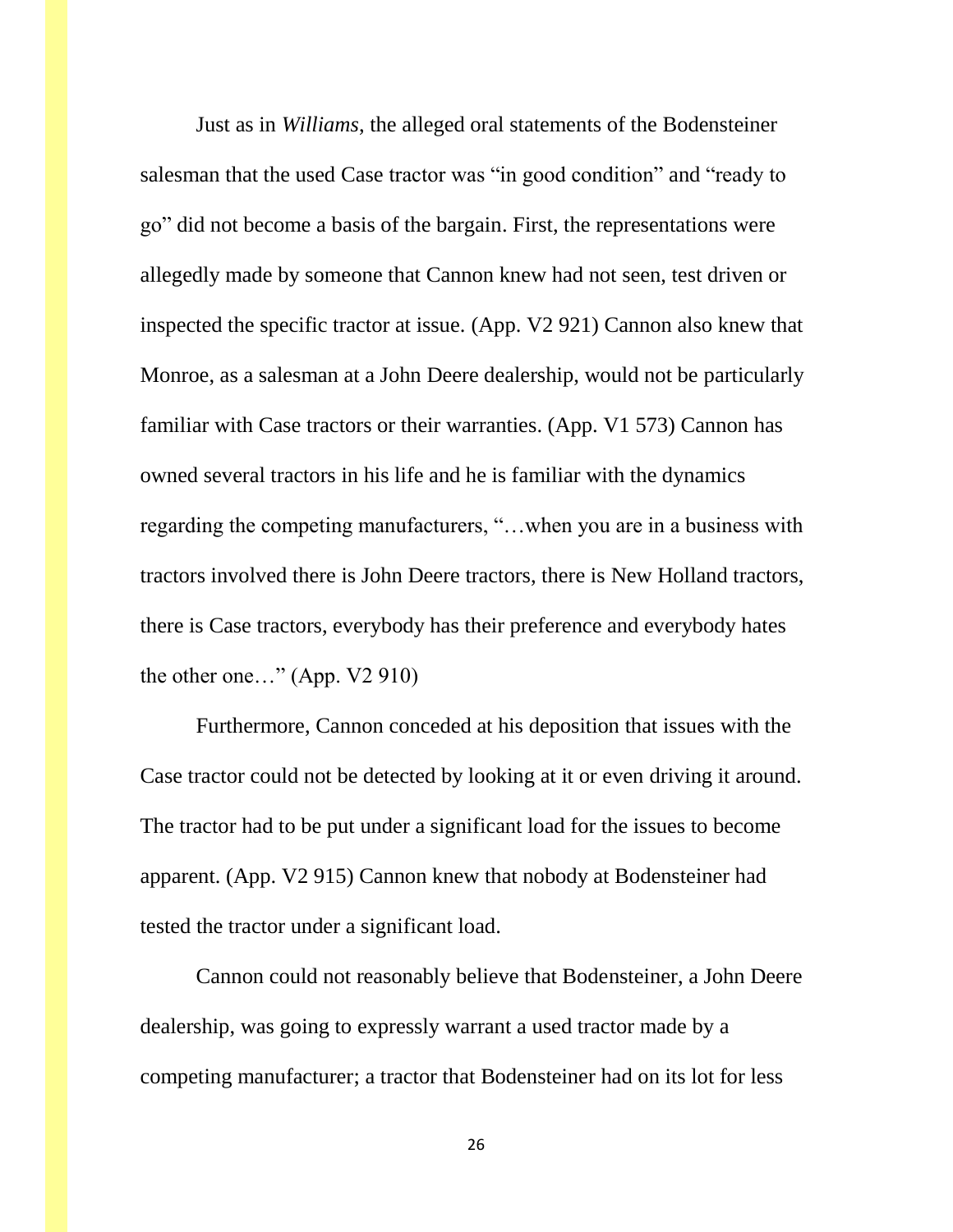than a week. (App. V2 954) Cannon conceded this at his deposition when he admitted that there were only two warranties on the tractor, the manufacturer's (Case) warranty and the PPP (the Case extended warranty), which Cannon states was the selling point for him. (App. V2 937) Because there is no genuine issue of material fact that Monroe's alleged oral statements were not a part of the basis of the bargain, the Court of Appeals' ruling must be reversed.

### **CONCLUSION**

While it is extremely unfortunate that the mechanical issues with Cannon's used Case tractor have not been resolved, it is not due to the fault of Bodensteiner. Bodensteiner did not manufacture or service the used Case tractor. Bodensteiner did not have knowledge of any deficiencies in the tractor. Moreover, Bodensteiner did not make any additional express warranties beyond the effective transfer of the PPP. This Court should find that the Court of Appeals erred in finding that a genuine issue of material fact existed regarding whether the oral statements at issue were express warranties or just opinion, and affirm the district court's finding that the disclaimer in the purchase contract effectively disclaimed any express warranties. Alternatively, this Court should find that Monroe's alleged oral statements were not a part of the basis of the bargain.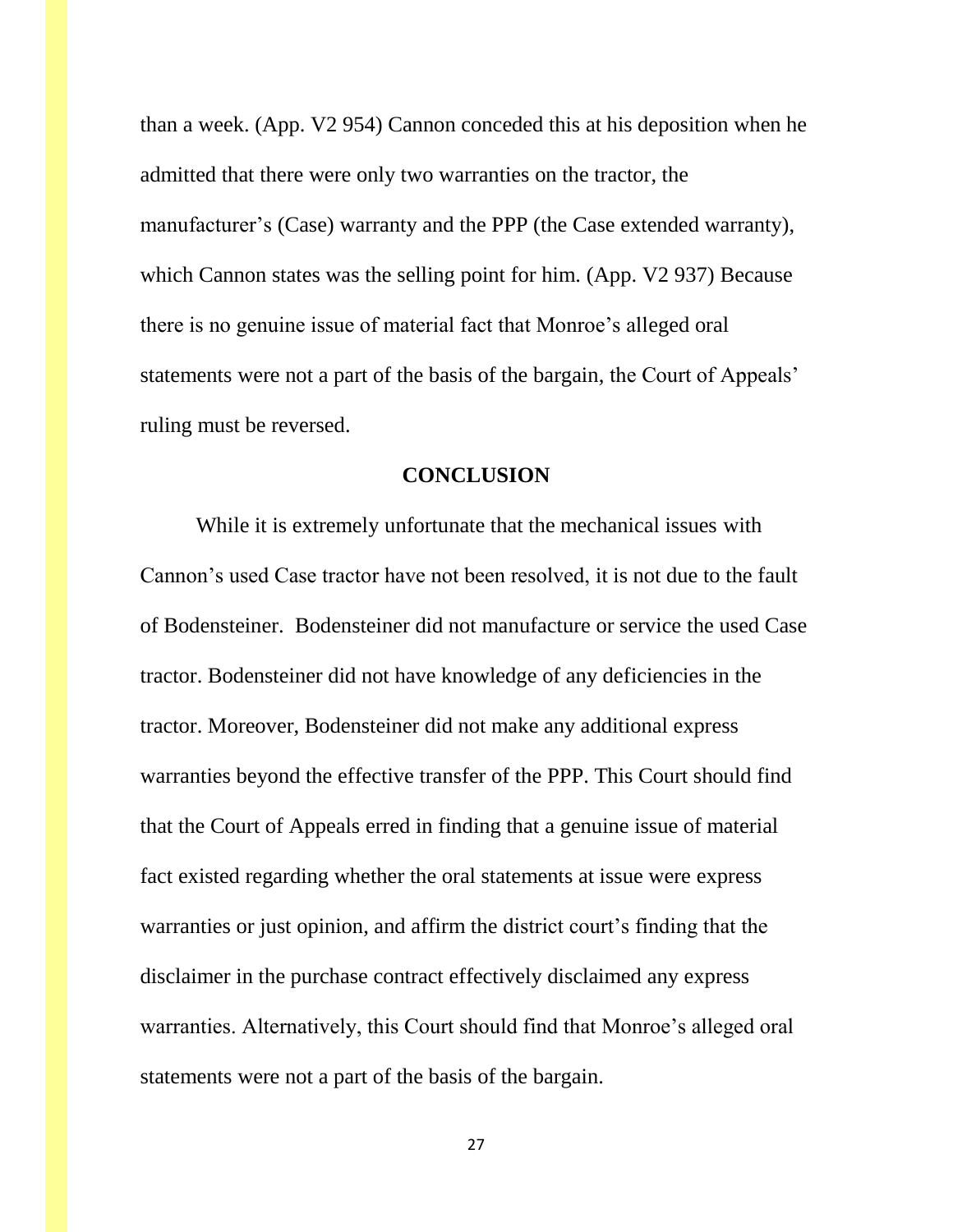## **PROOF OF SERVICE AND CERTIFICATE OF FILING**

I certify that on April 11, 2017, I, the undersigned party or person acting in their behalf, did serve Appellee's Application for Further Review on counsel for all parties to this action using the Iowa Judicial Branch EDMS system, which will send notification of such filing to the following:

| Attorney Judith M. Odonohoe        | <b>Attorney Michael Allan McEnroe</b> |  |
|------------------------------------|---------------------------------------|--|
| P.O. Box 307                       | P.O. Box 810                          |  |
| 116 N Main St                      | 3151 Brockway Road                    |  |
| Charles City, IA 50616             | Waterloo, IA 50704                    |  |
| <b>Attorney Richard Kirschman</b>  | <b>Attorney Andrew Paul Nelson</b>    |  |
| 699 Walnut St. Suite 200           | P.O. Box 126                          |  |
| Des Moines, IA 50309               | Decorah, IA 52101                     |  |
| <b>Attorney Erin Patrick Lyons</b> | <b>Attorney Steve McCorkindale</b>    |  |
| 3151 Broadway Road                 | P.O. Box 306                          |  |
| Dutton Braun Staack & Hellman      | Elkader, IA 52043                     |  |

I further certify that on April 11, 2017, I filed Appellee's Application for Further Review with the Clerk of the Iowa Supreme Court using the Iowa Judicial Branch EDMS system.

Waterloo, IA 50701

O'CONNOR & THOMAS, P.C. 1000 Main Street Dubuque, Iowa 52001 Phone: 563-557-8400 Fax: 888-391-3056

> By: /s/ McKenzie R. Hill McKenzie R. Hill AT0011482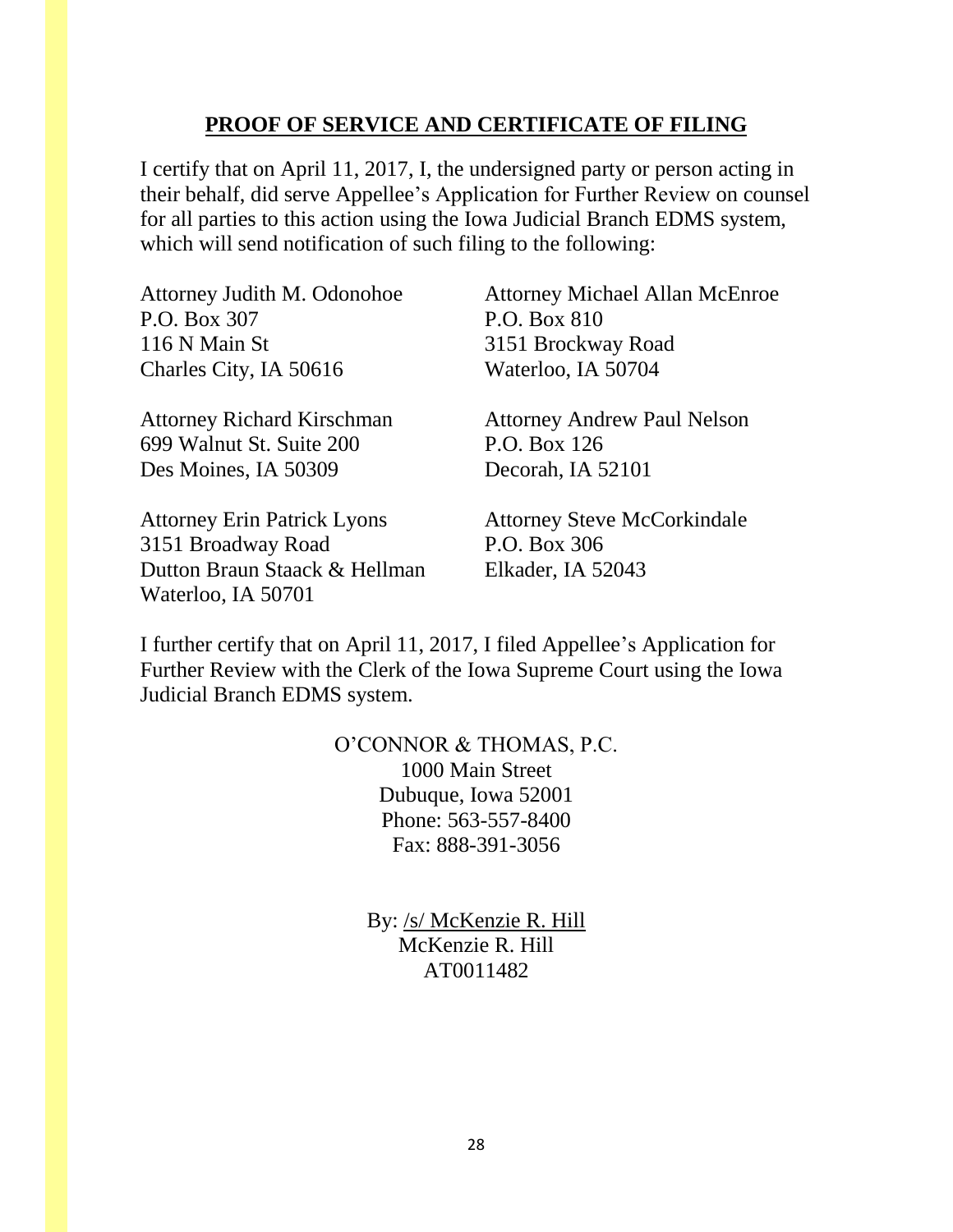# **Certificate of Compliance with Typeface Requirements and Type-Volume Limitation**

This Application complies with the typeface requirements and type-volume limitation of Iowa Rs. App. P.  $6.903(1)(d)$  and  $6.903(1)(g)(1)$  or (2) because:

[X] this brief has been prepared in a proportionally spaced typeface using Times New Roman in size 14 font and contains 5,352 words, excluding the parts of the brief exempted by Iowa R. App. P. 6.1103(4) or

[ ] this brief has been prepared in a monospaced typeface using [state] name of typeface] in [state font size] and contains [state number of] lines of text, excluding the parts of the brief exempted by Iowa R. App. P.6.903(1)(*g*)(2)

Dated this 11th day of April, 2017.

By: /s/ McKenzie R. Hill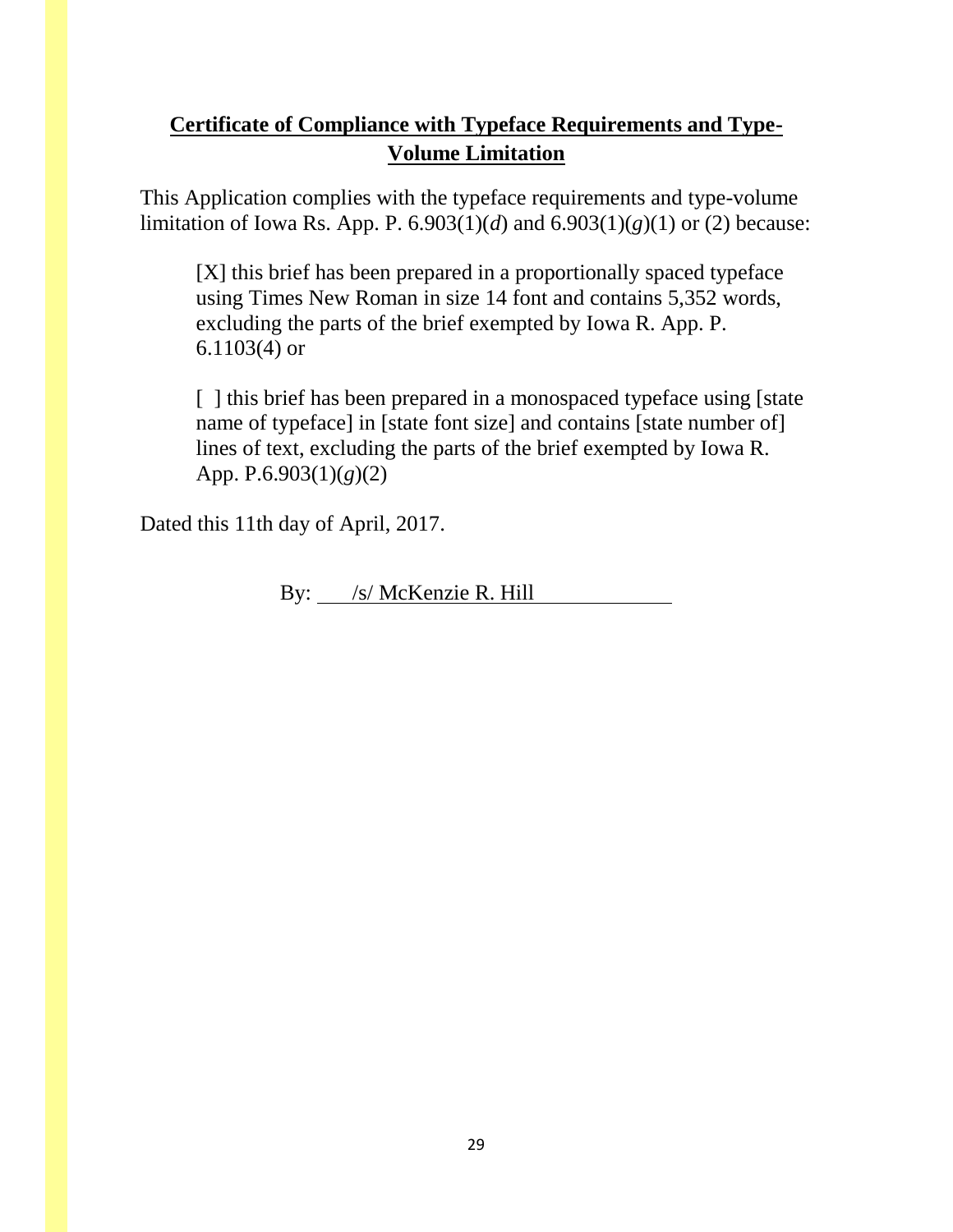### **IN THE COURT OF APPEALS OF IOWA**

No. 15-0741 Filed March 22, 2017

### **JASON CANNON,**

Plaintiff-Appellant,

**vs.** 

### **BODENSTEINER IMPLEMENT COMPANY, WINDRIDGE IMPLEMENTS, LLC, ECK & GLASS, INC., d/b/a EPG INSURANCE, INC., and CNH AMERICA LLC, d/b/a CASE IH,**  Defendants-Appellees.

 Appeal from the Iowa District Court for Clayton County, John J. Bauercamper, Judge.

\_\_\_\_\_\_\_\_\_\_\_\_\_\_\_\_\_\_\_\_\_\_\_\_\_\_\_\_\_\_\_\_\_\_\_\_\_\_\_\_\_\_\_\_\_\_\_\_\_\_\_\_\_\_\_\_\_\_\_\_\_\_\_\_

Jason Cannon appeals the district court's grant of summary judgment to

defendants. **AFFIRMED IN PART, REVERSED IN PART, AND REMANDED.** 

 Judith M. O'Donohoe of Elwood, O'Donohoe, Braun & White, L.L.P., Charles City, for appellant.

 A. John Arenz, McKenzie R. Hill, and Brenton M. Tunis of O'Connor & Thomas, P.C., Dubuque, for appellee Bodensteiner Implement Company.

 Andrew P. Nelson of Meyer, Lorentzen & Nelson, Decorah, for appellee Windridge Implements, LLC.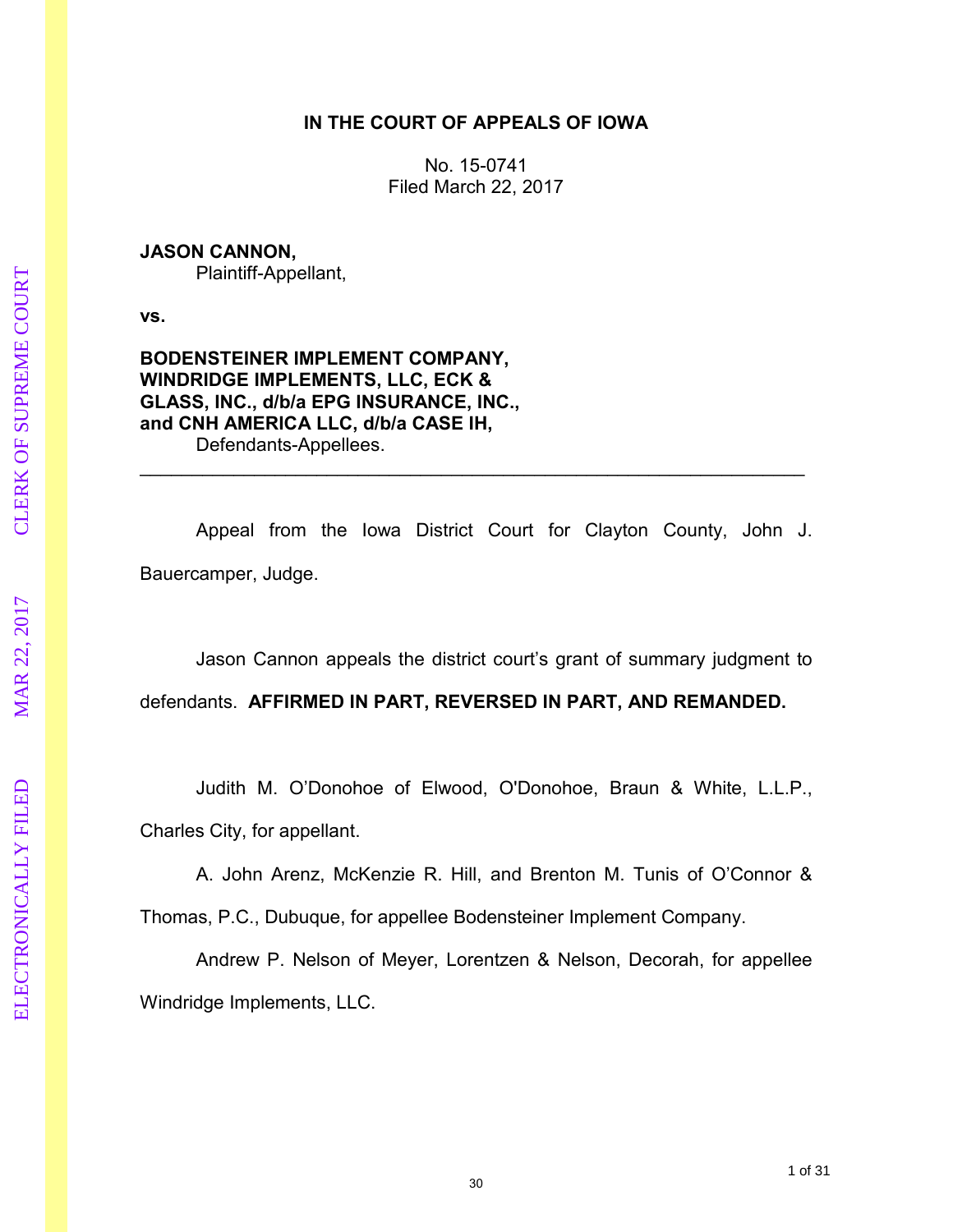Michael A. McEnroe and Erin Patrick Lyons of Dutton, Braun, Staack & Hellman, P.L.C., Waterloo, for appellee Eck & Glass, Inc., d/b/a EPG Insurance Inc.

 Richard J. Kirschman of Whitfield & Eddy, P.L.C., Des Moines, for appellee CNH America, LLC, d/b/a Case IH.

Considered by Vaitheswaran, P.J., and Doyle and Mullins, JJ.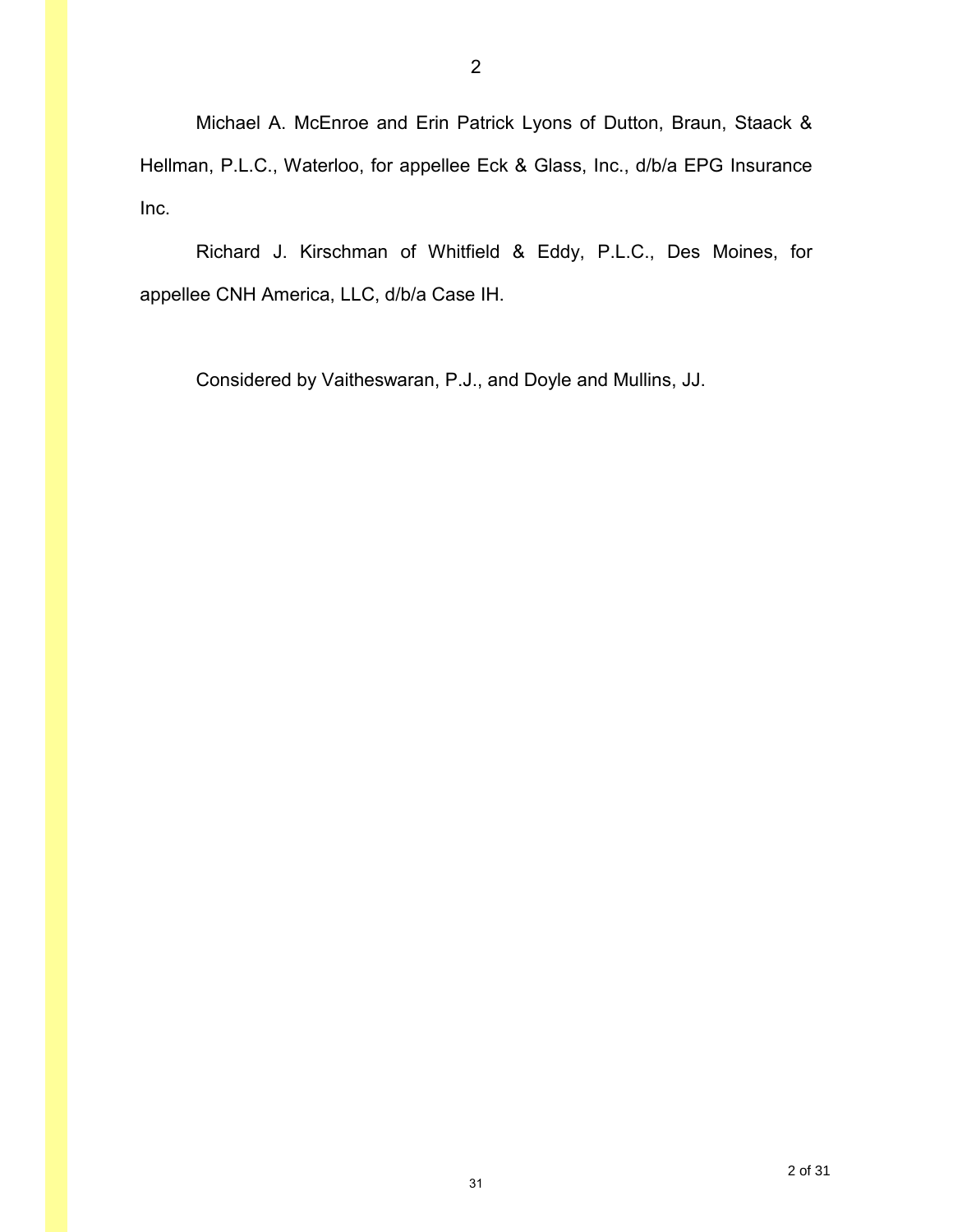#### **MULLINS, Judge.**

 $\overline{a}$ 

 This action arises from Jason Cannon's purchase of a defective tractor, for which Cannon brought numerous causes of action against Bodensteiner Implement Company (Bodensteiner), ECK & Glass, Inc., d/b/a EPG Insurance, Inc. (EPG), and CNH America, LLC, d/b/a Case IH (CNH) (collectively, the defendants).<sup>1</sup> The defendants filed their respective motions for summary judgment, which were granted by the district court. Cannon appeals. Upon our review, we affirm in part, reverse in part, and remand.

3

#### **I. Background Facts and Proceedings**

Cannon is an independent contractor who hauls manure in tanks and spreads the manure across fields as fertilizer. Cannon's business requires the use of a tractor to pull and operate this equipment. In October 2012—the beginning of the fall hauling season—Cannon found himself in need of a tractor.

Although Cannon had previously used John Deere equipment, he was impressed by the Case IH tractors used by his coworkers. $2$  Cannon communicated with Roger Monroe, $^3$  a salesman at Bodensteiner, through whom Cannon had previously acquired tractors. Bodensteiner is a John Deere dealership that also deals in used farm equipment from other manufacturers. Cannon asked Monroe if Bodensteiner had any used Case IH tractors. Monroe was aware Cannon would use the tractor for manure-hauling purposes. After

<sup>&</sup>lt;sup>1</sup> Cannon also brought claims against Windridge Implements, LLC (Windridge), a Case dealer that performs Case warranty work. Cannon and Windridge have since settled that dispute.

 $2$  Cannon testified he spoke with these coworkers about Case tractors because they were "Case people," whom he regarded as knowledgeable and trustworthy.

 $3$  At his deposition, Monroe recounted his extensive history with tractors and his knowledge of their use for manure hauling.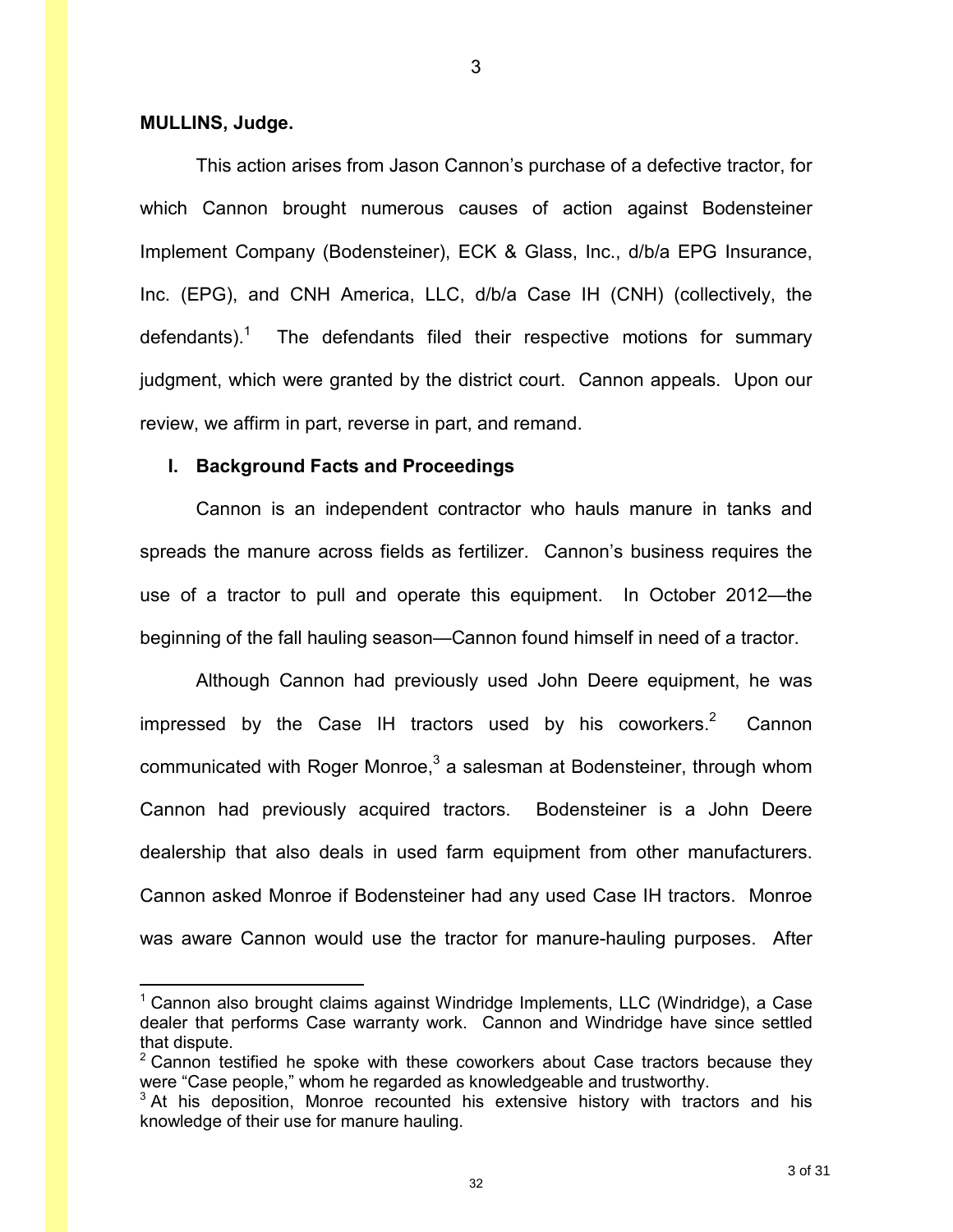inquiring, Monroe learned Bodensteiner had a Case IH Magnum 305 at another branch location.

The Case IH Magnum 305 (the tractor) was manufactured by CNH in March 2008. The tractor was sold in April 2008 by a Case IH dealer to a company that engaged in liquid-manure disposal. As part of the sale, CNH issued a two-year limited warranty to the original purchaser (the Case warranty). In addition, a purchased protection plan (the PPP) issued, which states it "is a contract between the Provider and the Customer." "Provider" is defined as "EPG Insurance, Inc.," and "Customer" is defined as "the purchaser . . . or an assignee thereof." The PPP provided extended coverage for specific parts of the tractor from April 2010 until April 2013. $4$  To be covered by the PPP, the labor for repairs had to be "approved by" EPG and performed "by a service center authorized by [EPG]." Here, that "service center" was Windridge. $5$ 

The tractor was later traded to Bodensteiner in 2010. Monroe spoke with the Bodensteiner salesman who took the tractor in on trade. That salesman informed Monroe that, to the best of his knowledge, it was a good tractor and it had passed a test drive. Monroe informed Cannon of his conversation with the other salesman and that the tractor had been in and through Bodensteiner's shop and was ready to go. Monroe stated he had no knowledge of the tractor having had issues but it had previously been used in a manure-hauling operation. Both

 $\overline{a}$ 

<sup>&</sup>lt;sup>4</sup> Specifically, it provided coverage "[n]ot to exceed 60 Total Months or 5000 Total Hours Including Manufacturer[']s Base Warranty Period."

<sup>&</sup>lt;sup>5</sup> Citing the PPP, Cannon contends the PPP provided coverage for repairs up to \$150,000, and that, as of January 17, 2012, when EPG last paid for a repair, EPG had only paid \$38,785.16. It is unclear where Cannon is getting \$150,000, as it is not stated in the PPP; EPG disputes that this number represents the covered amount.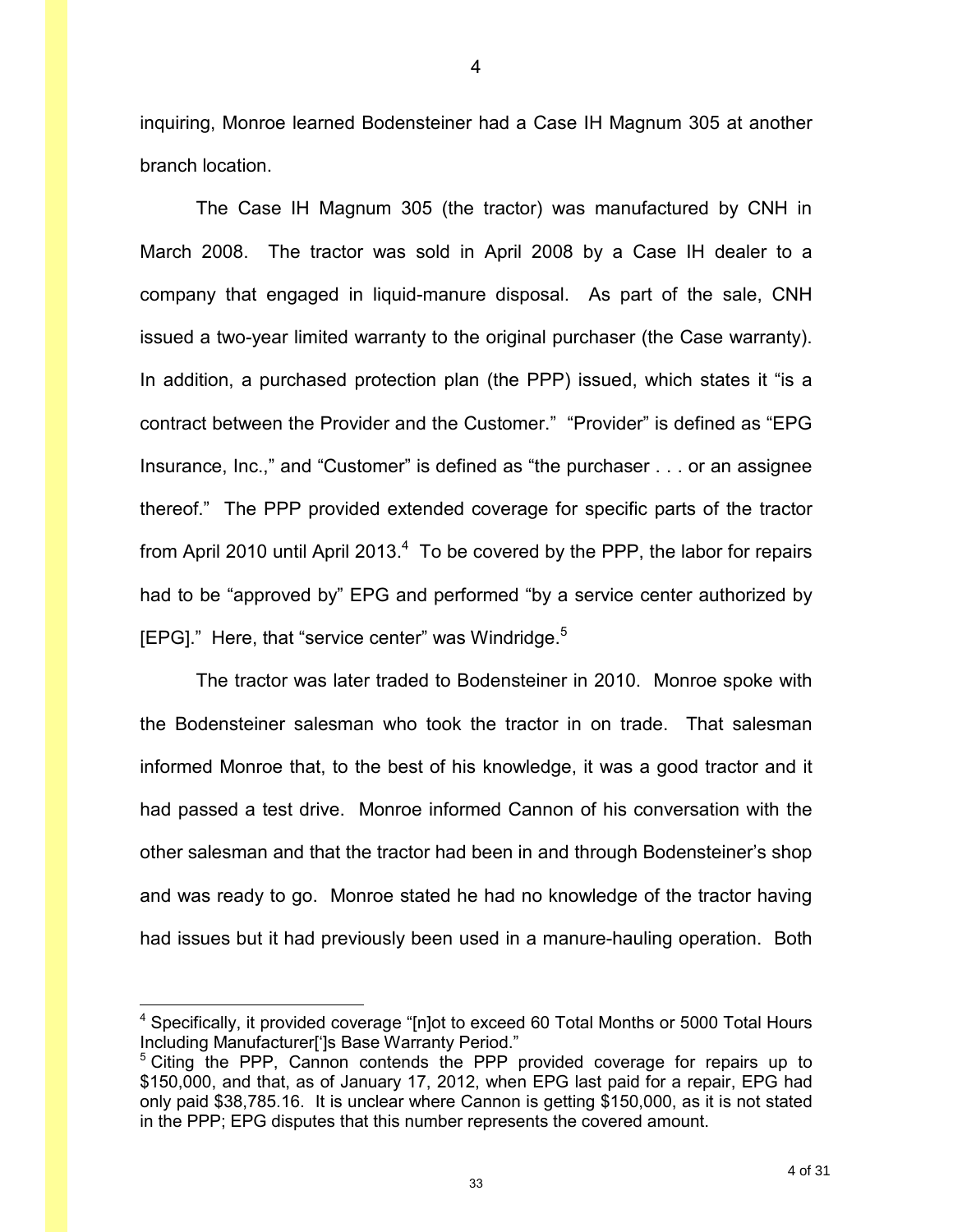Monroe and a mechanic at Bodensteiner indicated the Case IH Magnum 305 model was a good tractor with adequate horsepower for Cannon's purposes. Cannon understood, however, neither Monroe nor the Bodensteiner mechanic had actually seen the tractor he was purchasing; they were speaking generically about tractors of that make and model. Based on Cannon's past experience with Monroe and Bodensteiner, he assumed Bodensteiner would have inquired about the tractor and any past problems and had a mechanic inspect the tractor.

Monroe told Cannon he would not have the tractor brought from the other dealership unless Cannon wanted it. In deposition testimony, Cannon said: "[S]o I said I want the tractor. If it is a good running tractor, if it is going to work for me I want the tractor. He said it is fit, it is ready, it is ready, it is field ready." Cannon further testified Monroe had informed him the tractor was "ready to go." Cannon chose not to go to where the tractor was to inspect or test drive it but told Monroe he wanted the tractor.<sup>6</sup>

On October 6, 2012, Cannon signed a purchase agreement, paid \$1000 for the transport of the tractor, traded in his John Deere tractor, and took possession of the tractor at issue. Later that day, Cannon called Monroe to tell him he was having mechanical problems. At that time, Monroe told Cannon that when the tractor arrived from the other dealership the tractor had been in

 $\overline{a}$ 

<sup>&</sup>lt;sup>6</sup> CNH contends a cursory inspection by Cannon would have revealed some of the issues with the tractor. But Cannon testified the issues with the tractor would not have been identified without an inspection by a mechanic.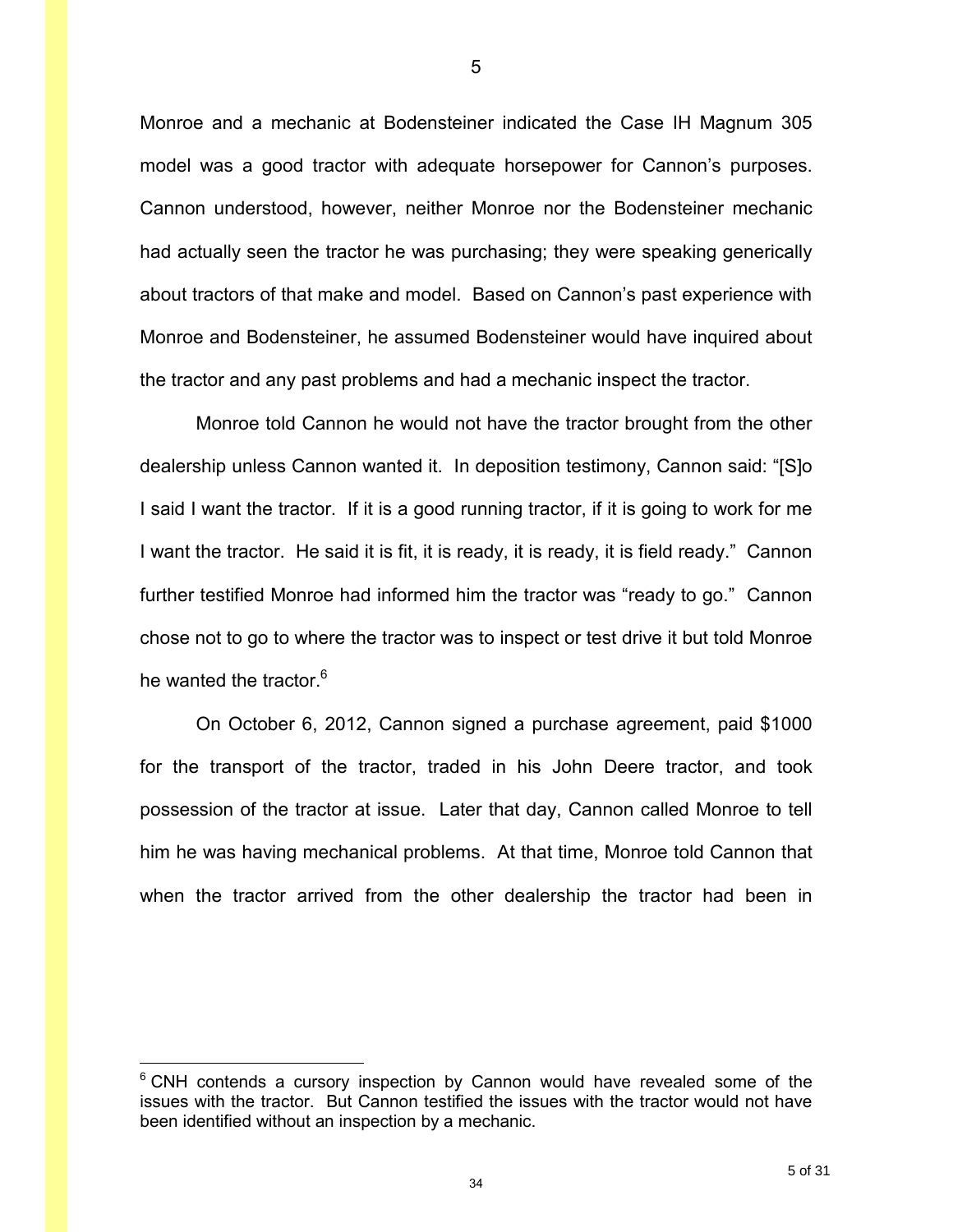Bodensteiner's shop and everything tested out.<sup>7</sup> Monroe claims he told Cannon there would be no warranty given by Bodensteiner on the tractor.

Within the first few days of acquiring the tractor, Cannon discovered a number of issues with it, including malfunctioning of the turbo and the nineteenth gear. When Cannon looked at the turbo, he discovered multiple bolts were rusted and broken, a condition Cannon contends should have been discovered by a mechanic's examination. Then the hydraulic pump exploded, the transmission overheated, and the brakes failed.

In November 2010, Cannon rented a tractor as Windridge performed repairs on his tractor over the winter of 2010 to 2011. In April 2011, the transmission overheated; following repairs, Cannon used the tractor until October 2011, when the transmission overheated again. Windridge again performed repairs from October 2011 through the beginning of 2012. $8$  The tractor was returned to Cannon in April 2012, at which time the transmission overheated and the brakes failed. The tractor has not been usable since that date.

Unbeknownst to Cannon, the tractor had a history of issues, including brake failure. Some of the issues with the tractor manifested as early as October 2008, when the tractor was still under the Case warranty. Cannon was informed of this history by Schermann's Implement, which had serviced the tractor when it was owned by the original purchaser.

 $\overline{a}$ 

 $<sup>7</sup>$  At his deposition, Cannon indicated he felt Monroe had been dishonest with him when</sup> Monroe said the tractor "was ready to go." Cannon then explained the tractor had an inadequate draw bar—a bigger one was needed—which had to be replaced.

 $8$  In his affidavit, Cannon states that "[d]uring this time there was testing, the rear housing was removed and replaced with another used rear housing installed. There were problems with erratic temperature of the transmission but it was thought by Windridge and the Case IH representative, Ryan Hillen, that the tractor should be returned to me for use."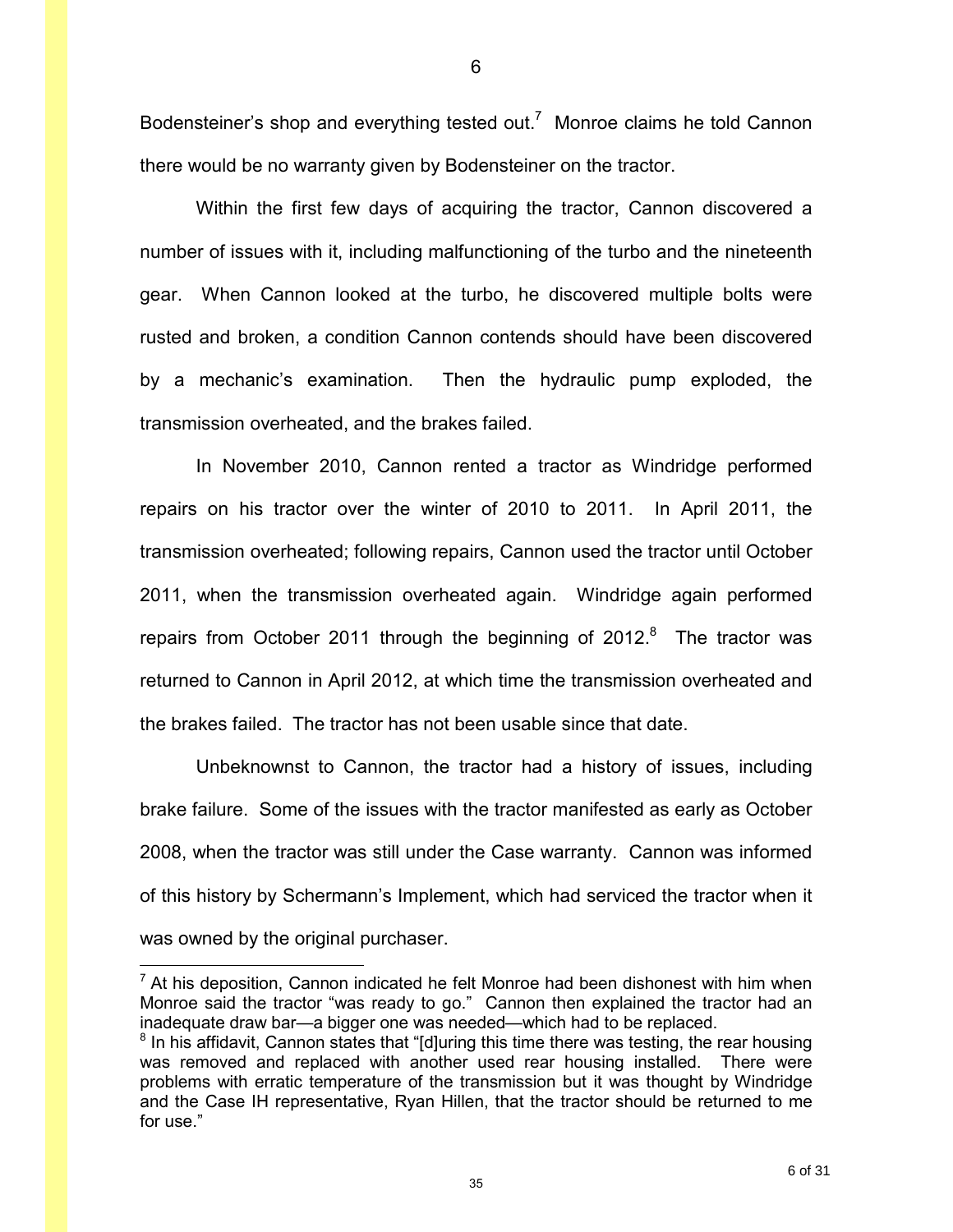Following the above numerous attempts to resolve the issues with the tractor, Cannon became convinced the tractor was unrepairable and unusable. Neither the mechanics at Windridge nor the Case mechanics have been able to tell Cannon what is wrong with the tractor. EPG denies the tractor is unrepairable, as a Case IH employee was working on a plan to have additional diagnostics done but those efforts were halted when Cannon filed suit.

 In April 2013, Cannon initiated this action. Following multiple amendments, Cannon brought the following relevant claims<sup>9</sup> against the defendants: (1) fraudulent misrepresentation (Bodensteiner), (2) breach of implied warranties (Bodensteiner), (3) breach of the implied covenant of good faith and fair dealing (Bodensteiner), (4) equitable rescission (Bodensteiner), (5) breach of contract (EPG), (6) negligent design, manufacture, assembly, testing, and warning (CNH), (7) breach of implied and express warranties (CNH), and (8) fraudulent concealment and nondisclosure (CNH). The defendants filed their respective motions for summary judgment, which Cannon resisted.<sup>10</sup> In March 2015, a hearing was held on the motions. On March 30, the district court granted summary judgment on all of the above claims. Cannon appeals.

#### **II. Standard and Scope of Review**

 $\overline{a}$ 

 Our review of the district court's grant of summary judgment is for correction of errors at law. *See Jones v. Univ. of Iowa*, 836 N.W.2d 127, 139 (Iowa 2013).

<sup>&</sup>lt;sup>9</sup> A separate claim against and counterclaim by Windridge Implements, LLC, is not a part of this appeal.

 $10$  Cannon also requested that the district court delay its ruling to allow more time for discovery, a request the district court denied.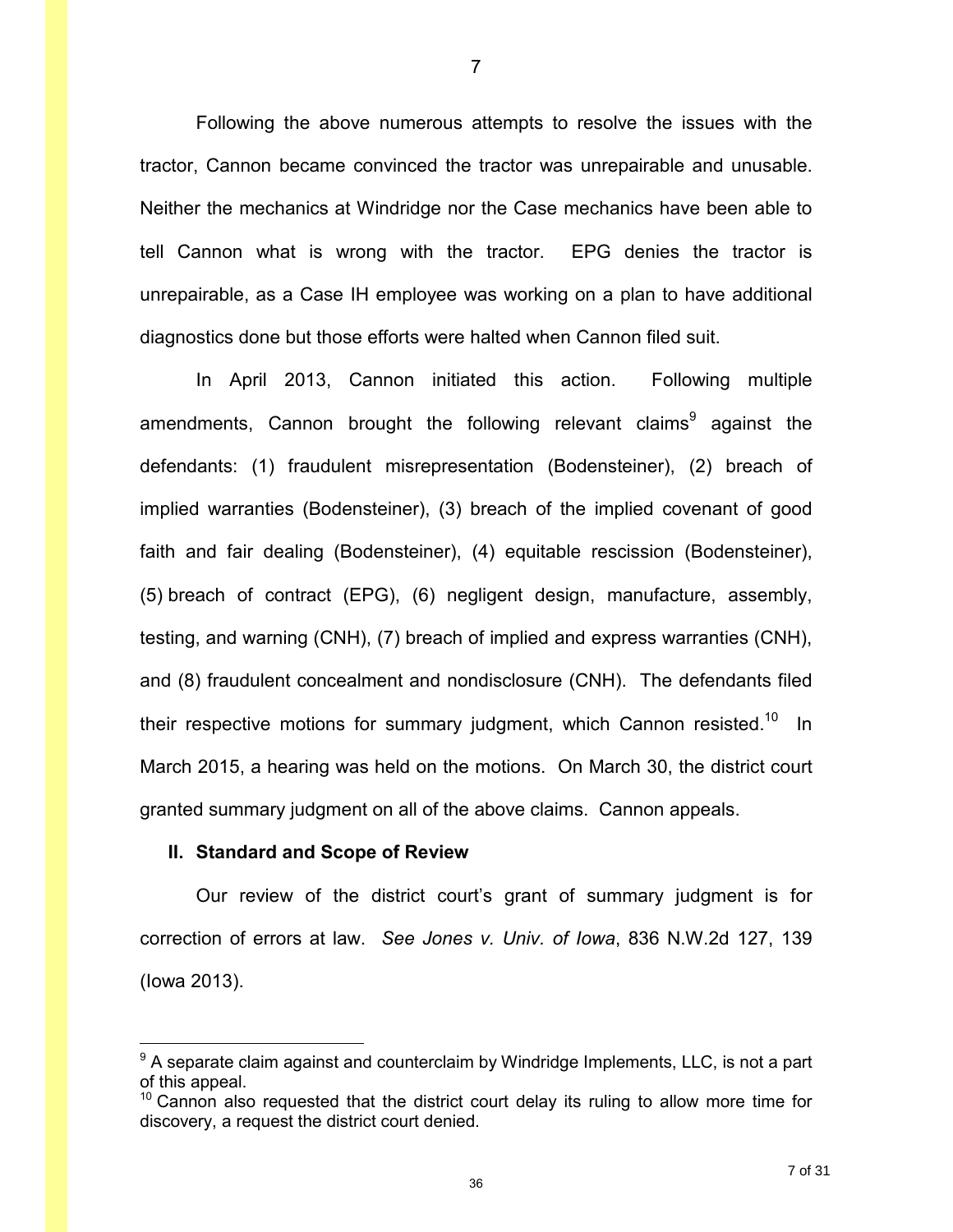A court should grant summary judgment if the pleadings, depositions, answers to interrogatories, and admissions on file, together with the affidavits, if any, show that there is no genuine issue as to any material fact and that the moving party is entitled to a judgment as a matter of law. In other words, summary judgment is appropriate if the record reveals a conflict only concerns the legal consequences of undisputed facts. When reviewing a court's decision to grant summary judgment, we examine the record in the light most favorable to the nonmoving party and we draw all legitimate inferences the evidence bears in order to establish the existence of questions of fact.

*Id.* at 139-40 (quoting *Pitts v. Farm Bureau Life Ins. Co.*, 818 N.W.2d 91, 96-97 (Iowa 2012)). "[A] 'factual issue is "material" only if "the dispute is over facts that might affect the outcome of the suit."'" *Peak v. Adams*, 799 N.W.2d 535, 542 (Iowa 2011) (quoting *Phillips v. Covenant Clinic*, 625 N.W.2d 714, 717 (Iowa 2001)). The burden rests with the movant to show the nonexistence of a material fact. *Pillsbury Co. v. Wells Dairy, Inc.*, 752 N.W.2d 430, 434 (Iowa 2008). However, "[t]he resisting party must set forth specific facts showing that a genuine factual issue exists." *Peak*, 799 N.W.2d at 542 (quoting *Huber v. Hovey*, 501 N.W.2d 53, 55 (Iowa 1993)). "[A] fact question is generated if reasonable minds can differ on how the issue should be resolved." *Pillsbury*, 752 N.W.2d at 434; *see also Bank of the W. v. Kline*, 782 N.W.2d 453, 456-57 (Iowa 2010).

#### **III. Analysis**

Cannon asserts separate claims against each of the defendants, all of which were dismissed on summary judgment by the district court. We address each claim in turn.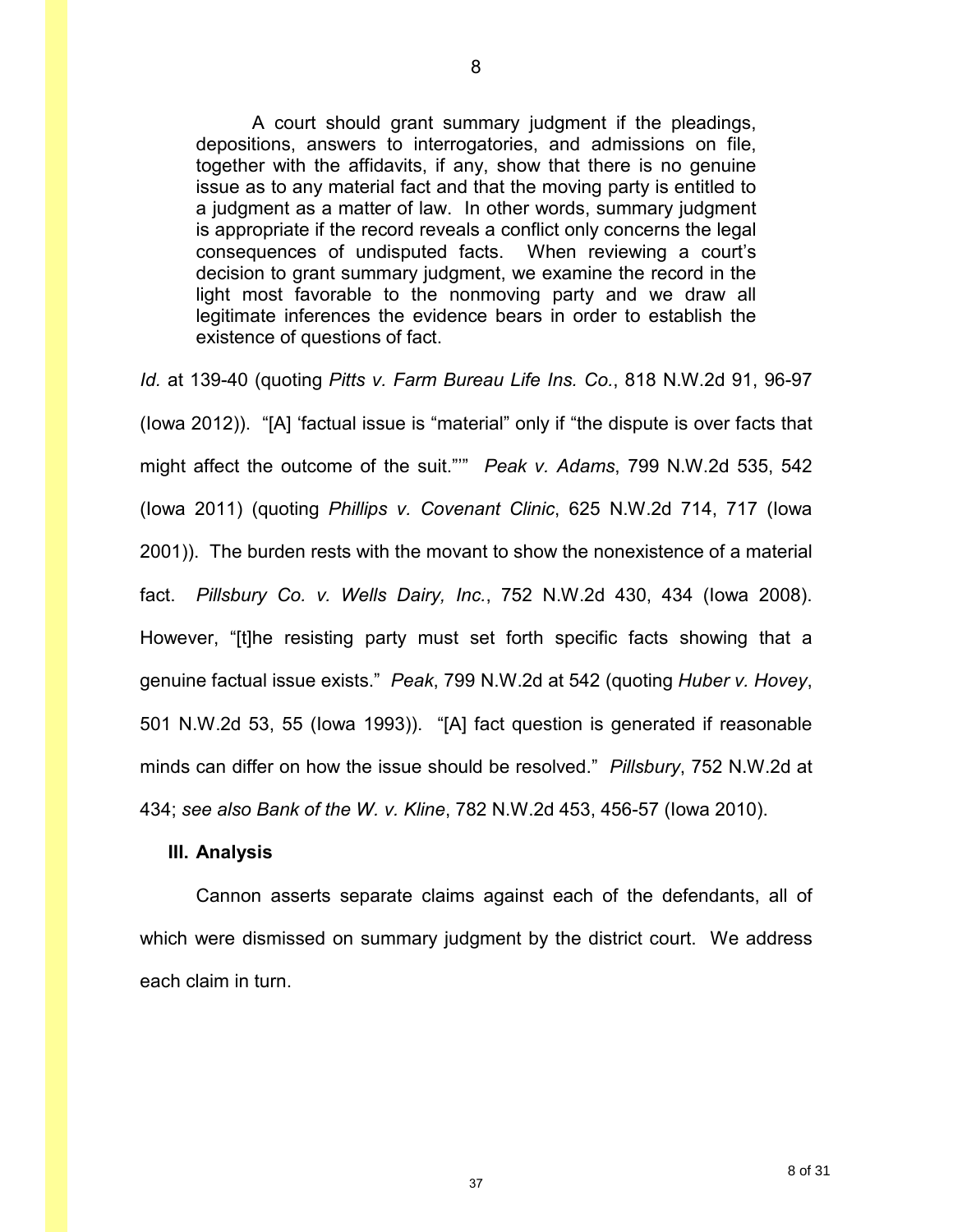#### **A. Claims Against Bodensteiner**

### **1. Fraudulent Misrepresentation and Nondisclosure**<sup>11</sup>

The elements of fraudulent misrepresentation are "(1) representation, (2) falsity, (3) materiality, (4) scienter, (5) intent to deceive, (6) reliance, and (7) resulting injury and damage." *Van Sickle Constr. Co. v. Wachovia Commercial Mortg., Inc.*, 783 N.W.2d 684, 687 (Iowa 2010) (citation omitted). With regard to fraudulent nondisclosure, Cannon must also demonstrate a duty to disclose. *See Reynolds v. Solon State Bank*, No. 07-0085, 2007 WL 4553648, at \*5 (Iowa Ct. App. Dec. 28, 2007) ("The tort of fraudulent nondisclosure may arise if a party fails to disclose material information and the party had a duty to communicate that information." (citing *Wright v. Brooke Grp. Ltd.*, 652 N.W.2d 159, 174 (Iowa 2002))). "A duty of disclosure may arise 'from a relation of trust, a relation of confidence, inequality of condition and knowledge, or other circumstances as show[n] by a particular fact situation.'" *Id.* (quoting *Irons v. Cmty. State Bank*, 461 N.W.2d 849, 854 (Iowa Ct. App. 1990)).

 "Scienter and intent to deceive are closely related elements of [fraudulent misrepresentation], and the same general analysis applies for each." *Van Sickle*, 783 N.W.2d at 688. "Scienter and intent to deceive may be shown when the speaker has actual knowledge of the falsity of his representations or speaks in reckless disregard of whether those representations are true or false." *Id.* (citation omitted).

 $\overline{a}$ 

<sup>&</sup>lt;sup>11</sup> Bodensteiner claims error was not preserved on Cannon's fraudulent nondisclosure claim. We assume, without deciding, error was preserved.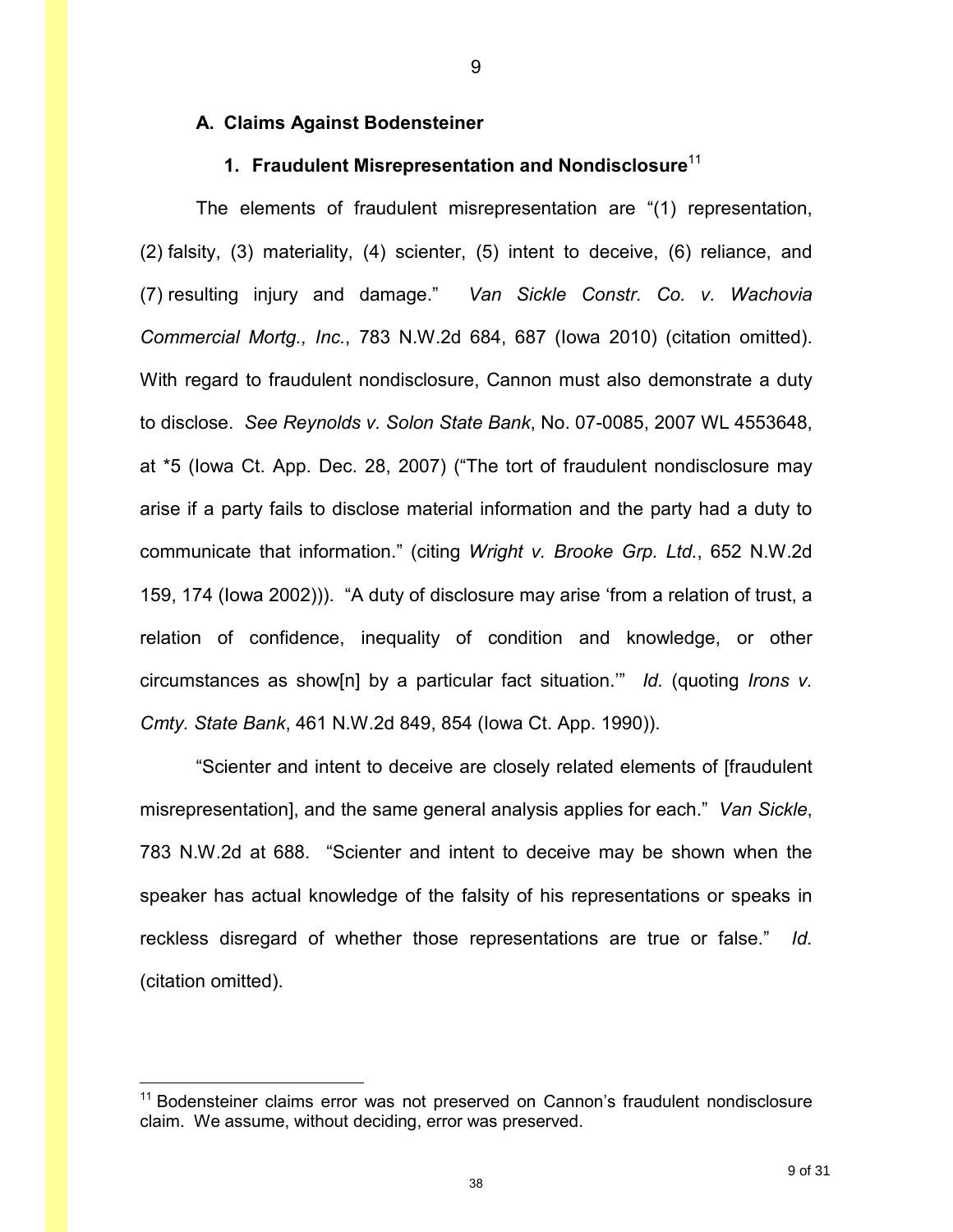In his appellate brief, Cannon asserts "the information provided by Roger Monroe and the mechanic . . . about the tractor being fit, ready to go, having been in the shop and inspected are material misrepresentations." However, in his deposition testimony, Cannon admitted he did not believe Monroe knew these representations were false.<sup>12</sup> He further admitted he knew the mechanic had not seen the tractor and the mechanic just discussed "the size of the tractor and the horsepower," that "it was a good tractor[, and] that [Cannon] would be happy with the horsepower and what [he] was getting." Cannon admitted the mechanic was just talking generically about the make and model of the tractor and that he had no disagreement with what the mechanic had said. Cannon further stated he "honestly c[ould]n't answer" whether he had "any reason to believe . . . Monroe or anyone else at Bodensteiner actually knew that there was something wrong with th[e] tractor as far as the oil overheating and the brakes overheating."

 Cannon now claims there is a dispute of fact on this issue because "[c]learly Monroe wanted to sell a tractor" and "Cannon indicated that any

- Q. Okay. He fixed that though? A. Exactly.
- Q. Okay. A. And with the power issue.

 $\overline{a}$ 

- Q. And again that has been fixed; right? A. Yes.
- Q. Okay, Anything else that you think that he misrepresented to you? A. Not that I can think of right now.

 $12$  In his deposition testimony, Cannon was asked, "[D]o you think Roger Monroe knew there was something wrong with the [tractor] when it was sold to you?" Cannon replied, "No." Cannon further testified:

Q. Is there anything that you think Roger Monroe told you that was false or was a lie? A. I believe that he told me it was setup and ready to go and it wasn't.

Q. What do you mean when you say it wasn't setup and ready to go? A. Well, the draw bar wasn't the right size.

Q. Okay. Do you have any reason to believe that Roger Monroe ever acted in any way other than in complete good faith and fair dealing with you? A. No.

Q. You don't think that he was ever trying to fool you into buying a tractor that you knew was a bad tractor for you, do you? A. No.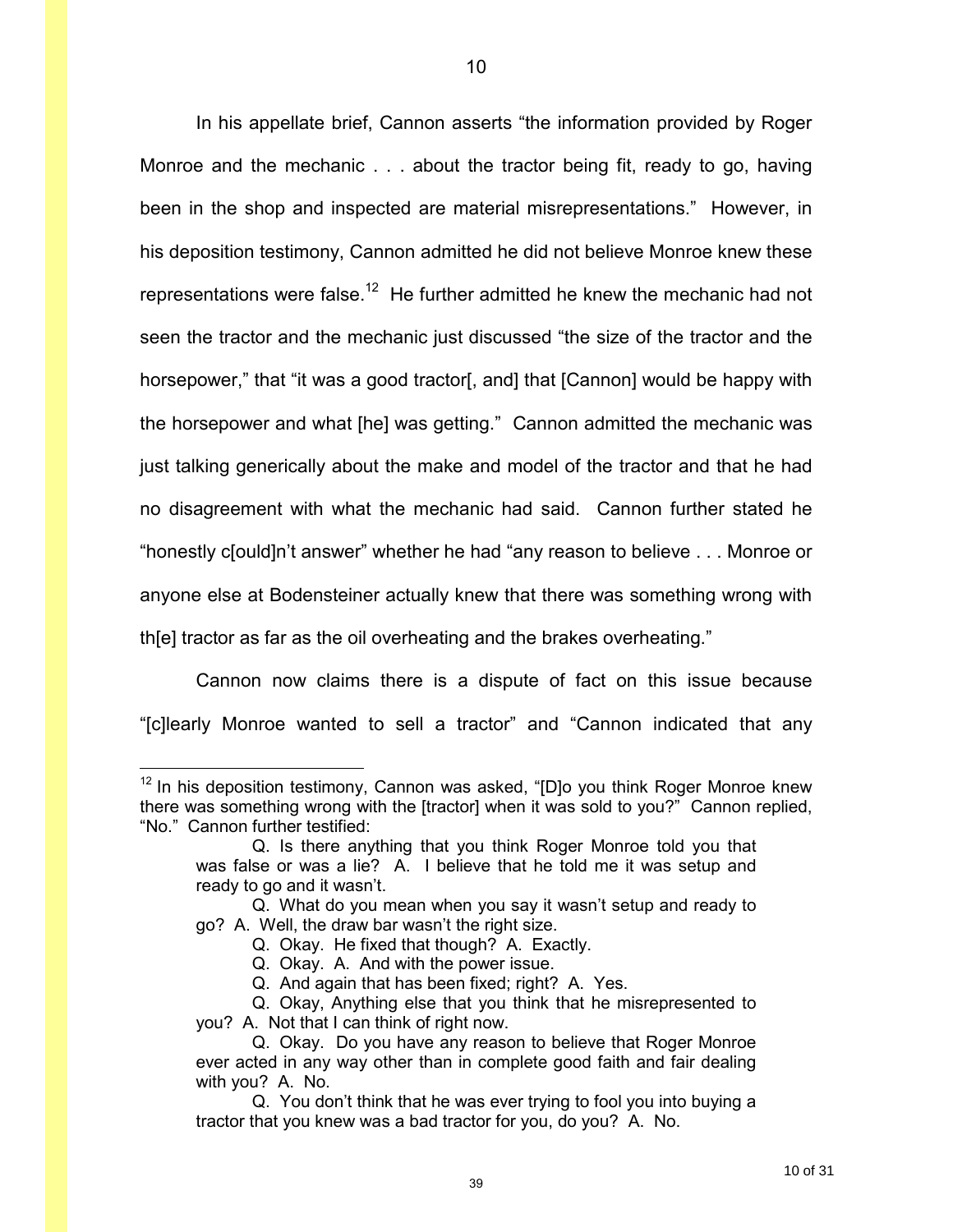inspection of the tractor, however cursory, would have revealed the broken off and rusted bolts on the turbo." The assertion that Monroe wanted to sell a tractor does not create an issue of fact. As to the inspection claim, Cannon himself testified it would require a mechanic to identify *the issues with the tractor*. 13 Regardless, neither of these purported facts make the statements of Monroe and the mechanic—who had not yet seen the tractor at issue—knowingly false. Finally, Cannon claims "there is no evidence despite the representations by Monroe that anyone . . . looked at the tractor, got it into the shop, inspected it or tested it in any manner." Monroe provided an affidavit stating neither he nor any of the Bodensteiner staff "had any knowledge of any defect or mechanical problem with the [t]ractor." Cannon's claim that there is no evidence *supporting*  Monroe's statements does not create a genuine issue of fact as to whether those statements were true. As noted above, Cannon himself admitted he believed Monroe was unaware of any problems with the tractor and the mechanic was only talking generically about the make and model of the tractor, not this specific tractor itself. Cannon has provided no facts supporting the scienter and intent elements of his claim or creating a genuine issue of material fact as to those elements. Without a knowing misrepresentation, Cannon's claim fails. *See Spreitzer v. Hawkeye State Bank*, 779 N.W.2d 726, 735 (Iowa 2009) (noting fraudulent misrepresentation requires "the defendant knew the representation

11

 $\overline{a}$ 

 $13$  Cannon was asked: "Is there any inspection that you know of that you could have done that would have identified whatever is the matter with this tractor?" Cannon responded, "Not without having a mechanic do it." Cannon's comment regarding the cursory inspection applied only to the "turbo bolts." Cannon stated that, when he popped the hood of the tractor, he saw "[t]he bolts were all broke[n] off and they were all rusted. . . . Anybody that put that tractor in a shop and put the hood up would have seen that that was not right."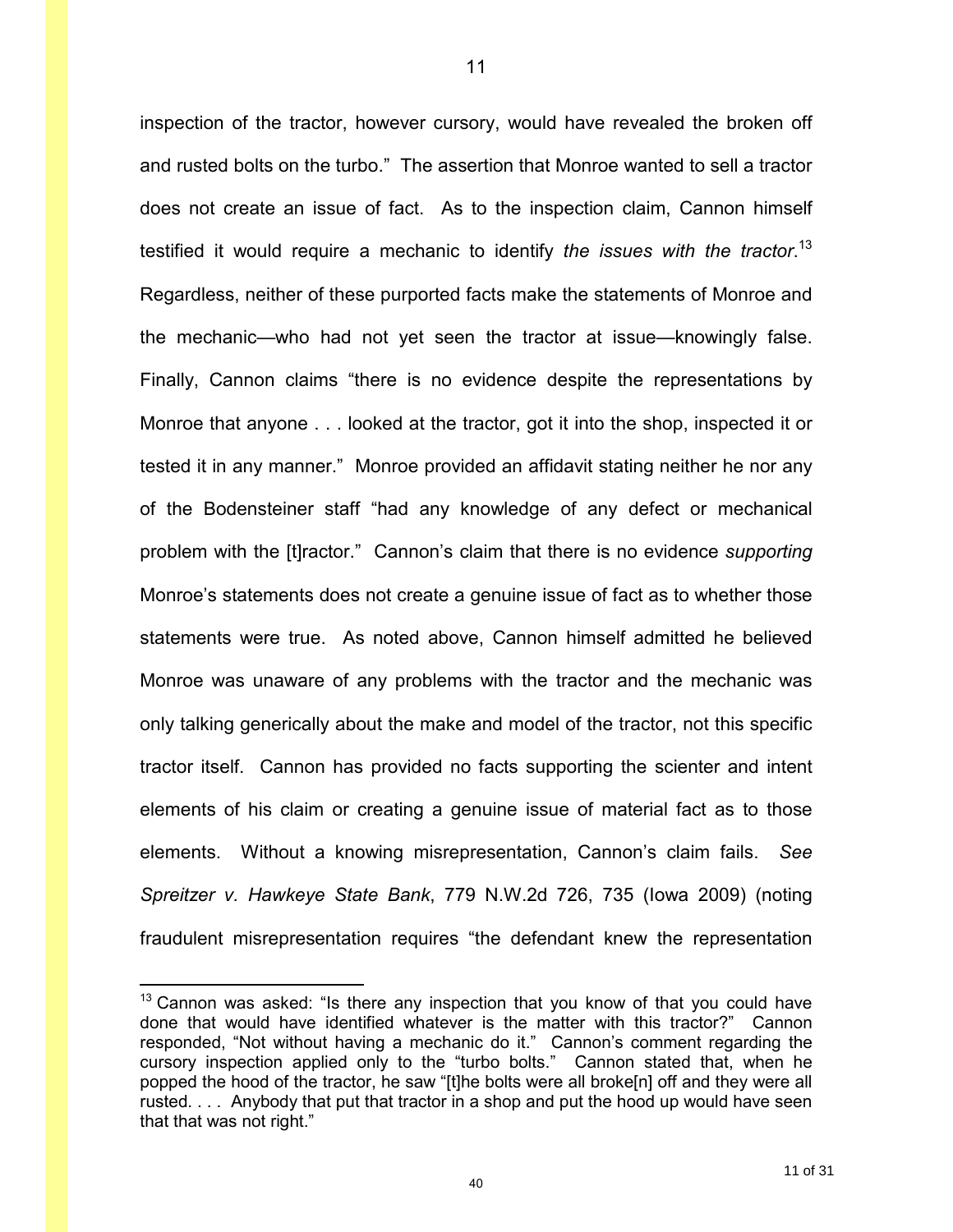was false"); *see also Wright*, 652 N.W.2d at 175 (noting a duty to disclose may arise in a business transaction where "matters [are] known to [the defendant] that [the defendant] knows to be necessary to prevent [the defendant's] partial or ambiguous statement of the facts from being misleading"). Accordingly, Bodensteiner is entitled to judgment as a matter of law on the fraudulent misrepresentation and nondisclosure claims.

### **2. Breach of Implied and Express Warranties**

#### **a. Implied Warranties**

Cannon alleges Bodensteiner breached the implied warranties of merchantability and fitness for a particular purpose. *See* Iowa Code §§ 554.2314, 554.2315 (2009). However, the two-page sales contract clearly, conspicuously, and repeatedly disclaimed any warranties, including implied warranties. *See id.* § 554.2316 (providing the means by which the implied warranties of merchantability and fitness may be excluded); *see also id.* § 554.1201(2)(j) ("Whether a term is 'conspicuous' or not is a decision for the court."). The first page indicates:

**IMPORTANT WARRANTY NOTICE**: The John Deere warranty applicable to new John Deere product(s) is printed on the back side of this document. There is no warranty on used products. . . . **IMPLIED WARRANTIES OF MERCHANTABILITY AND FITNESS ARE NOT MADE AND ARE EXCLUDED UNLESS SPECIFICALLY PROVIDED IN THE JOHN DEERE WARRANTY.** 

The second page then provides the specific circumstances in which warranties are provided, which explicitly applies to original purchases of new products. The contract again states "**WHAT IS NOT WARRANTED**" includes "Used Products." Finally, the contract contains a "**NO DEALER WARRANTY**"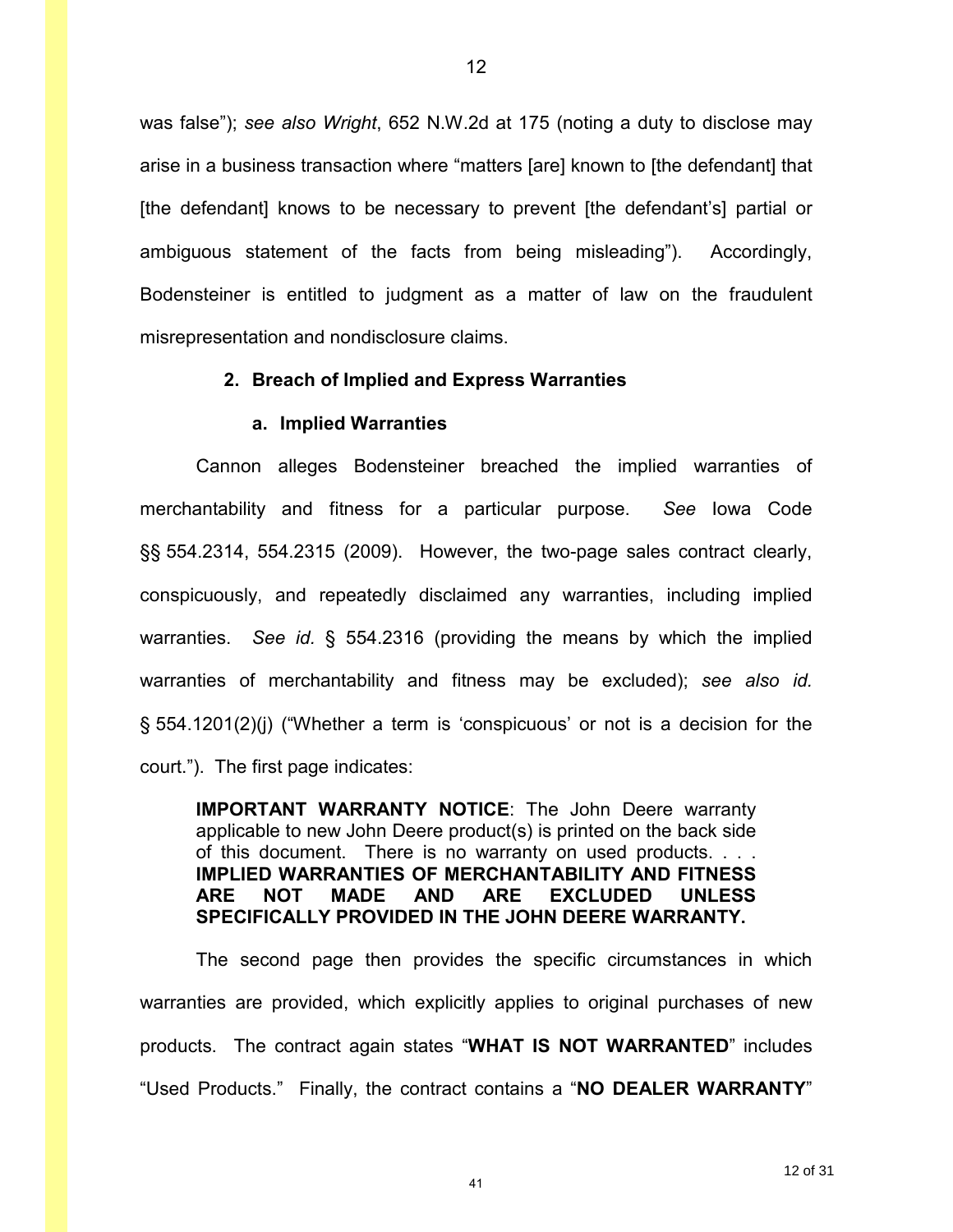provision that states in part, "THE SELLING DEALER MAKES NO WARRANTY OF ITS OWN." We affirm the district court's grant of summary judgment on the implied-warranties claim.<sup>14</sup> See Sharp v. Tamko Roofing Prods., Inc., No. 02-0728, 2004 WL 2579638, at \*4 (Iowa Ct. App. Nov. 15, 2004) ("[W]hen a disclaimer is in bold, capit[a]l letters, a reasonable person should have noticed it, and we may consider the disclaimer conspicuous.").

### **b. Express Warranties**

 $\overline{a}$ 

 In his resistance to Bodensteiner's motion for summary judgment, Cannon contended Bodensteiner provided an express warranty that the tractor was in good condition and fit for immediate use in the manure-hauling business. Bodensteiner counters no express warranties were made and Monroe explicitly informed Cannon the only warranty on the tractor was the PPP. An express warranty is created by "[a]ny affirmation of fact or promise made by the seller to the buyer which relates to the goods and becomes part of the basis of the bargain" or "[a]ny description of the goods which is made part of the basis of the bargain." Iowa Code § 554.2313(1)(a)-(b); *see also Kolarik v. Cory Int'l Corp.*, 721 N.W.2d 159, 163 (Iowa 2006).

42

13 of 31

 $14$  Cannon avers the disclaimer is of no effect because the purchase agreement was provided after an oral agreement to buy the tractor had been reached. Bodensteiner responds Cannon failed to raise this claim before the district court—in either his resistance to Bodensteiner's summary judgment motion papers or at the hearing on the motion. In fact, Cannon's summary judgment papers explicitly state the "day of the purchase of the tractor" was October 6, 2010, the day the purchase agreement was signed and Cannon took possession of the tractor. Moreover, the district court did not address this claim in its summary judgment ruling, and Cannon failed to file a motion requesting the district court do so. *See* Iowa R. Civ. P. 1.904(2). Therefore, this argument is not properly before this court. *See Meier v. Senecaut*, 641 N.W.2d 532, 537 (Iowa 2002) ("It is a fundamental doctrine of appellate review that issues must ordinarily be both raised and decided by the district court before we will decide them on appeal.").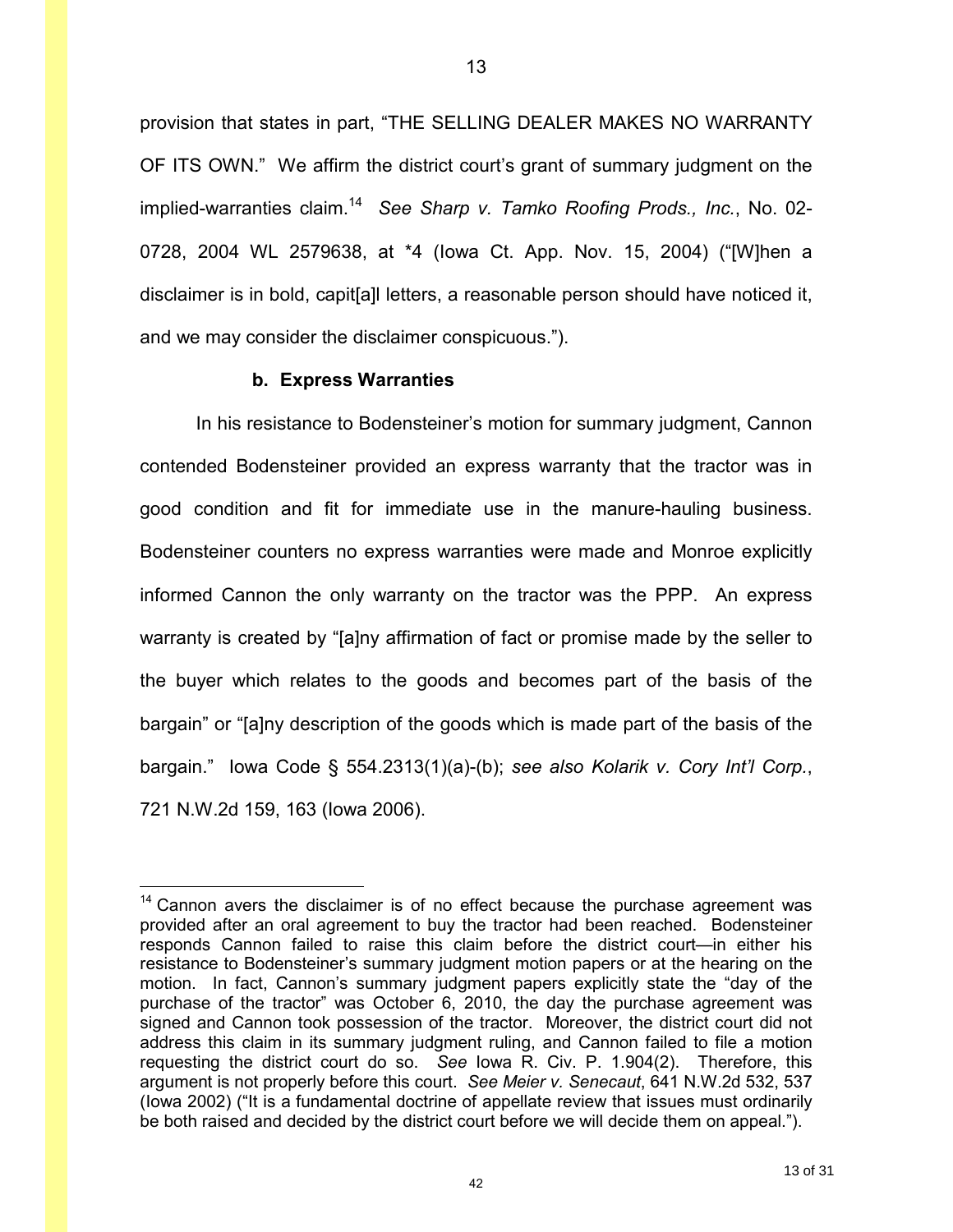In its order, the district court granted summary judgment on the warranties claim noting "[t]he written contract between these parties disclaimed any express warranties other than the extended warranty or PPP." "Express and implied warranties can generally be limited or modified as part of the contract for sale . . . ." *Des Moines Flying Serv., Inc. v. Aerial Servs. Inc.*, 880 N.W.2d 212, 217 (Iowa 2016). However, section 554.2316(1) provides "[w]ords or conduct relevant to the creation of an express warranty and words or conduct tending to negate or limit warranty shall be construed wherever reasonable as consistent with each other; but . . . negation or limitation is inoperative to the extent that such construction is unreasonable." Bodensteiner concedes this "statute denies effect to disclaimer language when it would be inconsistent with the language of [an] express warranty."

We note Iowa Code section 554.2313(2) provides "an affirmation merely of the value of the goods or a statement purporting to be merely the seller's opinion or commendation of the goods does not create a warranty." *See also Falcon Equip. Corp. v. Courtesy Lincoln Mercury, Inc.*, 536 F.2d 806, 809 (8th Cir. 1976) (per curiam) (finding the "advertisements were merely 'puffing' and commendation of [the] product rather than statements of such specificity and import as to give rise to an express warranty"). However, courts have determined the question of whether a statement constitutes "merely puffing" or opinion is one best left to the fact finder.<sup>15</sup> *See generally Redmac, Inc. v.* 

 $\overline{a}$ 

 $15$  We note courts have disagreed on whether statements such as "in good condition" can constitute an express warranty or are merely opinion or puffery. *Compare Weng v. Allison*, 678 N.E.2d 1254, 1256 (Ill. App. Ct. 1997) (finding the statements "mechanically sound," "in good condition," and "had "<sup>o</sup> problems" constituted an express warranty),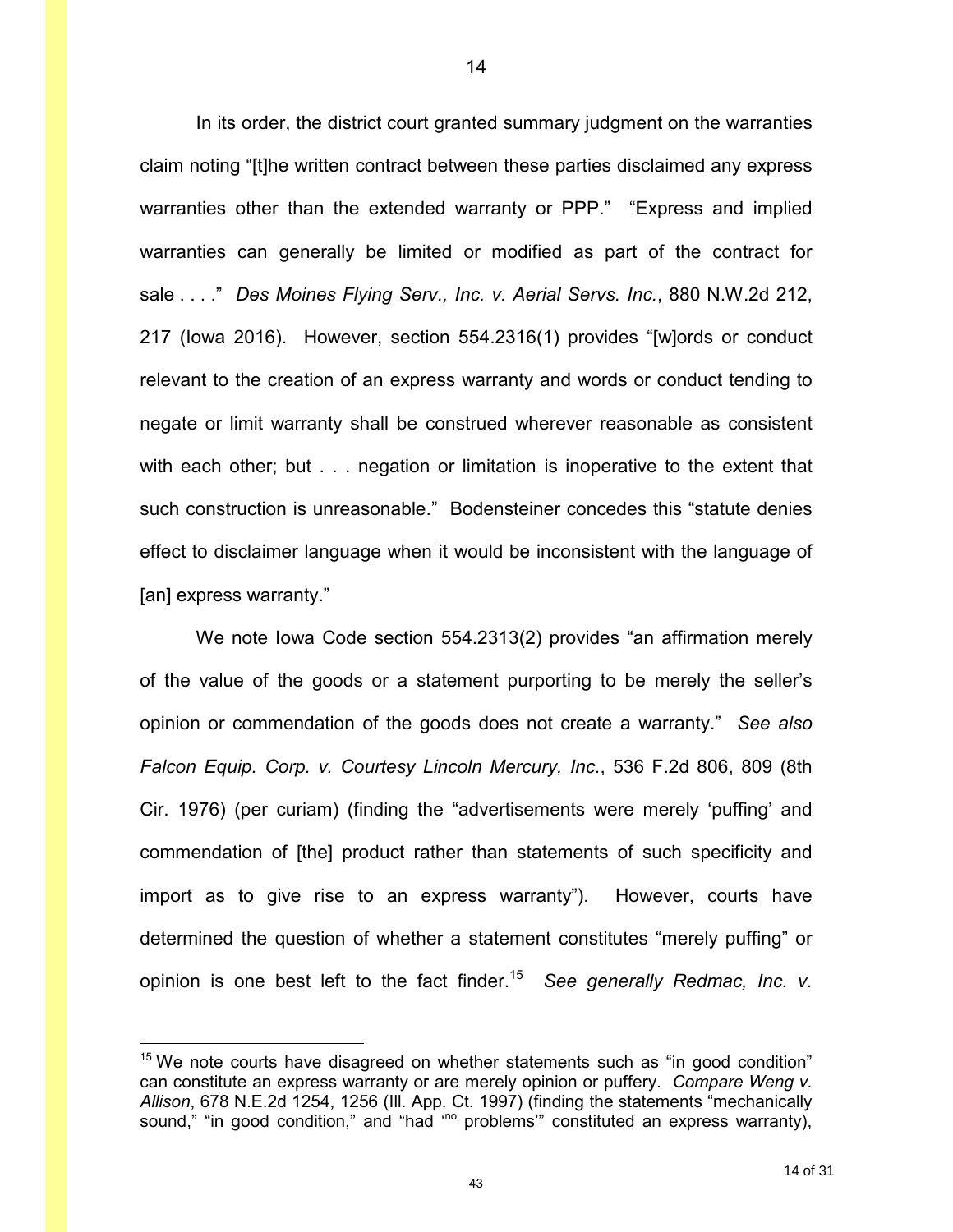*Computerland of Peoria*, 489 N.E.2d 380, 743-44 (Ill. App. Ct. 1986); *see also Tralon Corp. v. Cedarapids, Inc.*, 966 F. Supp. 812, 826 (N.D. Iowa 1997) ("Whether these statements constitute a warranty, as opposed to an expression of opinion, is a question for the trier of fact.").

At summary judgment, our inquiry is limited to whether a genuine issue of material fact exists. Cannon testified Monroe would not have the tractor brought to the dealership unless Cannon agreed he wanted it. Cannon specifically testified he only wanted the tractor "[i]f it is a good running tractor, if it is going to work for me." Cannon testified Monroe then assured him "it is fit, it is ready, it is ready, it is field ready." Following this representation, Cannon instructed Monroe that he wanted the tractor and it should be brought to the dealership. Monroe admits he told Cannon "the tractor was in good condition." And Cannon further testified Monroe told him the tractor was "ready to go." Bodensteiner relies upon the disclaimers in the sales agreement to obviate any express warranties purportedly made. Bodensteiner's defense is subject to resolution of whether Monroe's representations were mere puffing or opinion; we determine, under the facts of this case, resolution of that issue is for the fact finder.

Based upon the above, we conclude a genuine issue of fact remains whether an express warranty was made by Monroe. Therefore, the grant of

 $\overline{a}$ 

and *Pake v. Byrd*, 286 S.E.2d 588, 589 (N.C. Ct. App. 1982) (finding the statement the tractor was in good condition and free from major mechanical defects constituted an express warranty), *with Pell City Wood, Inc. v. Forke Bros. Auctioneers, Inc.*, 474 So.2d 694, 695 (Ala. 1985) (holding auctioneers statements a truck was "in good condition" did not constitute an express warranty), and *McGhee v. GMC Truck & Coach Div.*, 296 N.W.2d 286, 290 (Mich. Ct. App. 1980) (holding statement truck was in "good condition" did not create an express warranty).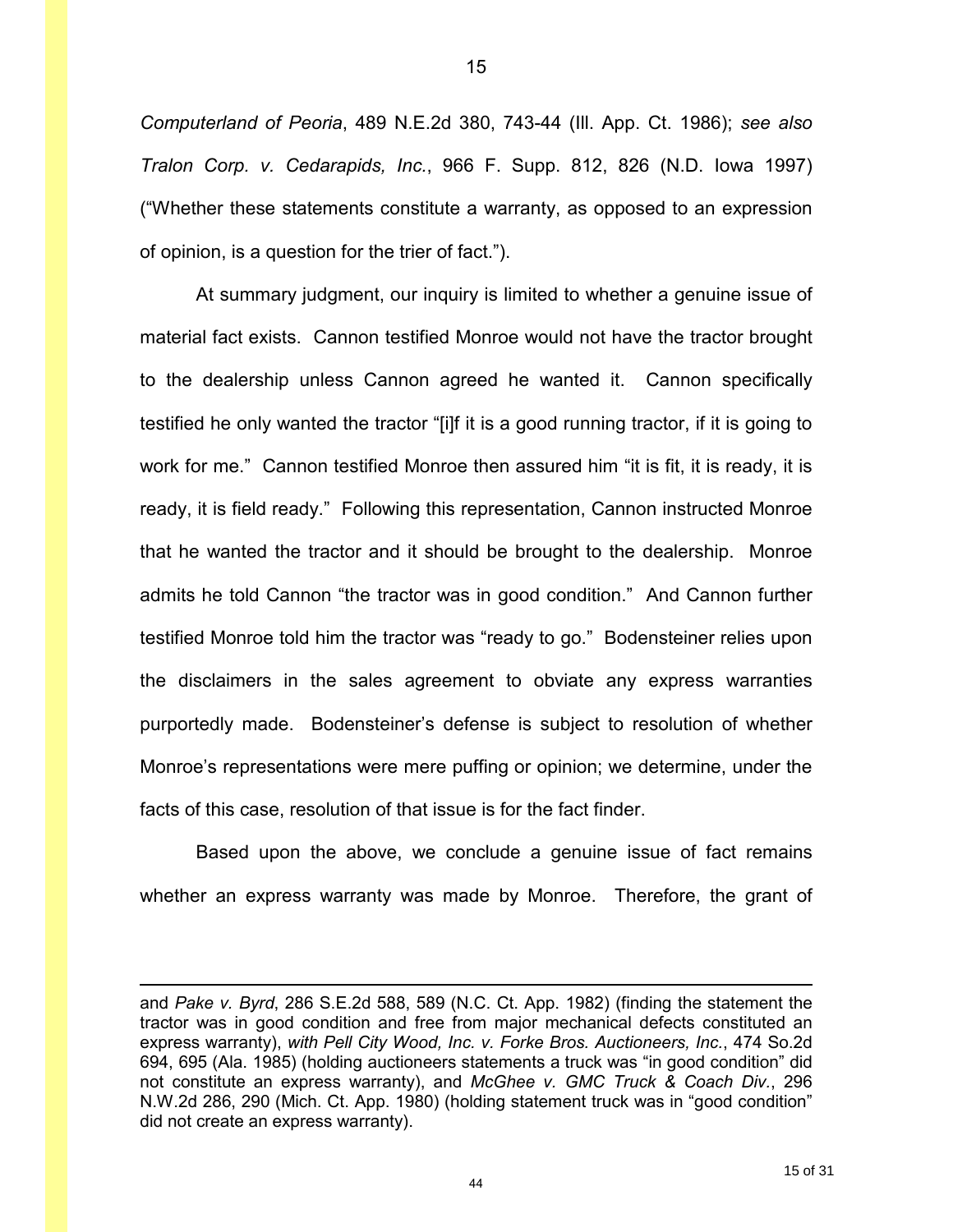summary judgment was in error, and we reverse the district court's grant of summary judgment in favor of Bodensteiner on this claim.

#### **3. Breach of Implied Covenant of Good Faith and Fair Dealing**

"An implied duty of good faith and fair dealing is recognized in all contracts." *Bagelmann v. First Nat'l Bank*, 823 N.W.2d 18, 34 (Iowa 2012). "The underlying principle is that there is an implied covenant that neither party will do anything which will have the effect of destroying or injuring the right of the other party to receive the fruits of the contract." *Alta Vista Props., LLC v. Mauer Vision Ctr., PC*, 855 N.W.2d 722, 730 (Iowa 2014) (citation omitted).

In his petition, Cannon claimed Bodensteiner breached this implied covenant by selling "a known defective tractor to [Cannon] without making an adequate inspection and then an adequate disclosure." On appeal, Cannon claims there is a question of fact whether Bodensteiner had knowledge of any defect in the tractor; therefore, this claim should survive summary judgment. Cannon further claims that, at a minimum, Monroe acted "with reckless disregard for the condition of the tractor and that this dishonesty, by either action or inaction, destroyed the benefit of Cannon's bargain."

 For the reasons stated above, even if Cannon's allegations could support a claim for breach of the implied covenant of good faith and fair dealing, Cannon has failed to provide facts that support or create a genuine issue of fact regarding Bodensteiner's alleged knowledge that the tractor was defective.

 As to Cannon's "reckless disregard" claim, to find a breach of the implied covenant of good faith and fair dealing requires a contractual term to which the duty can attach. *See Bagelmann*, 823 N.W.2d at 34; *see also Clasing v. Hormel*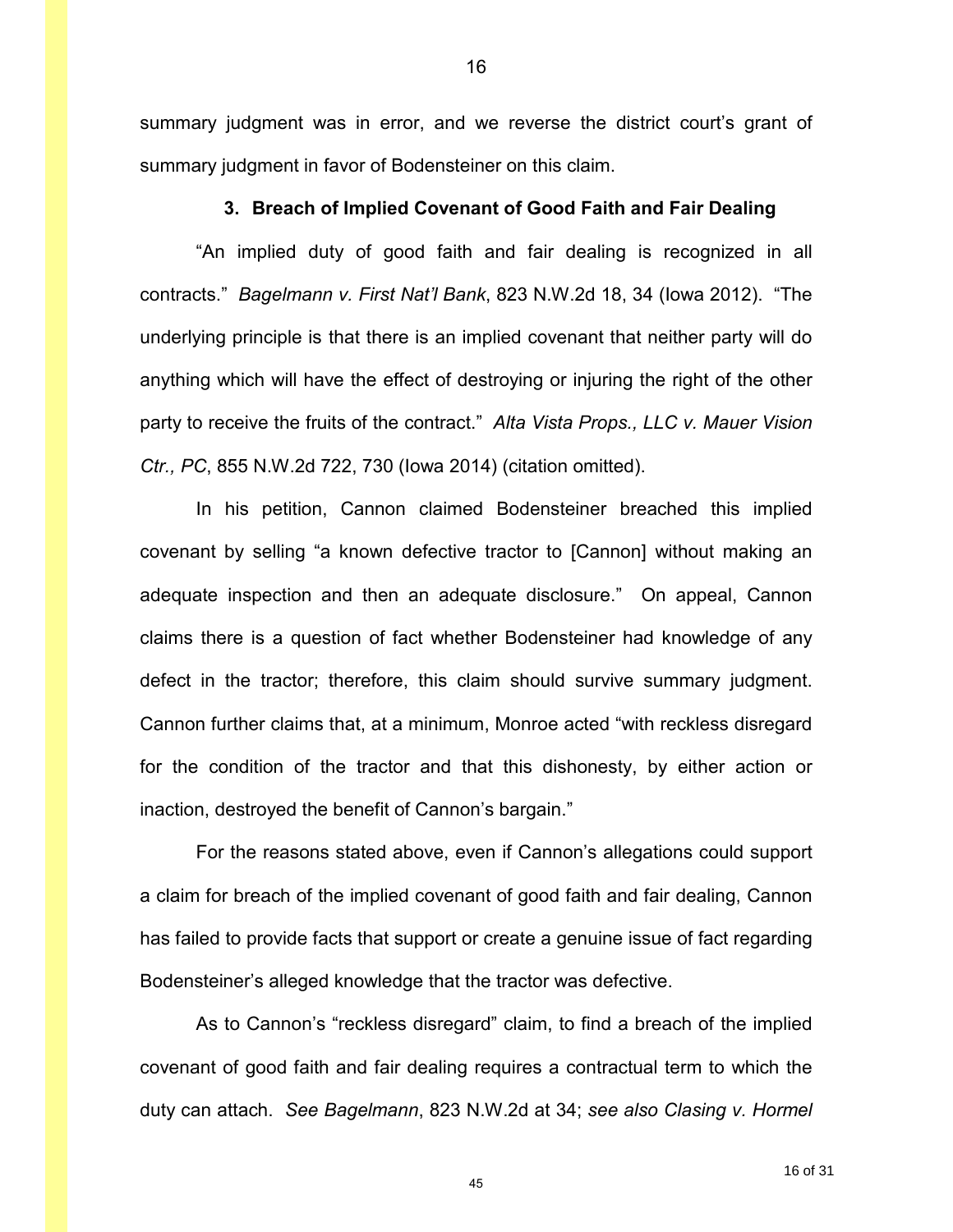*Corp.*, 993 F. Supp. 2d 960, 981 (N.D. Iowa 2004) ("[A] claim of breach of the implied covenant is 'doomed' if it lacks support in the text of the contract."); *Am. Tower, L.P. v. Local TV Iowa, L.L.C.*, 809 N.W.2d 546, 550 (Iowa Ct. App. 2011) ("This implied covenant [of good faith and fair dealing] generally operates upon an express condition of a contract, the occurrence of which is largely or exclusively within the control of one of the parties."). The duty does not create new substantive obligations; instead, it "prevents one party from using technical compliance with a contract as a shield from liability when that party is acting for a purpose contrary to that for which the contract was made." *Mid-Am. Real Estate Co. v. Iowa Realty Co.*, 406 F.3d 969, 974 (8th Cir. 2005).

 The contract between the parties was an "order" from Cannon for a specific "Product" from Bodensteiner—here, the Case IH Magnum 305 tractor. There is no term in the contract identified by Cannon that required Bodensteiner to inspect the product or provide any kind of disclosures. *See Alta Vista Props.*, 855 N.W.2d at 731 ("The implied covenant of good faith and fair dealing, however, 'does not give rise to new substantive terms that do not otherwise exist in the contract.'" (citation omitted)). Accordingly, we affirm the district court's grant of summary judgment.<sup>16</sup>

#### **4. Rescission**

 $\overline{a}$ 

Rescission is an equitable remedy "considered to be extraordinary relief." *Clark v. McDaniel*, 546 N.W.2d 590, 595 (Iowa 1996). "It is not available as a

 $16$  Further, there is no indication Monroe acted other than in good faith. Cannon himself testified he had no reason to believe Monroe acted in any way other than in complete good faith and fair dealing. *See Kooyman v. Farm Bureau Mut. Ins. Co.*, 315 N.W.2d 30, 34 (Iowa 1982) (noting "bad faith" in these circumstances "refers simply to the absence of good faith required by the implied contract" (citation omitted)).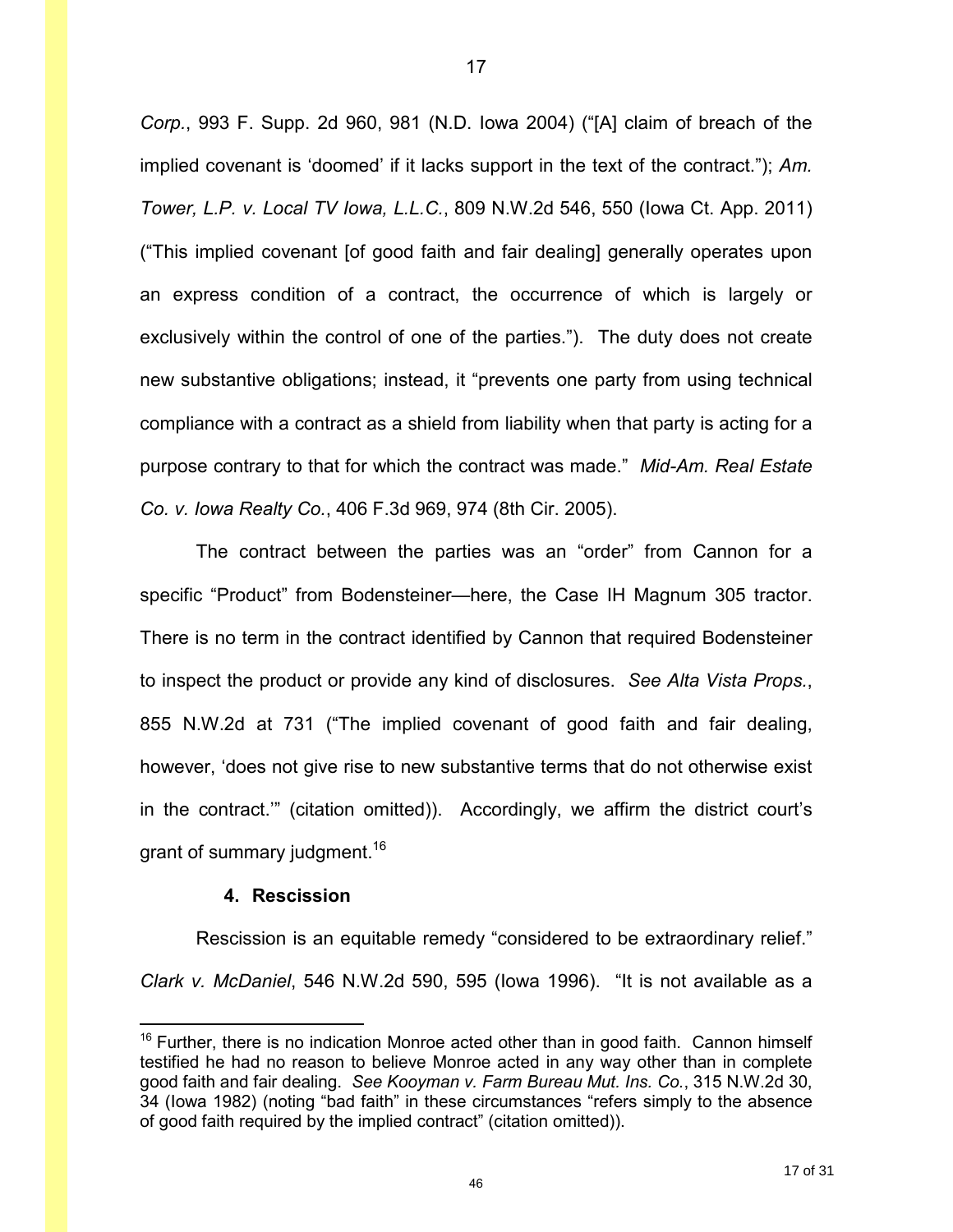matter of right but only when it is necessary to obtain equity." *Id.* "Three requirements must be met before rescission will be granted: (1) the injured party must not be in default, (2) the breach must be substantial and go to the heart of the contract, and (3) remedies at law must be inadequate." *Id.*

18

 Cannon first argues rescission is appropriate where a fraudulent misrepresentation or nondisclosure has been made. *See Hyler v. Garner*, 548 N.W.2d 864, 870-74 (Iowa 1996). Having affirmed the district court's grant of summary judgment on the fraudulent-misrepresentation and nondisclosure claims, we need consider this argument no further.

 Cannon notes a revocation is allowable for noncomforming goods where the noncomformity substantially impairs the good's value to the buyer and the noncomformity was difficult to discover or acceptance was induced by the seller's assurances. *See Campbell v. AG Finder Iowa Neb.*, No. 03-0323, 2004 WL 893937, at \*4 (Iowa Ct. App. Apr. 28, 2004) (citing Iowa Code § 554.2608(1)). Of note, in his petition, Cannon seeks equitable, not statutory, rescission. Similarly, the district court ruled upon Cannon's claim for "equitable rescission," finding "[t]his claim in equity fails because Cannon potentially has adequate claims at law for money damages." Cannon did not file an Iowa Rule of Civil Procedure 1.904(2) motion asking the district court to rule upon this alternative, statutory claim. Accordingly, insofar as Cannon invokes this statutory right as a claim distinct from equitable rescission, we find it was not preserved for our review. *See Meier*, 641 N.W.2d at 537.

 Cannon next argues rescission is appropriate where "the disclaimer of warranties is found to be unconscionable." However, Cannon fails to argue how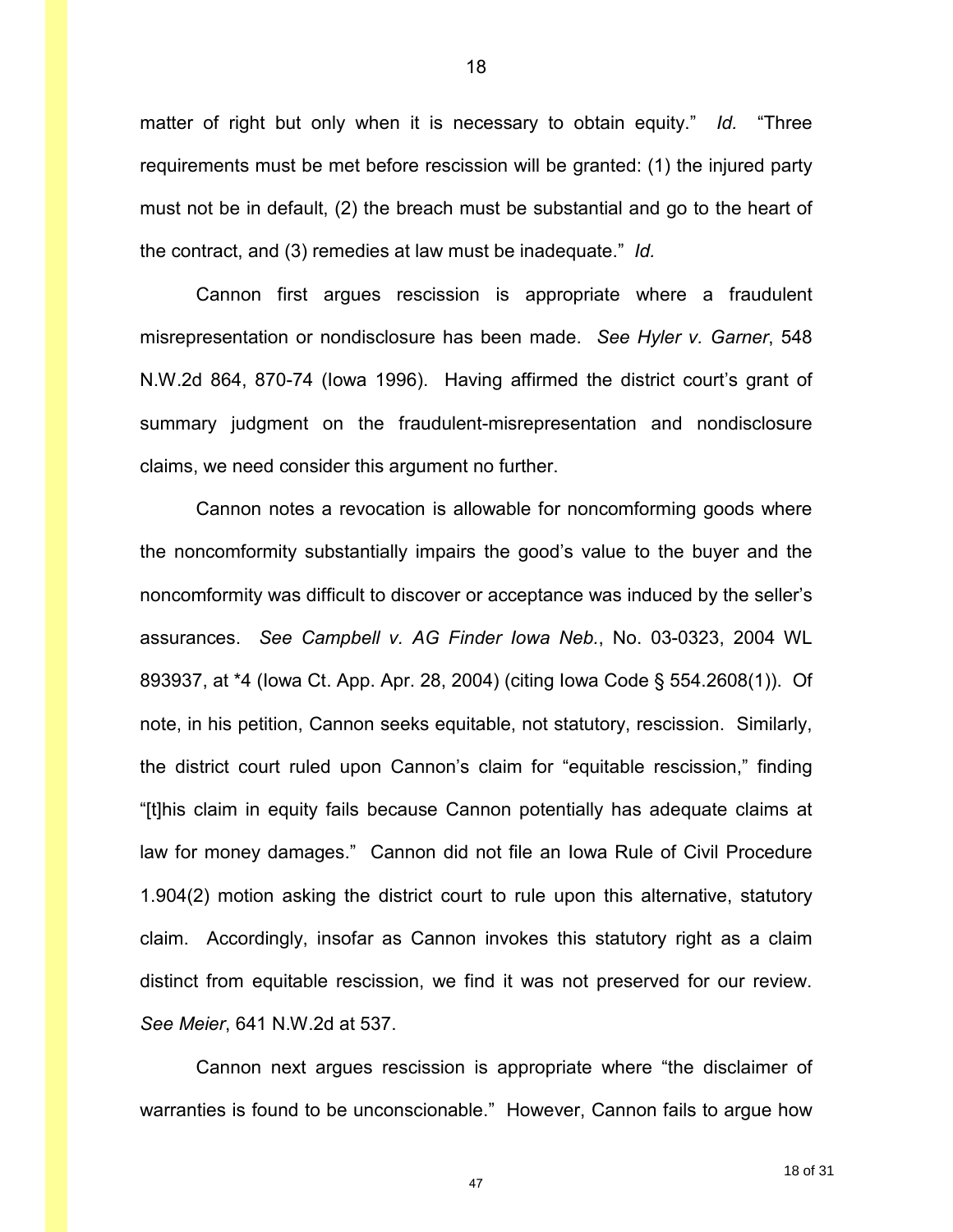unconscionability could be found in this context. Finally, Cannon argues rescission is appropriate in the event the Case warranty fails of its essential purpose. But the warranty from Case did not pass beyond the first buyer, the PPP was issued by EPG, and Bodensteiner is bound by neither warranty.<sup>17</sup>

 We agree with the district court that adequate remedies at law remain and affirm the grant of summary judgment. *See Clark*, 546 N.W.2d at 595 ("[T]he remedies of cancellation of an instrument, or of a rescission, are not ordinarily provided where adequate relief is available in the form of a money judgment." (citation omitted)).

### **B. Claims Against CNH**

#### **1. Negligence**

 $\overline{a}$ 

 In granting summary judgment on Cannon's claim of negligence against CNH, the district court noted Cannon's claim "is essentially a products liability claim[] based upon negligence and tort law." The district court concluded, "Iowa law does not allow a plaintiff to recover the economic losses requested by Cannon under a tort theory of products liability. Instead, recovery for this type of damage must be sought under contractual or warranty theories of recovery." On appeal, the parties dispute whether the economic-loss doctrine applies to

 $17$  Cannon also argues the court "failed to grant a continuance in the event that it felt that there was insufficient information" to resolve this claim. Cannon notes the court "did not find the record insufficient." Cannon appears to argue, without supporting explanation, that the district court abused its discretion in not granting a continuance. Based on the record—or lack thereof—before us, we cannot find the district court abused its discretion. *See State v. Means*, 547 N.W.2d 615, 621 (Iowa Ct. App. 1996) ("We review a district court's denial of a motion for a continuance for an abuse of discretion.").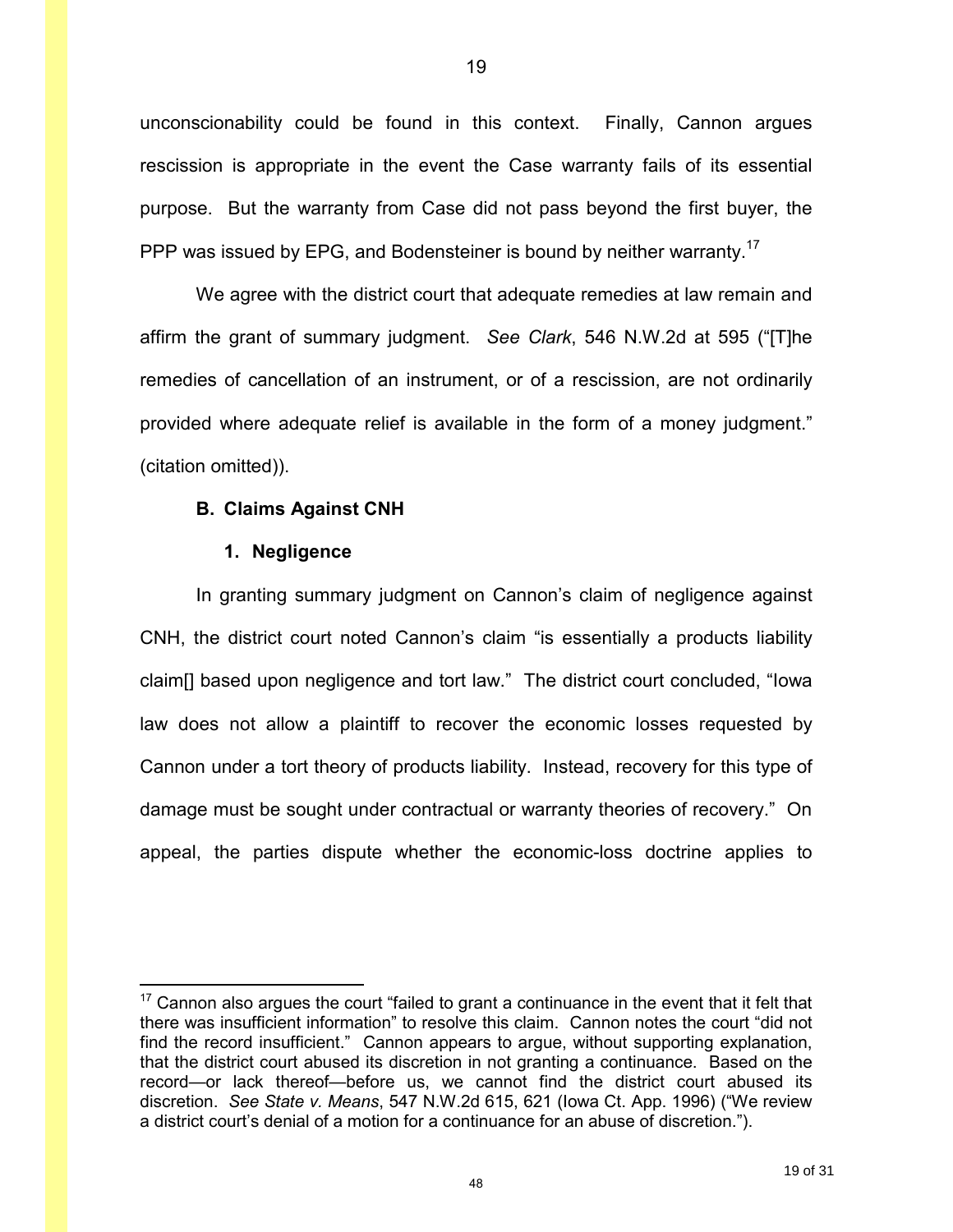Cannon's claim, in which Cannon seeks past lost income, future lost income, and the loss of the value of the tractor.<sup>18</sup>

 "As a general proposition, the economic loss rule bars recovery in negligence when the plaintiff has suffered only economic loss." *Annett Holdings, Inc. v. Kum & Go, L.C.*, 801 N.W.2d 499, 503 (Iowa 2011). "'[A] plaintiff who has suffered only economic loss has not been injured in a manner which is legally cognizable or compensable' whether that loss arose out of negligence or strict liability cases." *Des Moines Flying Serv.*, 880 N.W.2d at 218 (alteration and citation omitted). "Instead, the parties to a contract are assumed to have allocated that risk of economic loss as part of the contract; therefore, 'that document should control the party's rights and duties.'" *Id.* at 219 (citation omitted). The economic-loss doctrine serves to prevent "the tortification of contract law." *Annett Holdings*, 801 N.W.2d at 503. "It is also intended to encourage parties to enter into contracts and to protect parties from being responsible for remote economic losses." *St. Malachy Roman Catholic Congregation of Geneseo v. Ingram*, 841 N.W.2d 338, 351 (Iowa 2013).

 Iowa courts have "developed the distinction between tortious and contractual products liability when damage beyond economic loss did occur." *Des Moines Flying Serv.*, 880 N.W.2d at 219. "[T]ort theory was 'available when the harm results from "a sudden or dangerous occurrence, frequently involving some violence or collision with external objects, resulting from a *genuine hazard in the nature of the product defect*."'" *Id.* (citation omitted). "Thus, if the damage

 $\overline{a}$ 

 $18$  Cannon also initially sought damages for emotional distress, although those damages are not raised on appeal.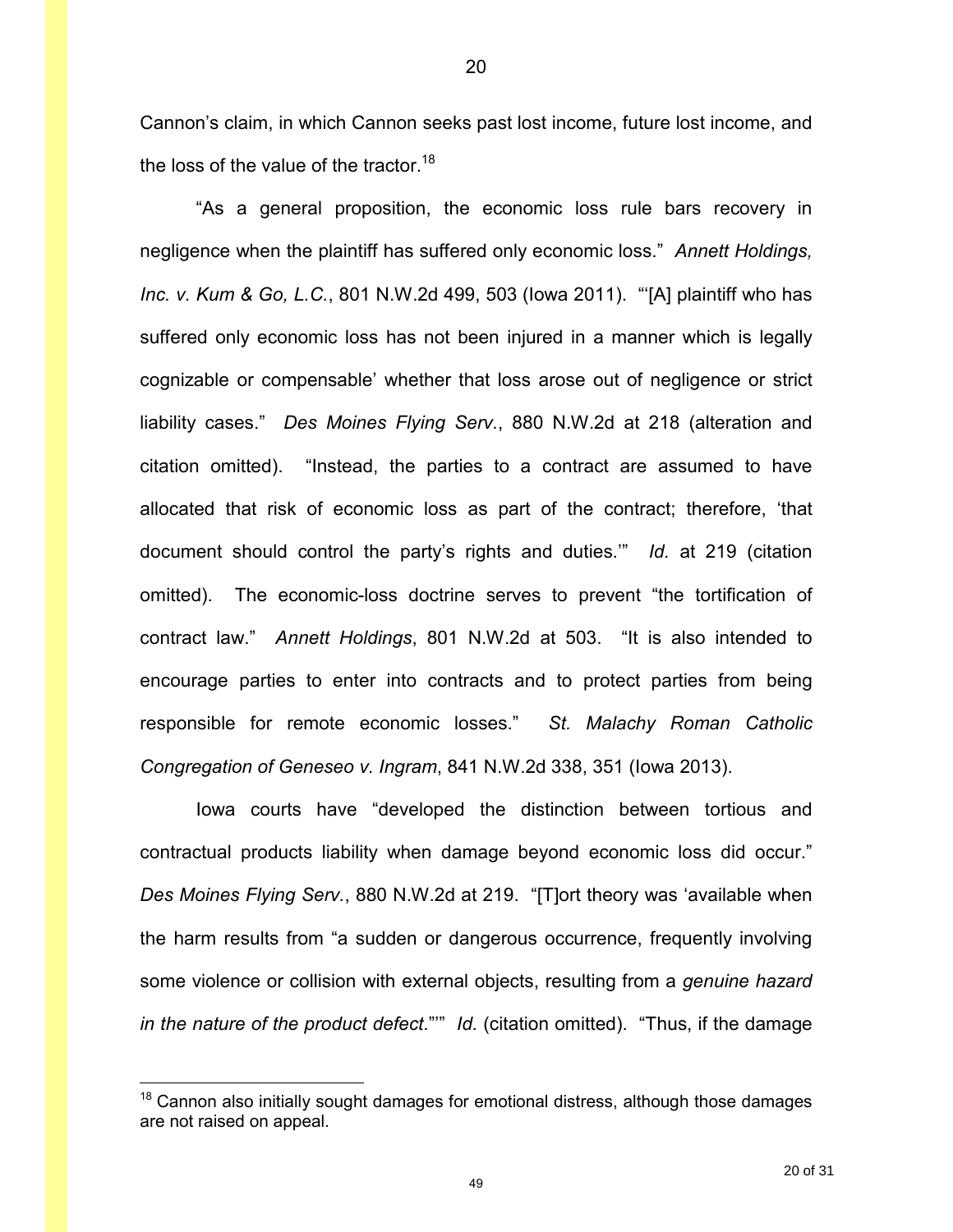resulted from a failure of the product to work properly, the claim would sound in contract, but if it resulted from a genuine hazard resulting in a sudden or dangerous occurrence based on the nature of the product defect, the claim would sound in tort." *Id.*; *see also Am. Fire & Cas. Co. v. Ford Motor Co.*, 588 N.W.2d 437, 439 (Iowa 1999) ("[C]ontract law protects a purchaser's expectation interest that the product will be fit for its intended use, whereas products liability law concerns risk of injury to a person or the person's property through exposure to a dangerous product. . . . '[D]efects of suitability and quality are redressed through contract actions and safety hazards through tort actions.'" (citations omitted)).

21

 Here, the facts undisputedly establish that any damage to Cannon resulted from a failure of the tractor to work properly, not from a sudden or dangerous occurrence that would give rise to a tort claim. There is no claim of personal injury or damage or destruction to property apart from the tractor itself. The basis of Cannon's claim is that he received a defective tractor; that claim sounds in contract. *See Determan v. Johnson*, 613 N.W.2d 259, 262 (Iowa 2000) ("[T]he line between tort and contract must be drawn by analyzing interrelated factors such as the nature of the defect, the type of risk, and the manner in which the injury arose. These factors bear directly on whether the safety-insurance policy of tort law or the expectation-bargain protection policy of warranty law is most applicable to a particular claim." (alteration in original) (citation omitted)).

 Cannon seeks to avoid the economic-loss doctrine, arguing it should not apply because he was not in privity with CNH. "But the [economic-loss] doctrine is by no means limited to the situation where the plaintiff and the defendant are in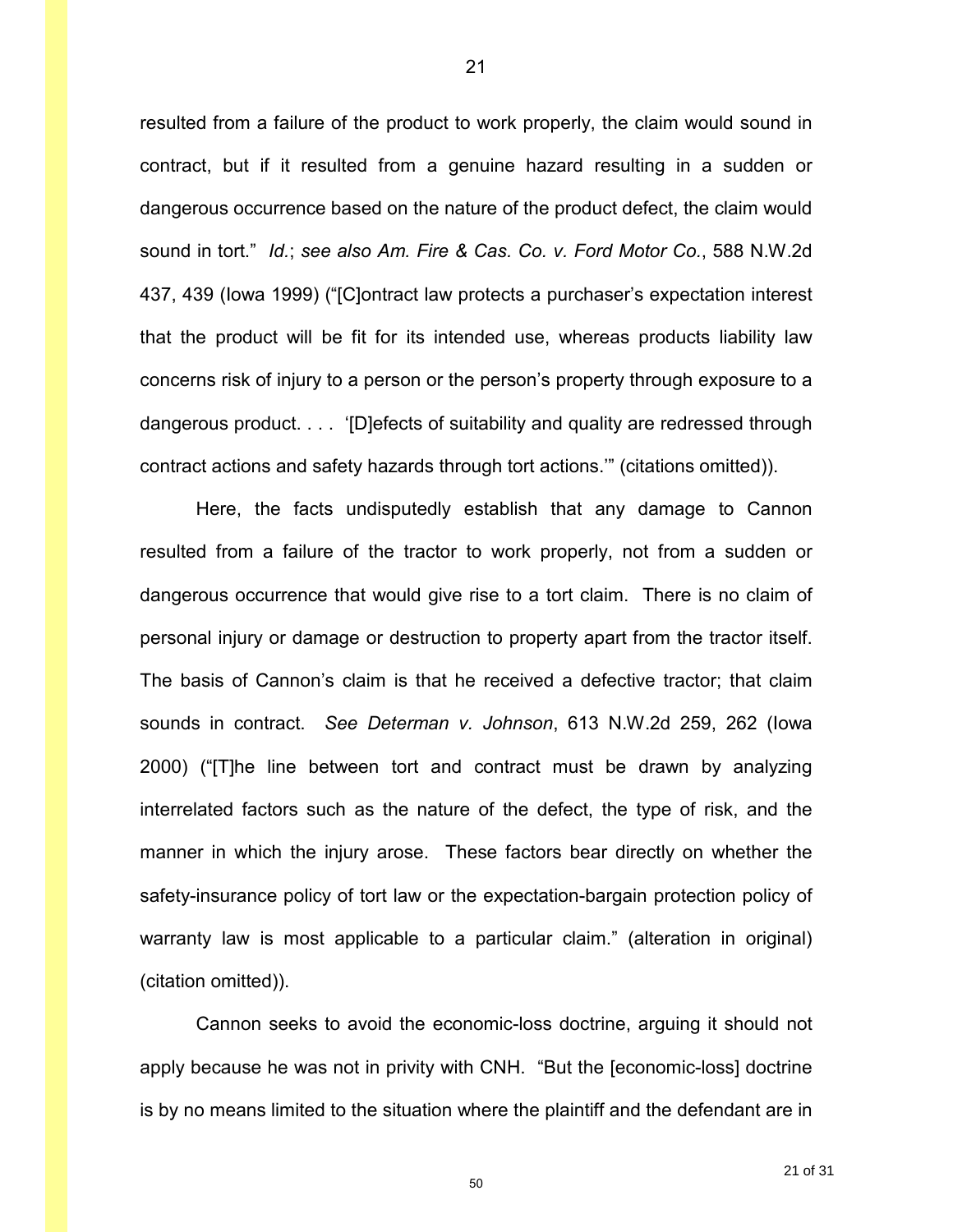direct contractual privity." *Annett Holdings*, 801 N.W.2d at 504. "[T]he economic loss doctrine can apply when 'a contractual chain of distribution lead[s] to the defendant." *Des Moines Flying Serv.*, 880 N.W.2d at 219 (second alteration in original) (citation omitted). "This aspect of the economic loss rule has several underlying justifications," one being that "[i]n a complex society such as ours, economic reverberations travel quickly and widely, resulting in potentially limitless liability." *Annett Holdings*, 801 N.W.2d at 503. "[A] nonprivity buyer can recover for direct economic loss damages *when the remote seller/manufacturer breaches an express warranty*." *Des Moines Flying Serv.*, 880 N.W.2d at 219 (emphasis added). However, the Iowa Supreme Court has held that, "when considering the compensability of consequential economic loss damages, . . . a seller cannot foresee the uses a remote purchaser might have for the product," "a seller has the right to sell product at a lower price and exclude consequential economic losses," and "the buyer should have to bargain with the immediate seller for consequential economic losses." *Id.*; *see also Beyond the Garden Gate, Inc. v. Northstar Freeze-Dry Mfg., Inc.*, 526 N.W.2d 305, 310 (Iowa 1995) ("[A] buyer should pick his seller with care and recover any economic loss from that seller and not from parties remote from the transaction. . . . By placing the loss on [the purchaser] or by forcing [the purchaser] to bargain with his immediate seller about the loss, we may minimize the total loss to society. If the manufacturer is not the least cost risk avoider, but must nevertheless bear the loss, we may cause him to spend more of society's resources than are optimal to avoid the loss and may unnecessarily increase the cost of the commodity sold." (citation omitted)). Cannon's failure to be in direct privity with CNH does not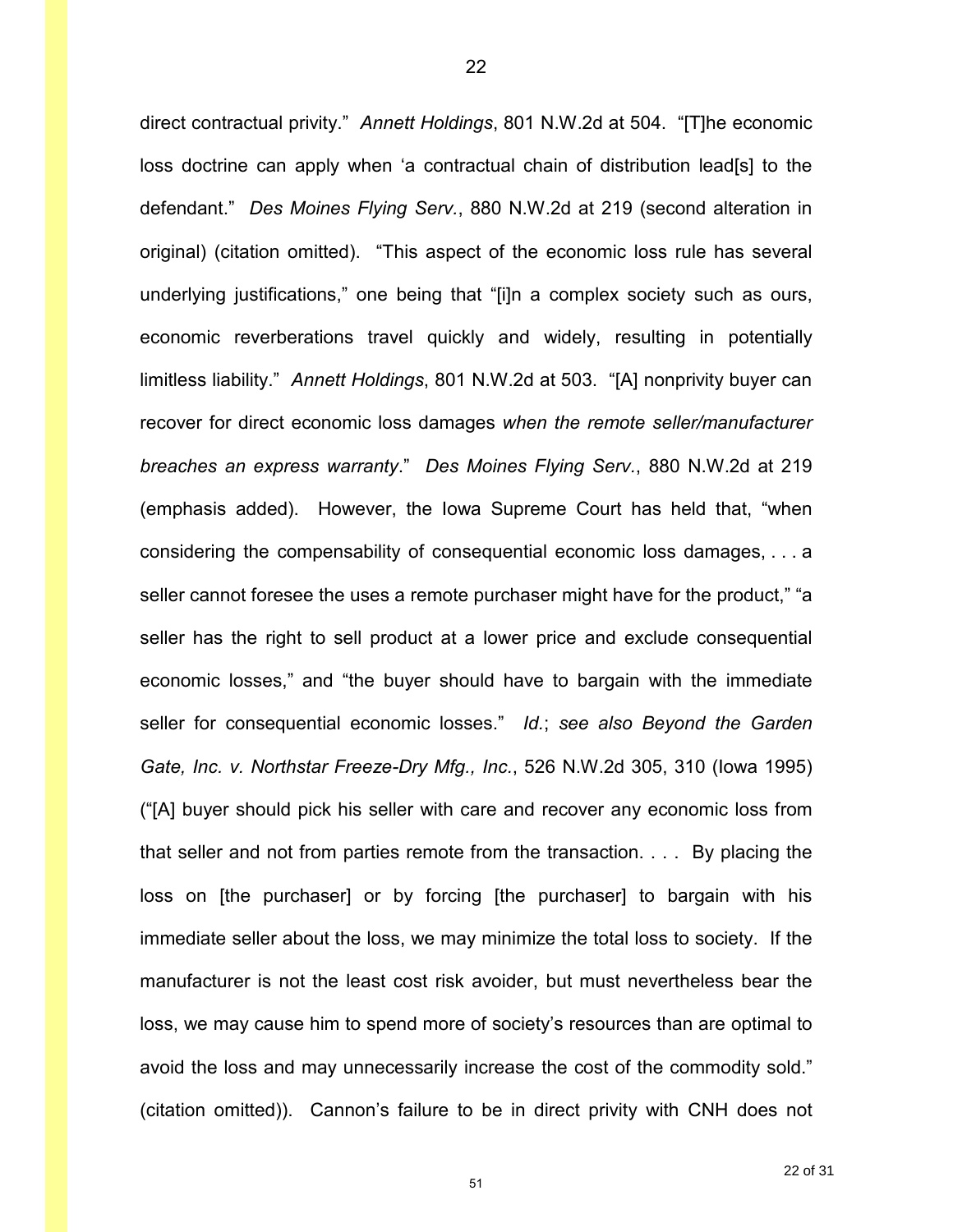rescue his claim from the preclusive effect of the economic-loss doctrine. *See Richards v. Midland Brick Sales Co.*, 551 N.W.2d 649, 650-51 (Iowa Ct. App. 1996). Further, his claim of lost profits does not transform his claim from one of contract to one of tort. *See Nelson v. Todd's Ltd.*, 426 N.W.2d 120, 123 n.1 (Iowa 1988) ("[W]hen the loss is economic, such as loss of profit, loss of bargain, loss of business, etc., then the right of recovery must be governed by the warranty approach." (citation omitted)); *see also Tomka v. Hoechst Celanese Corp.*, 528 N.W.2d 103, 107-08 (Iowa 1995) (finding plaintiff's damages fall within contract-warranty theories and that "consequential economic loss" such as "loss of profits" were not recoverable under warranty theories (citation omitted)).<sup>19</sup> We, thus, affirm the district court's grant of summary judgment.

#### **2. Breach of Express Warranties**

 $\overline{a}$ 

On appeal, Cannon only argues that CNH is liable for breach of warranties under the PPP.<sup>20</sup> Cannon contends CNH is a party to the PPP because CNH and EPG had a "joint venture" and EPG was an "agent" of CNH. These arguments, however, were not addressed by the district court, and, thus, are not preserved for our review.<sup>21</sup> See Meier, 641 N.W.2d at 537. Cannon next argues the PPP failed of its essential purpose. Even were this true, CNH is not bound to

 $19$  Cannon claims our supreme court's extension of the economic-loss doctrine to parties not in privity violates the Iowa Constitution. Insofar as Cannon requests that we find that case law unconstitutional, we decline the invitation. *See Figley v. W.S. Indus.*, 801 N.W.2d 602, 607 (Iowa Ct. App. 2011) ("[W]e are not at liberty to overturn precedent of our supreme court.").

 $20$  Cannon makes no arguments with regard to the Case warranty—which expired two years after its issuance and, per its express terms, did not extend beyond the original purchaser—thus, we deem any such claim waived. *See Pierce v. Staley*, 587 N.W.2d 484, 486 (Iowa 1998) ("When a party, in an appellate brief, fails to state, argue, or cite authority in support of an issue, the issue may be deemed waived.").

 $21$  CNH contends these arguments were not even raised before the district court.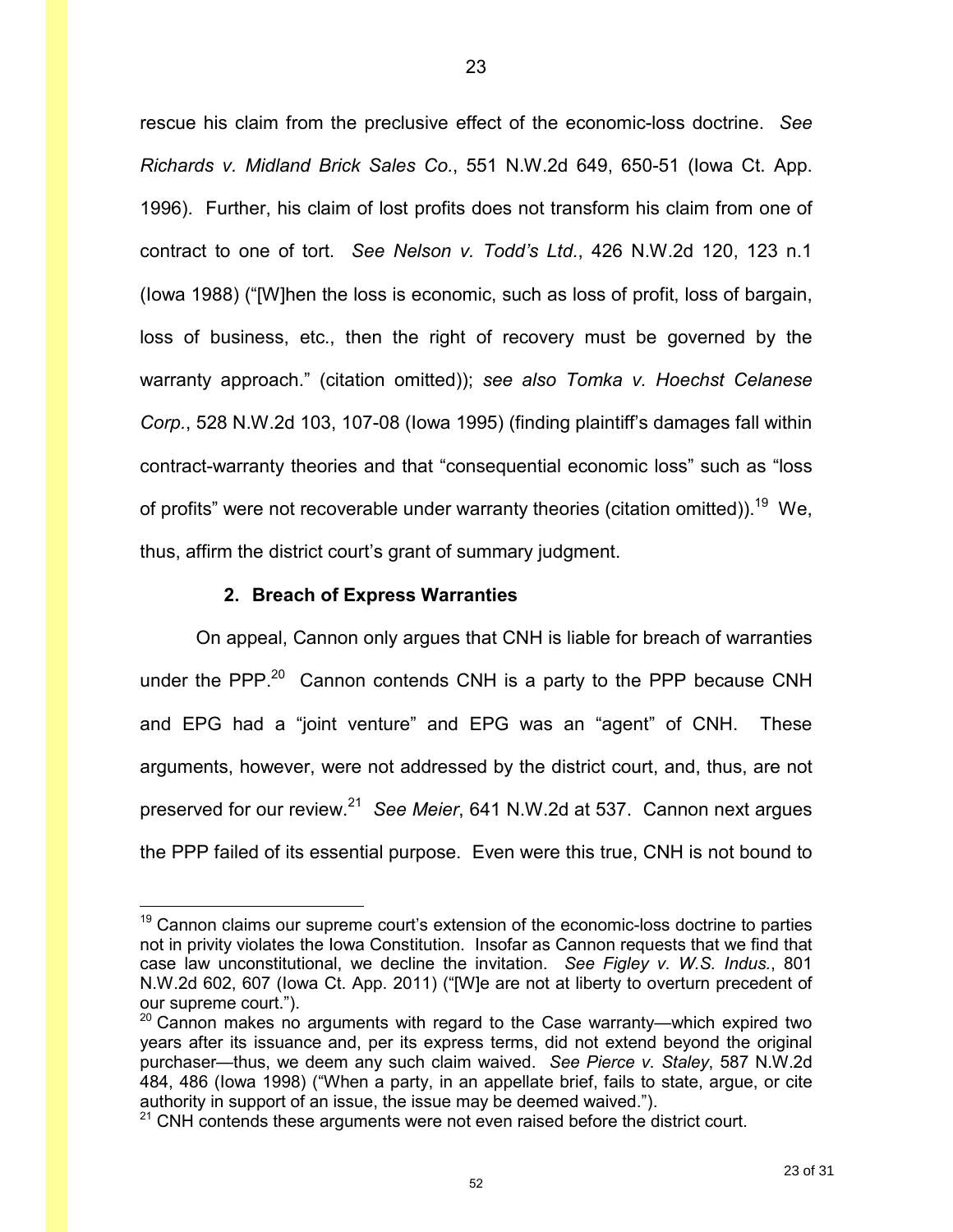the terms of this agreement. Therefore, CNH is not liable for any such failure. Accordingly, we affirm the district court's grant of summary judgment.<sup>22</sup>

### **3. Fraudulent Concealment and Nondisclosure**

The basis of Cannon's fraudulent-concealment and nondisclosure claim "relates to [CNH's] failure to advise [Cannon] that the [PPP] was worthless and failed of its essential purpose because the tractor was unrepairable." Cannon reasons the existence of the PPP implies the tractor is repairable but CNH knew before the plan went into effect that the tractor was unrepairable. Cannon argues, because the PPP was transferable, CNH should have been aware that subsequent purchasers would rely upon the inaccurate representation that the tractor was repairable.

 Both parties, and the district court, employed the elements of fraudulent concealment outlined in *Estate of Anderson ex rel. Herren v. Iowa Dermatology Clinic, PLC*, 819 N.W.2d 408, 415 (Iowa 2012). However, the court in *Estate of Anderson* was considering the fraudulent-concealment doctrine, which "prevent[s] a party from benefitting from 'the protection of a limitations statute when by his own fraud he has prevented the other party from seeking redress within the period of limitations.'" 819 N.W.2d at 414 (citation omitted). On appeal, Cannon does not assert his fraudulent-concealment or nondisclosure claim to escape the statute of limitations but rather as an independent cause of action.<sup>23</sup>

<u>.</u>

 $22$  Cannon makes no argument on appeal regarding the breach of any implied warranties; accordingly, this argument is also waived. *See Pierce*, 587 N.W.2d at 486.  $23$  In its response brief, CNH argues the fraudulent concealment doctrine cannot be used to stay the statute of limitations on Cannon's claim; Cannon "agrees" that CNH "has not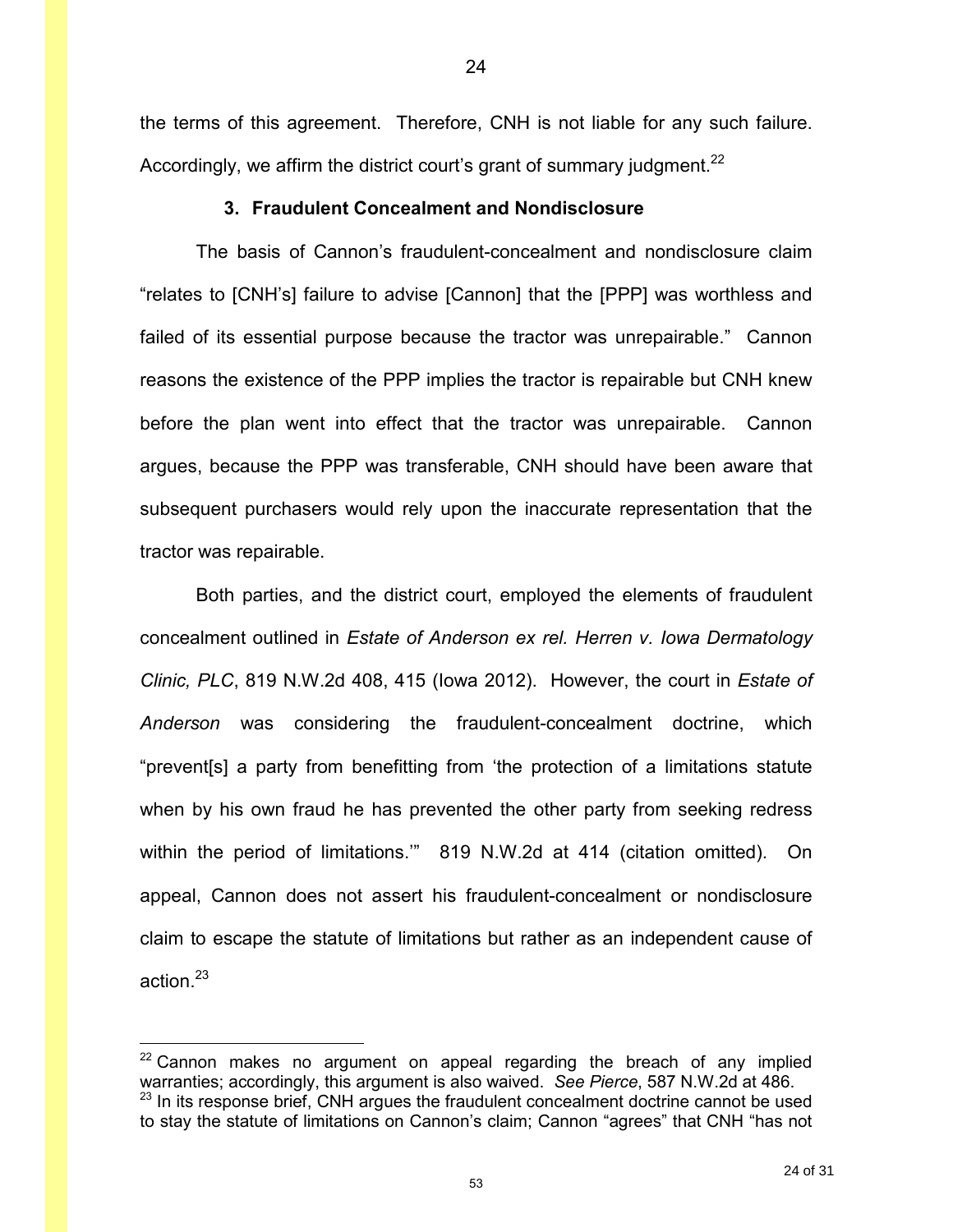Regardless, whether invoking the fraudulent-concealment doctrine or asserting a claim of fraudulent nondisclosure, Cannon must prove, amongst other things: CNH made a false statement or concealed material facts, CNH intended Cannon to act upon these representations, and Cannon did act upon these representations to his detriment. *Compare id.* at 414-15 (providing the elements of the fraudulent-concealment doctrine are "(1) [t]he defendant has made a false representation or has concealed material facts; (2) the plaintiff lacks knowledge of the true facts; (3) the defendant intended the plaintiff to act upon such representations; and (4) the plaintiff did in fact rely upon such representations to his prejudice"), *with Lee Cty. Mental Health Ctr., Inc. v. Lee Cty. Bd. of Supervisors*, No. 99-0864, 2000 WL 1288873, at \*5 (Iowa Ct. App. Sept. 13, 2000) (identifying the elements of a fraud action—including fraudulent nondisclosure—as requiring "(1) representation; (2) falsity; (3) materiality; (4) scienter; (5) intent to deceive; (6) reliance; and (7) resulting injury and damage"). *See also Clark*, 546 N.W.2d at 592 ("A representation need not be an affirmative misstatement; the concealment of or failure to disclose a material fact can constitute fraud.").

 Cannon does not claim—nor does the record support—that CNH made an affirmative misrepresentation. Instead, Cannon alleges the existence of the PPP—which was administered by EPG—implied the tractor was repairable.

 "Under Iowa law, the failure to disclose material information can constitute fraud *if* the concealment is made 'by a party under a duty to communicate the

 $\overline{a}$ 

committed any fraud with respect to obscuring the statute of limitations and no such acts have been pled." Accordingly, we need not address this argument.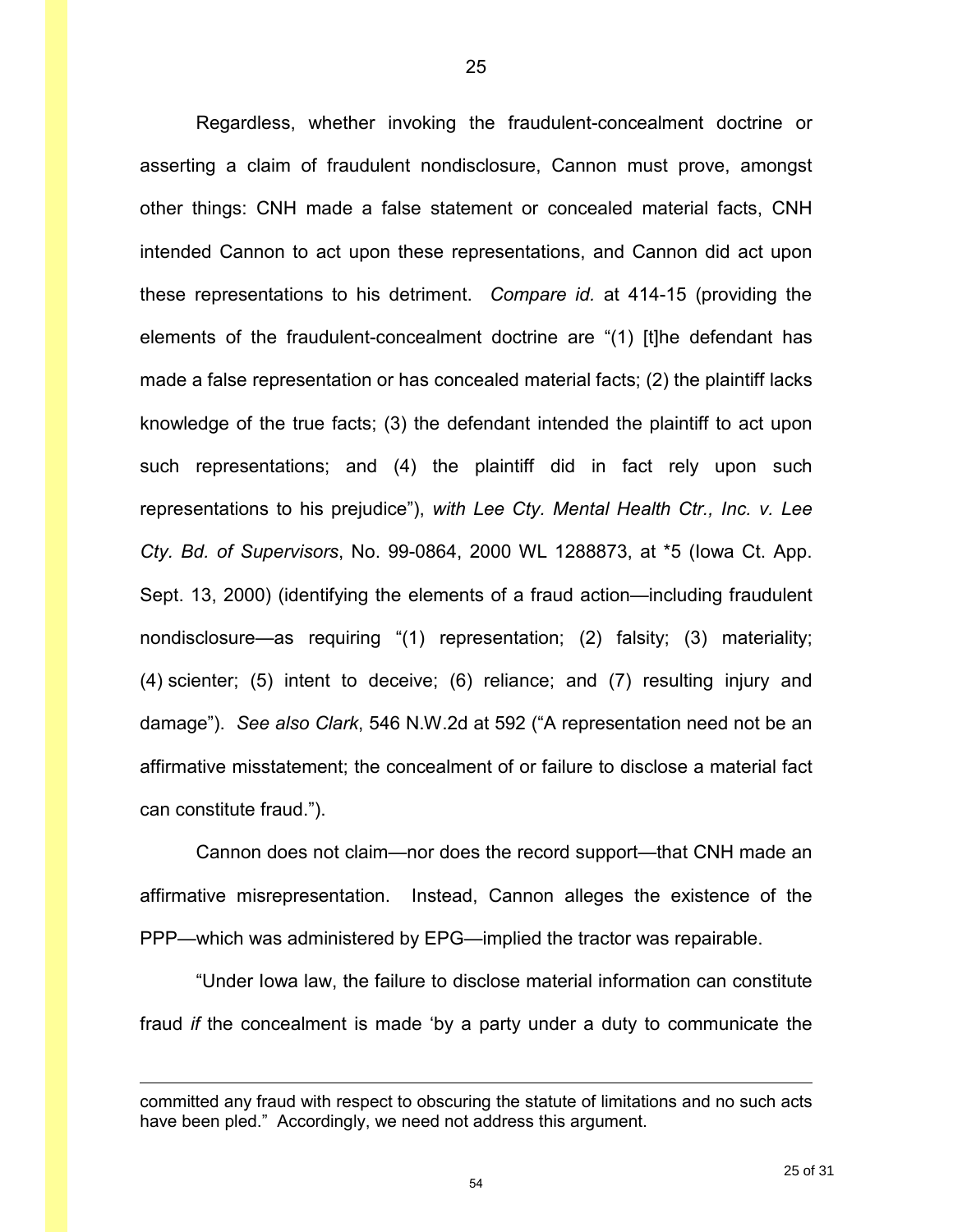concealed fact.'" *Wright*, 652 N.W.2d at 174 (citation omitted). Our supreme court has noted, "there is support in Iowa case law for the conclusion that the intentional tort of fraud is not necessarily limited to parties dealing directly with each other." *Id.* at 176. Instead, "what is really important is that the statements were made for the purpose of influencing the action of another." *Id.* "The fact that this element is usually found in transactions where the parties deal directly with one another does not mean that the same goal of influencing another's action cannot be present in business transactions that do not involve direct contact between the plaintiff and the defendant." *Id.* "[A] manufacturer who makes statements for the purpose of influencing the purchasing decisions of consumers has a duty to disclose sufficient information so as to prevent the statements made from being misleading, as well as a duty to reveal subsequently acquired information that prevents a prior statement, true when made, from being misleading." *Id.* 

In summary, a manufacturer's failure to warn or to disclose material information does not give rise to a fraud claim when the relationship between a plaintiff and a defendant is solely that of a customer/buyer and manufacturer with two exceptions. Those exceptions are limited to instances where the manufacturer (1) has made misleading statements of fact intended to influence consumers, or (2) has made true statements of fact designed to influence consumers and subsequently acquires information rendering the prior statements untrue or misleading.

*Id.* at 177.<sup>24</sup>

 $\overline{a}$ 

 The only "statements" at issue here, however, pertain to the *existence* of the PPP. When CNH initially sold the tractor—to a party other than Cannon—the

<sup>24</sup> Of note, the facts in *Wright* do not involve a resale situation, as is the case with Cannon. In *Wright*, the plaintiffs filed suit against cigarette manufactures alleging the manufacturers failed to warn or to disclose material information. 652 N.W.2d at 174.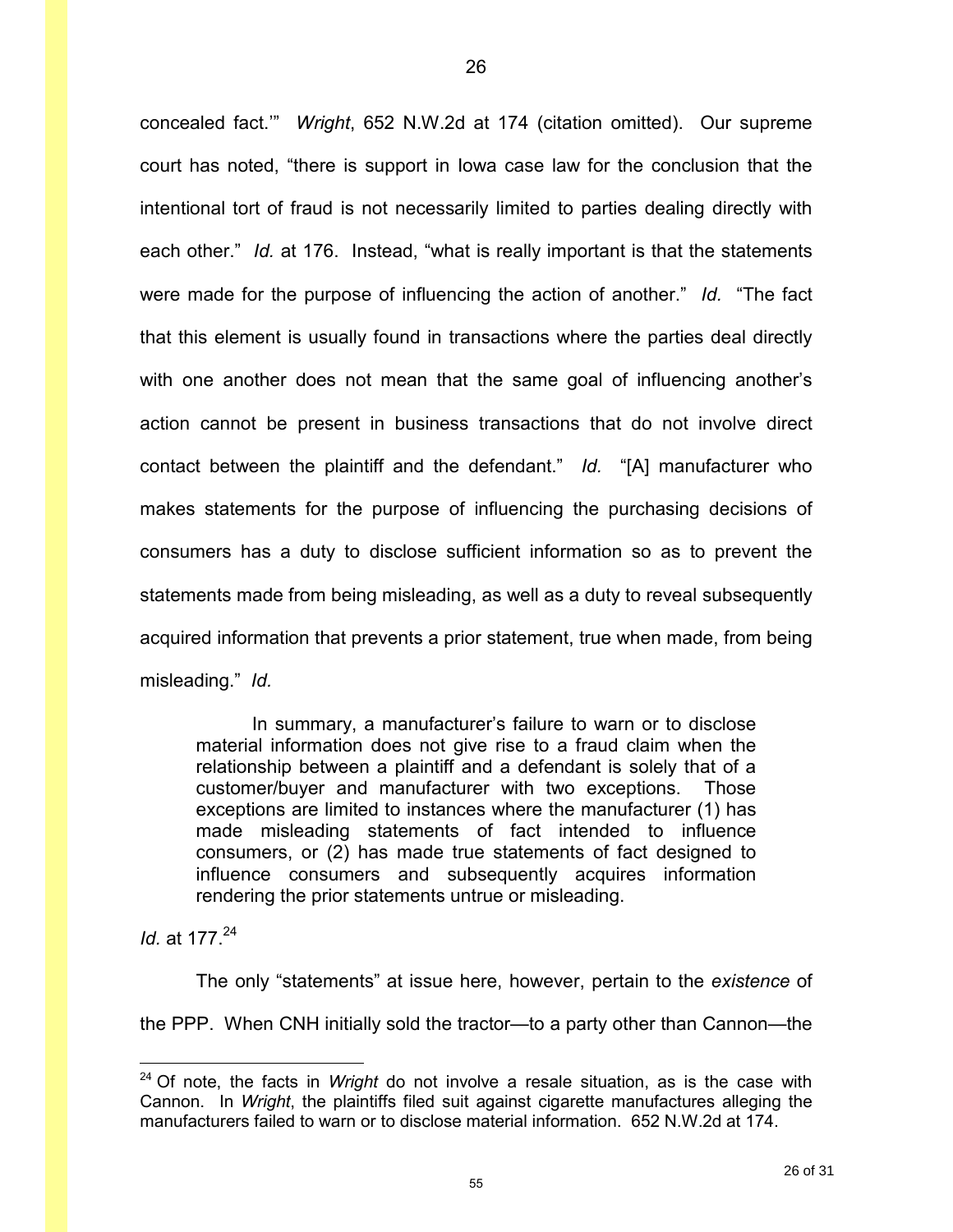PPP was presented. EPG is the entity responsible for coverage under the PPP. Cannon argues CNH should have known as of April 2010 that the tractor was unrepairable. Even if this were true, the tractor was sold as a new tractor and the PPP issued in April 2008. At the time of that sale, there was no indication the tractor was unrepairable and, therefore, nothing to disclose. There is no evidence in the record that CNH had any involvement with Bodensteiner's acquisition of the tractor. *After* purchasing the tractor, Cannon contacted Windridge—a Case dealer that performs Case warranty work—and inquired about the nature and extent of the warranty on the tractor. There is simply no indication in the record that CNH made any misrepresentation to Cannon, had any contact with Cannon prior to his acquisition of the tractor, concealed any information from Cannon, intended to conceal any information, or intended Cannon to rely upon any purported concealment or failure to disclose when entering into the contract with Bodensteiner. *See Hook v. Lippolt*, 755 N.W.2d 514, 525-26 (Iowa 2008) (finding the fraudulent-concealment doctrine did not apply where there was no evidence one defendant intended to conceal facts and no evidence another defendant had any contact with the plaintiff before the limitations period had run); *Hallett Constr. Co. v. Meister*, 713 N.W.2d 225, 231 (Iowa 2006) (finding no fraudulent concealment where there was no evidence of false or misleading conduct, beyond the alleged fraud itself); *see also Kunkle Water & Elec., Inc. v. City of Prescott*, 347 N.W.2d 648, 653 (Iowa 1984) (stating fraudulent nondisclosure can occur where the defendant "purposely suppresses the truth respecting a material fact involved in the transaction").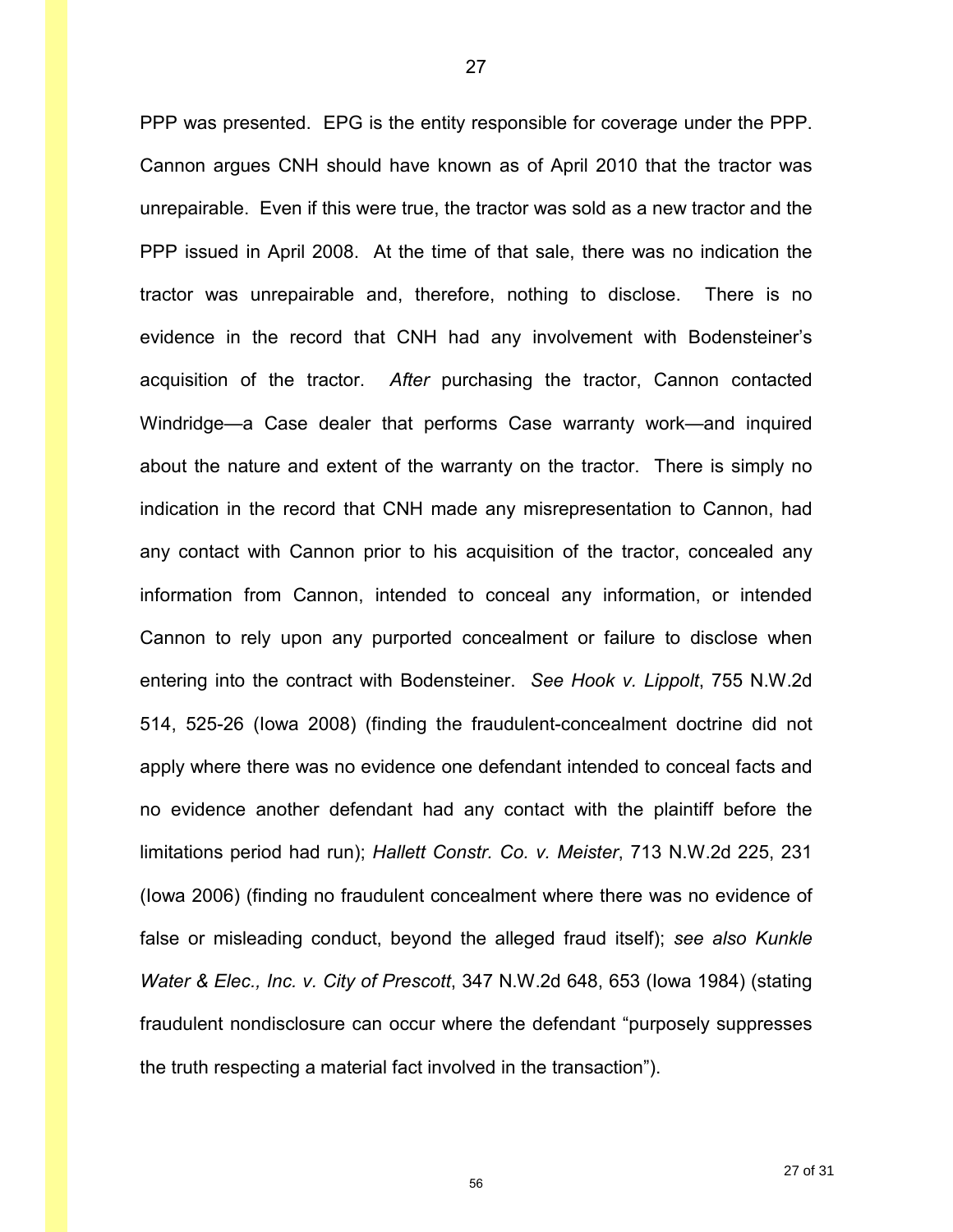### **C. Claim Against EPG: Breach of Contract**

In his petition, Cannon brought a single cause of action against EPG: breach of contract. Cannon claims EPG "refused to pay for or reimburse the cost of repairs or replacement of covered parts of the tractor" and that the PPP, which "extend[ed] a warrant on the powertrain which included the overheating transmission problem which was recurrent," "failed of its essential purpose."

28

In its ruling on the motion for summary judgment, the district court summarily found: "Extensive discovery was provided and presented to the court in support of [EPG's] motion. The court is satisfied that these materials clearly support the contention that the unpaid bills of around \$13,500 were for repairs not covered by the PPP."

On appeal, Cannon claims EPG is responsible under the PPP to cover all repairs so long as the defect in the tractor arose within the contract period (through April 2013). Cannon contends it is irrelevant when reimbursement is sought. Regardless of the potential veracity of Cannon's argument, Cannon does not allege that EPG refused to pay expenses *that were actually submitted to EPG*. <sup>25</sup> Cannon simply contends he believes EPG should have to pay

 $\overline{a}$ 

 $25$  In fact, in Cannon's appellate brief, Cannon captions his argument "EPG's liability for outstanding expenses *unsubmitted* and unpaid." (Emphasis added). The district court found:

Requests were made for payment [by Windridge] to [EPG] through [EPG's agent] based upon the PPP. Nearly all of these claims were approved and paid to Windridge, with the exception of those which [EPG's agent] determined were non-covered "routine maintenance" charges rather than "repair" bills. The total amount paid on these claims was about \$43,000.00. Other than these few claims denied as maintenance, all claims submitted were paid.

The record reflects Windridge submitted two service invoices to EPG: one in the amount of \$21,237.03 and the second in the amount of \$21,593.93. As to the former amount, EPG paid \$19,458.21 and Windridge wrote of the remaining \$1778.82. As to the latter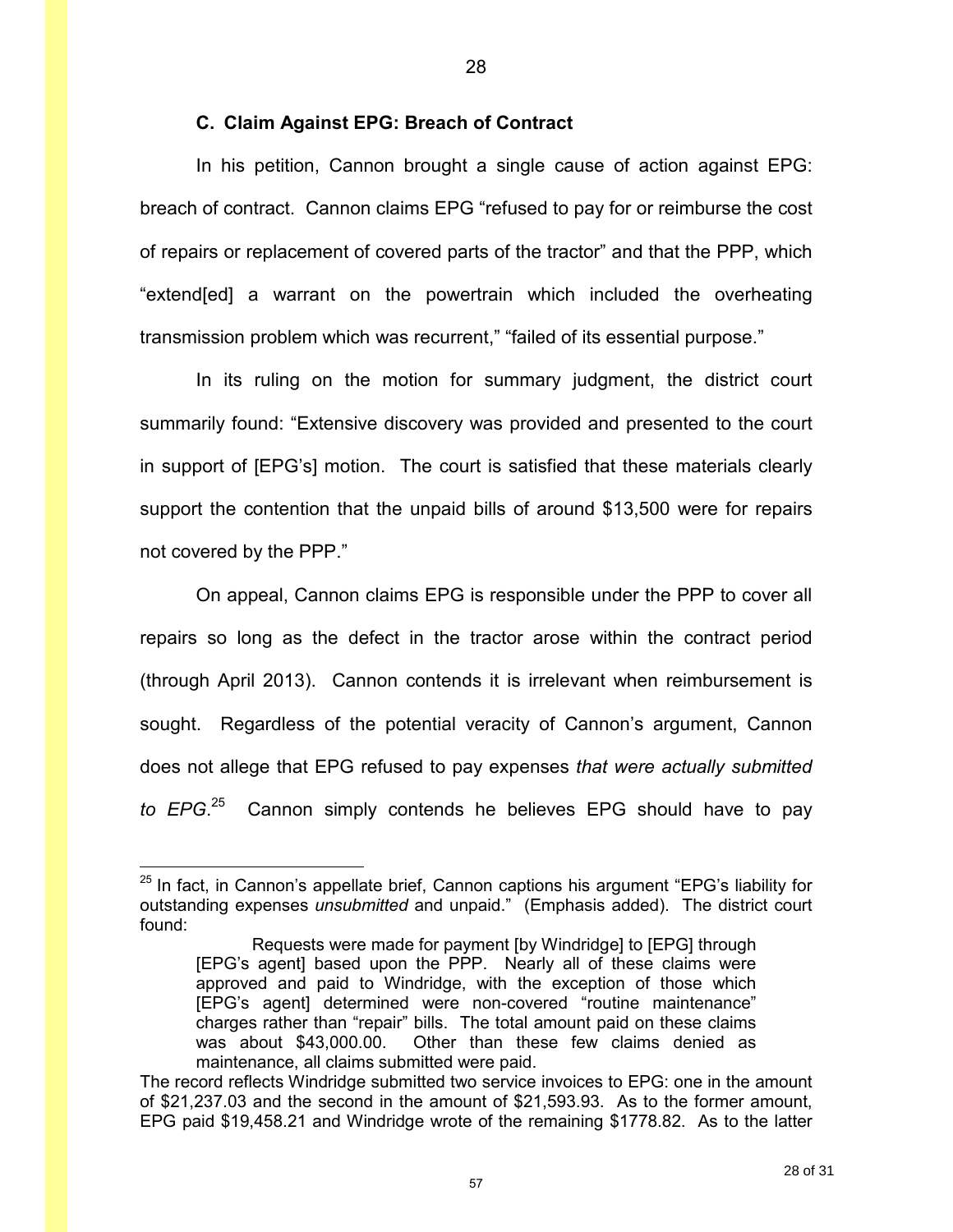additional amounts, even though those amounts were never sought from EPG. EPG cannot be found in breach of the PPP for failing to pay amounts it was never asked to pay. *See Royal Indem. Co. v. Factory Mut. Ins. Co.*, 786 N.W.2d 839, 846 (Iowa 2010) (providing a claimant must prove the following to prevail on a breach-of-contract claim: "(1) the existence of a contract, (2) the terms and conditions of the contract, (3) that [claimant] has performed all the terms and conditions required under the contract, (4) *the defendant's breach of the contract in some particular way*, and (5) that [claimant] has suffered damages as a result of defendant's breach." (emphasis added)). Cannon's only theory of breach was that EPG refused to pay certain sums; the evidence supports—and Cannon's own testimony establishes—EPG did not refuse to pay any sums, as all amounts submitted were either paid by EPG or written off by Windridge. Accordingly, we affirm the district court. *See Pappas v. Clark*, 494 N.W.2d 245, 248 (Iowa Ct. App. 1992) ("We will affirm the district court if any reason for affirmance appears in the record.").

Cannon also argues on appeal that EPG failed to effectuate repairs, EPG can be found liable as an agent for Case, and the PPP ultimately failed of its essential purpose. Insofar as these arguments were argued by Cannon before the district, $26$  they were not addressed or decided in its ruling. Following that

 $\overline{a}$ 

invoice, EPG paid \$19,326.95 and Windridge wrote off the \$2266.08 difference. According to Windridge, Cannon paid \$13,500.00, presumably the amount considered by the district court. Windridge indicated these sums were for "non-warrantable work including the rental of [a] tractor"; regardless, there is no indication these amounts were ever submitted to EPG. To the contrary, Windridge stated the amounts were not submitted to EPG. Even in his deposition testimony, Cannon admitted he did not believe certain claims for which he was seeking reimbursement had been submitted to EPG.  $26$  EPG argues Cannon failed to raise the agency claim before the district court and failed to secure a ruling on the failure-of-essential-purpose claim.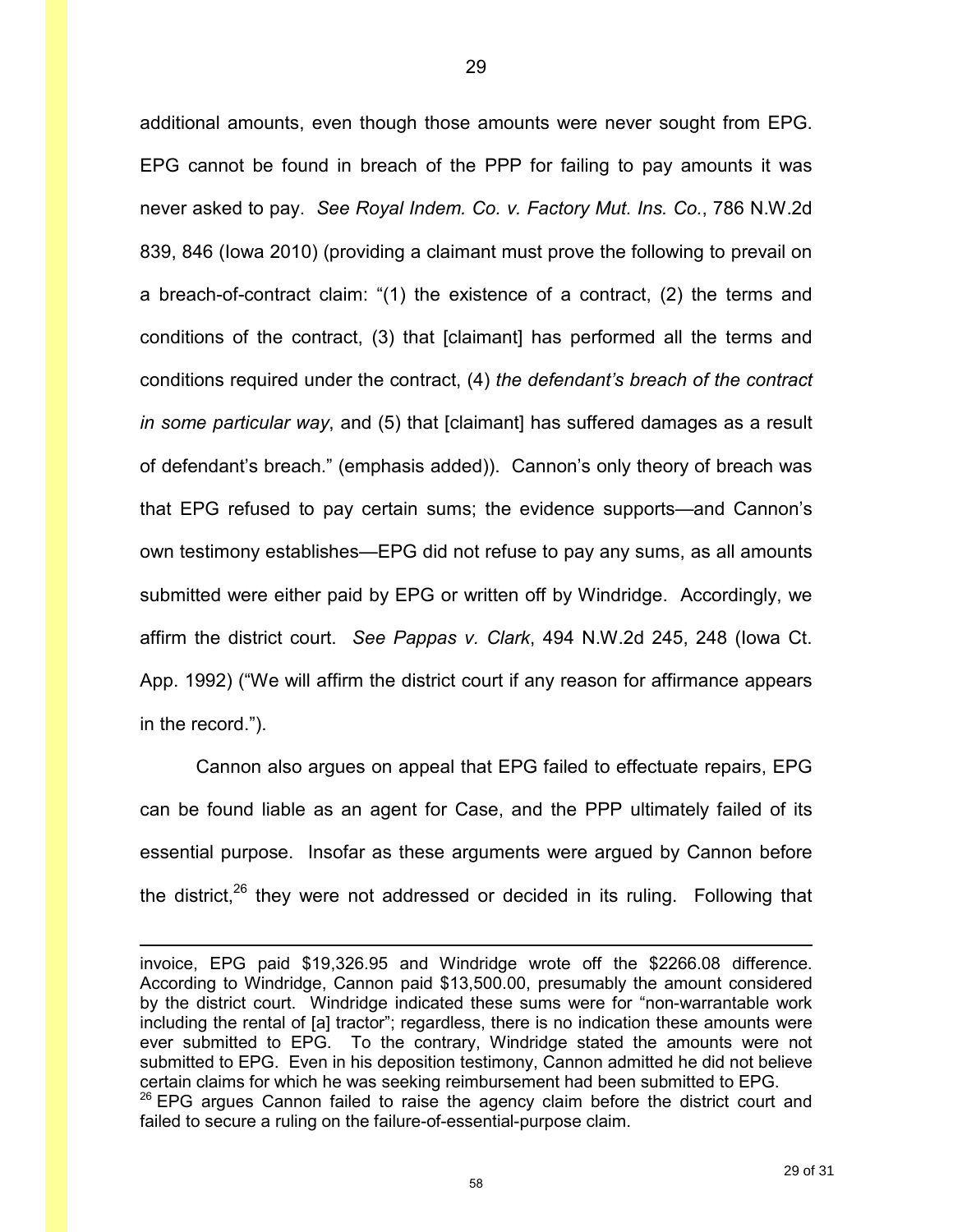ruling, Cannon failed to file an Iowa Rule of Civil Procedure 1.904(2) motion requesting that the district court address this unresolved claim. Accordingly, this issue is not preserved for our review. *See Meier*, 641 N.W.2d at 537.

### **IV. Conclusion**

We affirm the district court's grant of summary judgment on Cannon's claims raised against EPG and CNH. We reverse the district court's grant of summary judgment on Cannon's express-warranties claim against Bodensteiner and affirm the remainder of the district court's ruling.

## **AFFIRMED IN PART, REVERSED IN PART, AND REMANDED.**